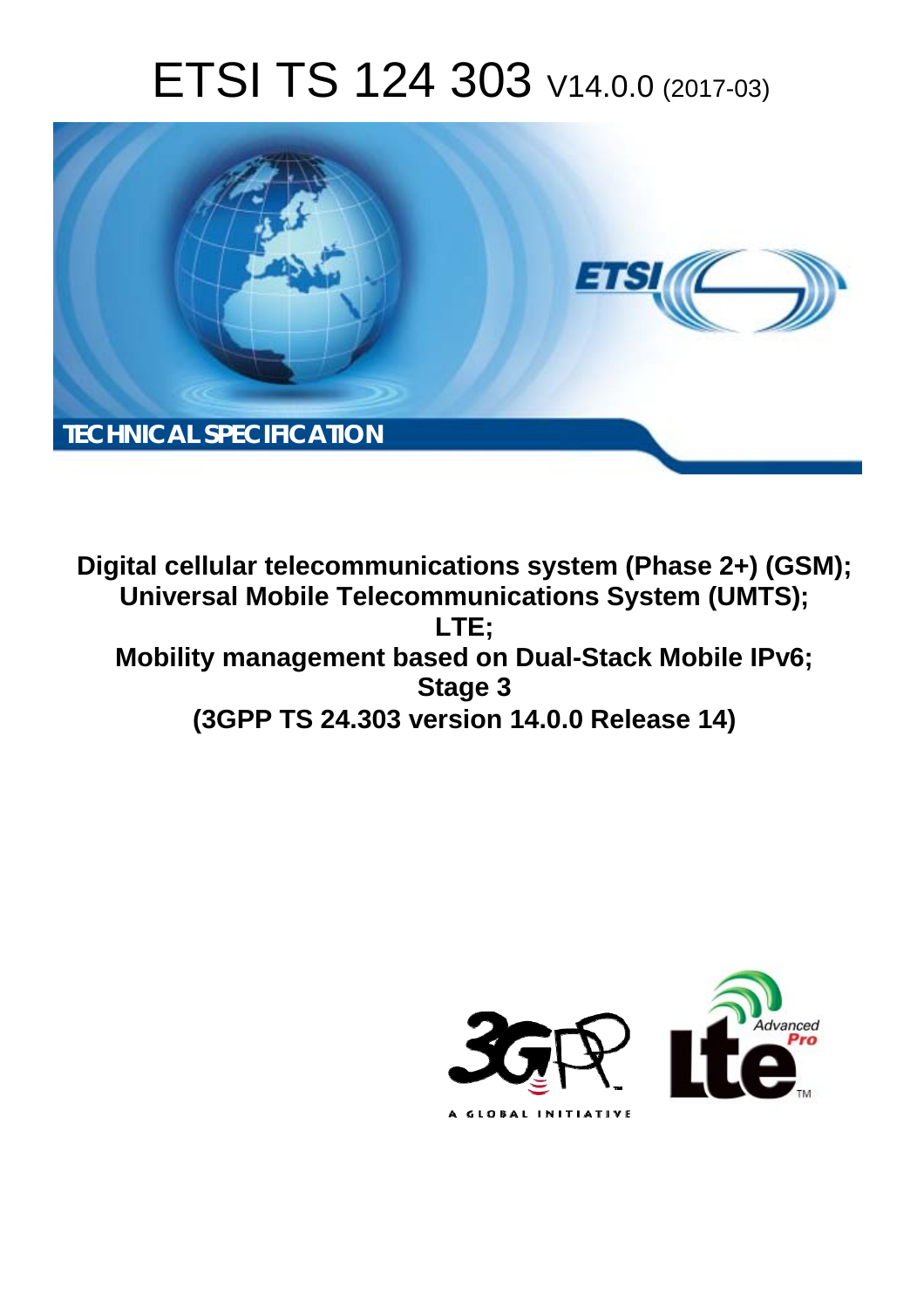Reference RTS/TSGC-0124303ve00

> Keywords GSM,LTE,UMTS

#### *ETSI*

#### 650 Route des Lucioles F-06921 Sophia Antipolis Cedex - FRANCE

Tel.: +33 4 92 94 42 00 Fax: +33 4 93 65 47 16

Siret N° 348 623 562 00017 - NAF 742 C Association à but non lucratif enregistrée à la Sous-Préfecture de Grasse (06) N° 7803/88

#### *Important notice*

The present document can be downloaded from: <http://www.etsi.org/standards-search>

The present document may be made available in electronic versions and/or in print. The content of any electronic and/or print versions of the present document shall not be modified without the prior written authorization of ETSI. In case of any existing or perceived difference in contents between such versions and/or in print, the only prevailing document is the print of the Portable Document Format (PDF) version kept on a specific network drive within ETSI Secretariat.

Users of the present document should be aware that the document may be subject to revision or change of status. Information on the current status of this and other ETSI documents is available at <https://portal.etsi.org/TB/ETSIDeliverableStatus.aspx>

If you find errors in the present document, please send your comment to one of the following services: <https://portal.etsi.org/People/CommiteeSupportStaff.aspx>

#### *Copyright Notification*

No part may be reproduced or utilized in any form or by any means, electronic or mechanical, including photocopying and microfilm except as authorized by written permission of ETSI.

The content of the PDF version shall not be modified without the written authorization of ETSI. The copyright and the foregoing restriction extend to reproduction in all media.

> © European Telecommunications Standards Institute 2017. All rights reserved.

**DECT**TM, **PLUGTESTS**TM, **UMTS**TM and the ETSI logo are Trade Marks of ETSI registered for the benefit of its Members. **3GPP**TM and **LTE**™ are Trade Marks of ETSI registered for the benefit of its Members and of the 3GPP Organizational Partners.

**GSM**® and the GSM logo are Trade Marks registered and owned by the GSM Association.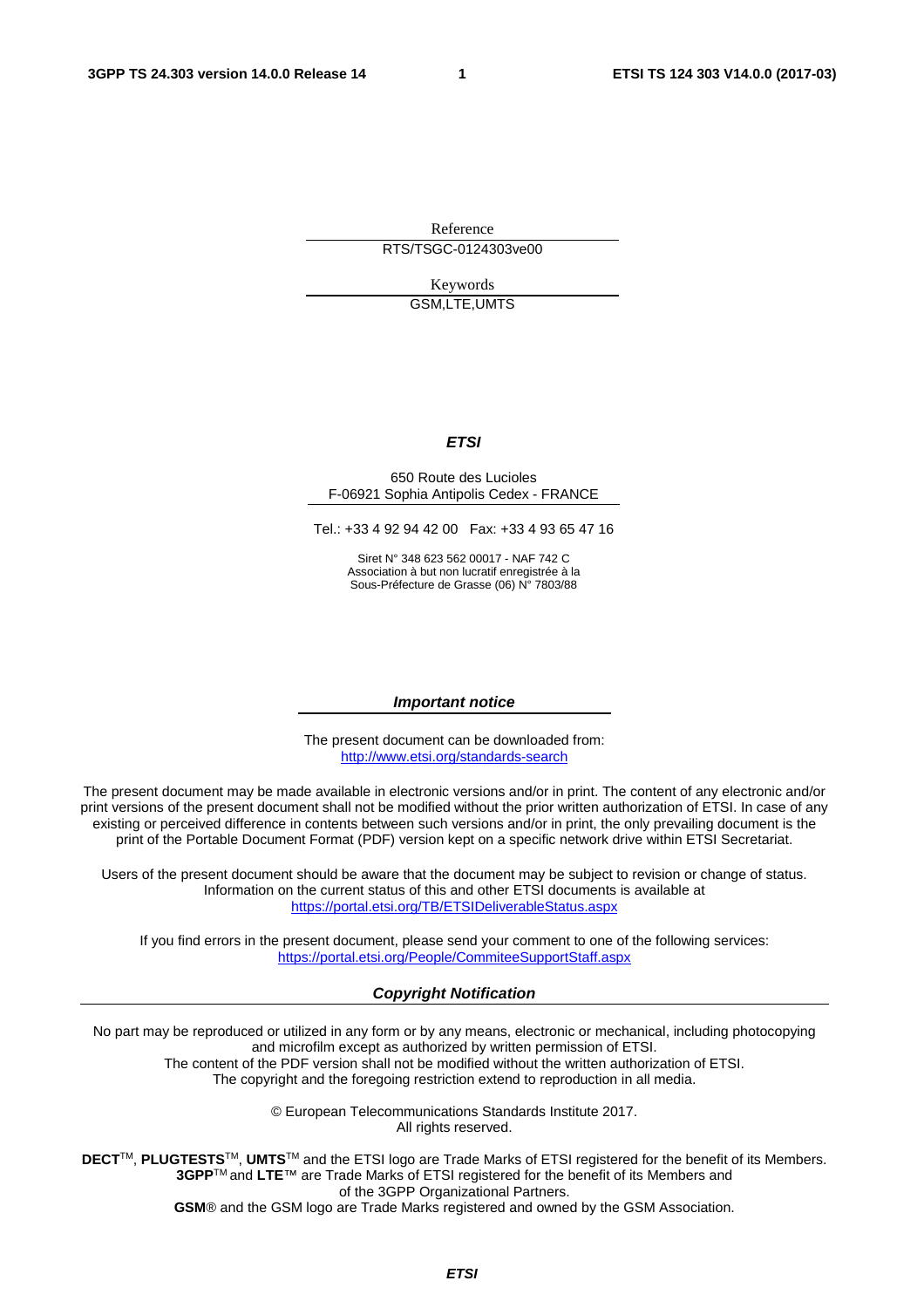# Intellectual Property Rights

IPRs essential or potentially essential to the present document may have been declared to ETSI. The information pertaining to these essential IPRs, if any, is publicly available for **ETSI members and non-members**, and can be found in ETSI SR 000 314: *"Intellectual Property Rights (IPRs); Essential, or potentially Essential, IPRs notified to ETSI in respect of ETSI standards"*, which is available from the ETSI Secretariat. Latest updates are available on the ETSI Web server ([https://ipr.etsi.org/\)](https://ipr.etsi.org/).

Pursuant to the ETSI IPR Policy, no investigation, including IPR searches, has been carried out by ETSI. No guarantee can be given as to the existence of other IPRs not referenced in ETSI SR 000 314 (or the updates on the ETSI Web server) which are, or may be, or may become, essential to the present document.

### Foreword

This Technical Specification (TS) has been produced by ETSI 3rd Generation Partnership Project (3GPP).

The present document may refer to technical specifications or reports using their 3GPP identities, UMTS identities or GSM identities. These should be interpreted as being references to the corresponding ETSI deliverables.

The cross reference between GSM, UMTS, 3GPP and ETSI identities can be found under [http://webapp.etsi.org/key/queryform.asp.](http://webapp.etsi.org/key/queryform.asp)

# Modal verbs terminology

In the present document "**shall**", "**shall not**", "**should**", "**should not**", "**may**", "**need not**", "**will**", "**will not**", "**can**" and "**cannot**" are to be interpreted as described in clause 3.2 of the [ETSI Drafting Rules](https://portal.etsi.org/Services/editHelp!/Howtostart/ETSIDraftingRules.aspx) (Verbal forms for the expression of provisions).

"**must**" and "**must not**" are **NOT** allowed in ETSI deliverables except when used in direct citation.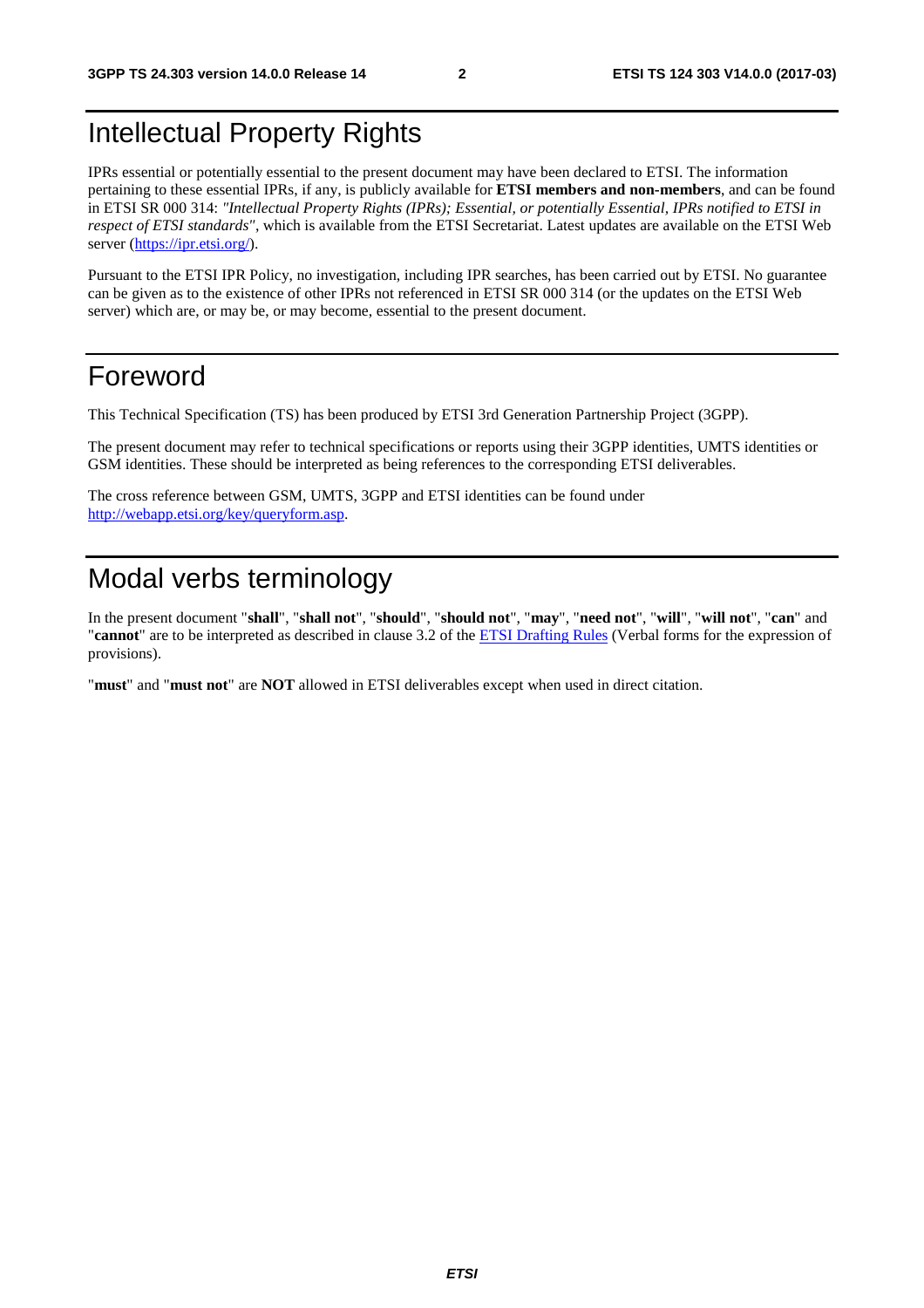$\mathbf{3}$ 

# Contents

| 1                                                |                                                                               |  |
|--------------------------------------------------|-------------------------------------------------------------------------------|--|
| 2                                                |                                                                               |  |
| 3<br>3.1<br>3.2                                  |                                                                               |  |
| $\overline{4}$<br>4.1<br>4.2<br>4.3              |                                                                               |  |
| 5<br>5.1<br>5.1.1<br>5.1.2<br>5.1.2.1            |                                                                               |  |
| 5.1.2.1.1<br>5.1.2.1.2<br>5.1.2.1.3<br>5.1.2.1.4 |                                                                               |  |
| 5.1.2.1.5<br>5.1.2.1a<br>5.1.2.2<br>5.1.2.3      | Security association establishment and IPv6 Home Network Prefix assignment13  |  |
| 5.1.2.4<br>5.1.3<br>5.1.3.1                      | Security association establishment and IPv6 Home Network Prefix assignment 16 |  |
| 5.1.3.2<br>5.1.3.3<br>5.2<br>5.2.1               |                                                                               |  |
| 5.2.2<br>5.2.2.1<br>5.2.2.2                      | UE procedures                                                                 |  |
| 5.2.2.3<br>5.2.2.4<br>5.2.3<br>5.2.3.1           |                                                                               |  |
| 5.2.3.2<br>5.2.3.3<br>5.3                        |                                                                               |  |
| 5.3.1<br>5.3.2<br>5.3.3<br>5.4                   |                                                                               |  |
| 5.4.1<br>5.4.2<br>5.4.2.1                        |                                                                               |  |
| 5.4.2.2<br>5.4.3<br>5.4.3.1                      |                                                                               |  |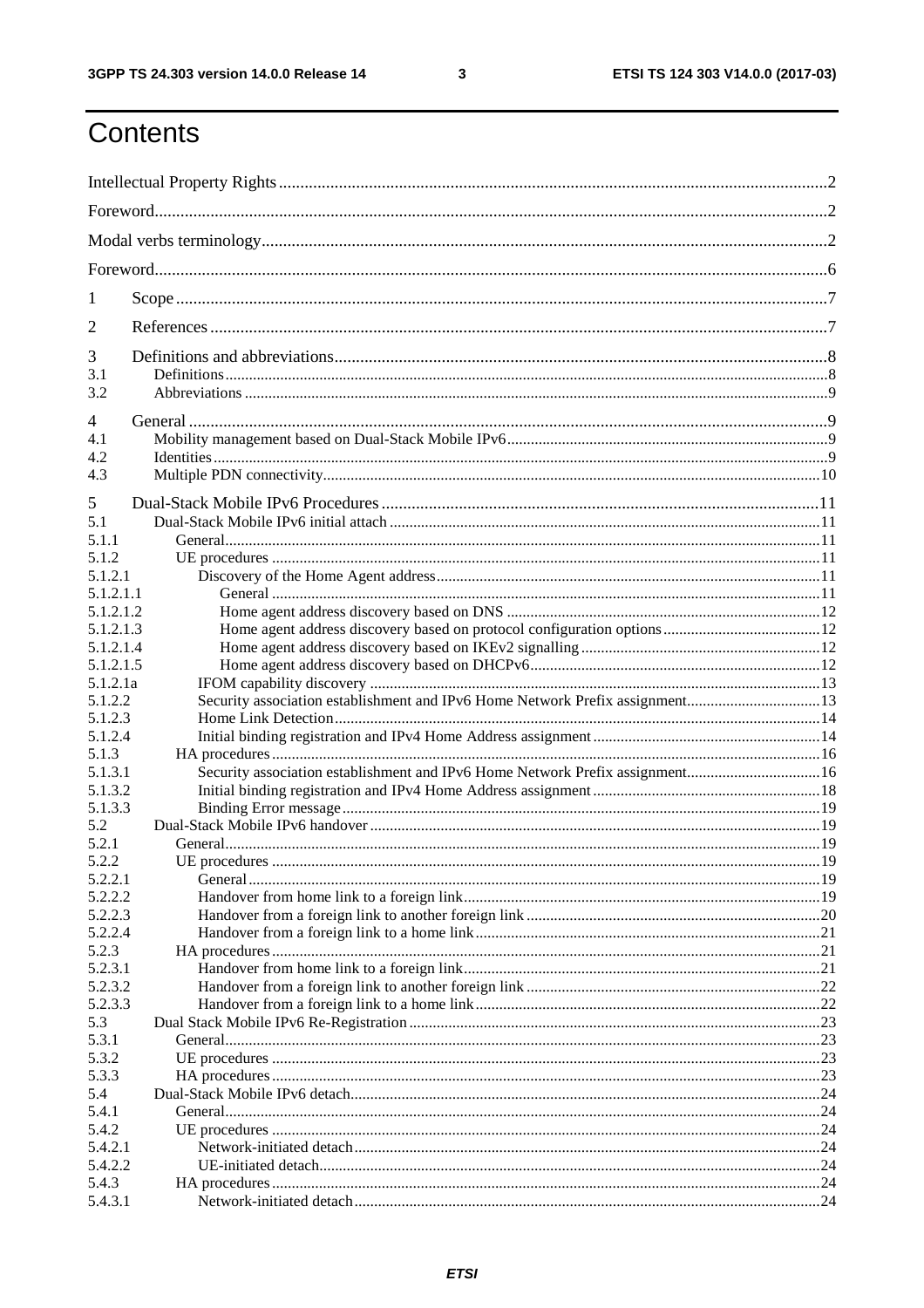$\overline{\mathbf{4}}$ 

| 5.4.3.2            |                             |  |
|--------------------|-----------------------------|--|
| 5.5                |                             |  |
| 5.5A               |                             |  |
| 5.5A.1             |                             |  |
| 5.5A.2             |                             |  |
| 5.5A.3             |                             |  |
| 5.6                |                             |  |
| 5.6.1              |                             |  |
| 5.6.2              |                             |  |
| 5.6.2.1            |                             |  |
| 5.6.2.2            |                             |  |
| 5.6.2.3            |                             |  |
| 5.6.3              |                             |  |
| 5.6.3.1            |                             |  |
| 5.6.3.2            |                             |  |
| 5.6.3.3            |                             |  |
| 5.7                |                             |  |
| 5.7.1              |                             |  |
| 5.7.2              |                             |  |
| 5.7.3              |                             |  |
| 5.8                |                             |  |
| 5.8.1              |                             |  |
| 5.8.2              |                             |  |
| 5.8.2.1            |                             |  |
| 5.8.2.2            |                             |  |
| 5.8.2.3            |                             |  |
| 5.8.3              |                             |  |
| 5.8.3.1            |                             |  |
| 5.8.3.2            |                             |  |
| 5.8.3.3            |                             |  |
| 5.9                |                             |  |
| 5.9.1              |                             |  |
| 5.9.2<br>5.9.2.1   |                             |  |
|                    |                             |  |
| 5.9.2.2            |                             |  |
| 5.9.2.3            |                             |  |
| 5.9.3              |                             |  |
| 5.9.3.1            |                             |  |
| 5.9.3.2<br>5.9.3.3 |                             |  |
|                    |                             |  |
|                    | <b>Annex A (normative):</b> |  |
| A.1                |                             |  |
|                    |                             |  |
| A.2                |                             |  |
| A.2.1              |                             |  |
| A.2.2              |                             |  |
| A.2.3              |                             |  |
| A.3                |                             |  |
| A.3.1              |                             |  |
| A.3.2              |                             |  |
|                    |                             |  |
| A.4                |                             |  |
| A.4.1              |                             |  |
| A.4.2              |                             |  |
| A.5                |                             |  |
| A.5.1              |                             |  |
| A.5.2              |                             |  |
|                    |                             |  |
| A.6                |                             |  |
| A.6.1              |                             |  |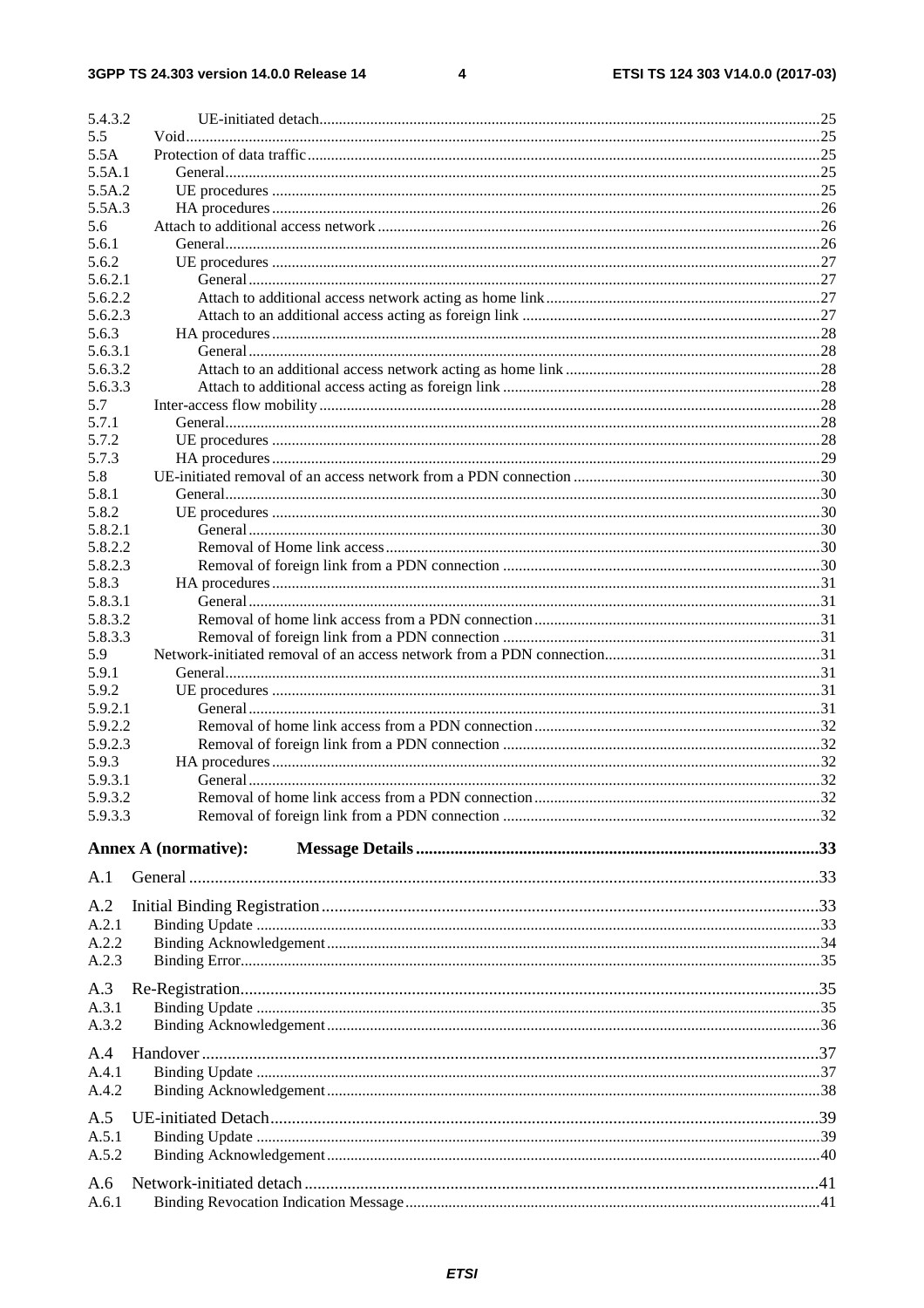$5\phantom{a}$ 

| A.6.2  |                               |  |
|--------|-------------------------------|--|
| A.7    |                               |  |
| A.8    |                               |  |
| A.8.1  |                               |  |
| A.8.2  |                               |  |
| A.9    |                               |  |
| A.9.1  |                               |  |
| A.9.2  |                               |  |
|        |                               |  |
| A.10.1 |                               |  |
| A.10.2 |                               |  |
|        |                               |  |
| A.11.1 |                               |  |
| A.11.2 |                               |  |
|        | <b>Annex B</b> (normative):   |  |
| B.1    |                               |  |
| B.2    |                               |  |
|        | <b>Annex C</b> (informative): |  |
|        |                               |  |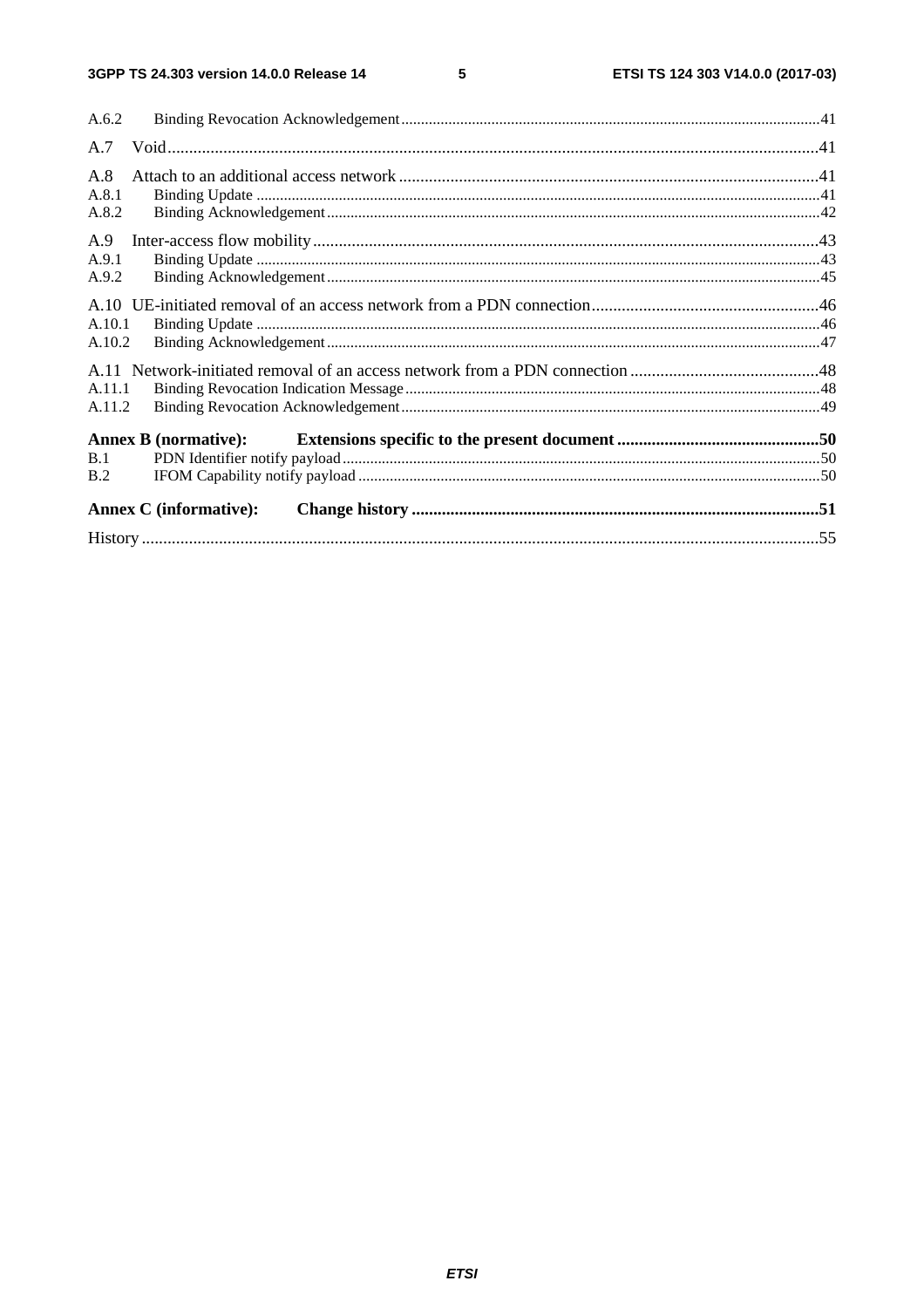# Foreword

This Technical Specification (TS) has been produced by ETSI 3rd Generation Partnership Project (3GPP).

The contents of the present document are subject to continuing work within the TSG and may change following formal TSG approval. Should the TSG modify the contents of the present document, it will be re-released by the TSG with an identifying change of release date and an increase in version number as follows:

Version x.y.z

where:

- x the first digit:
	- 1 presented to TSG for information;
	- 2 presented to TSG for approval;
	- 3 or greater indicates TSG approved document under change control.
- y the second digit is incremented for all changes of substance, i.e. technical enhancements, corrections, updates, etc.
- z the third digit is incremented when editorial only changes have been incorporated in the document.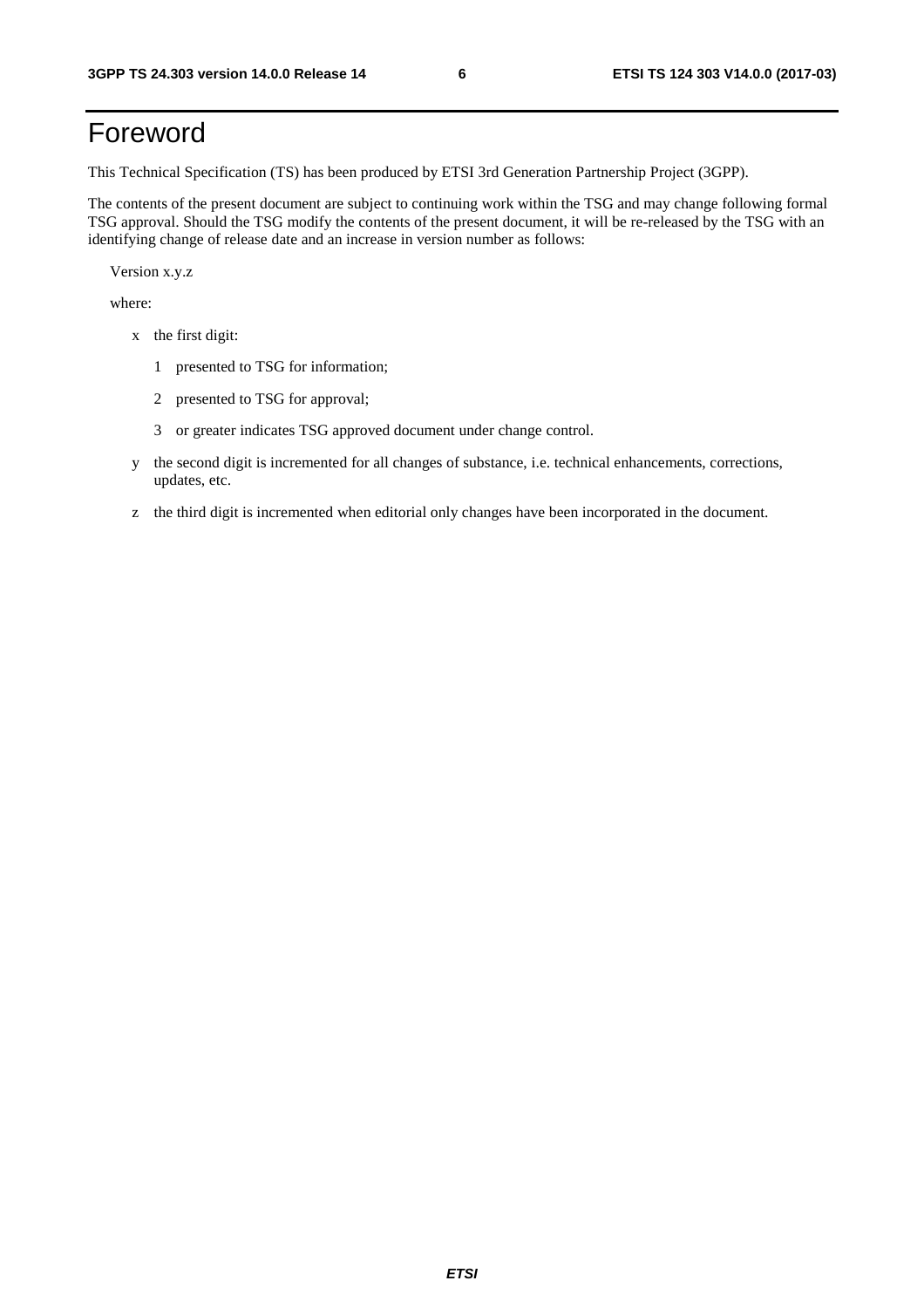### 1 Scope

The present document specifies the signalling procedures for accessing the 3GPP Evolved Packet Core network and handling the mobility between 3GPP and non-3GPP accesses via the S2c reference point defined in 3GPP TS 23.402 [3].

The present document is applicable to the User Equipment (UE) and the network node implementing the Home Agent functionality.

In addition the present document specifies the procedures used for the DSMIPv6 Home Agent discovery, for bootstrapping the DSMIPv6 security association between the UE and the Home Agent and for managing the DSMIPv6 tunnel. The specification of these procedures is compliant to IETF RFCs.

DSMIPv6 procedures can be used independently of the underlying access technology.

### 2 References

The following documents contain provisions which, through reference in this text, constitute provisions of the present document.

- References are either specific (identified by date of publication, edition number, version number, etc.) or non-specific.
- For a specific reference, subsequent revisions do not apply.
- For a non-specific reference, the latest version applies. In the case of a reference to a 3GPP document (including a GSM document), a non-specific reference implicitly refers to the latest version of that document *in the same Release as the present document*.
- [1] 3GPP TR 21.905: "Vocabulary for 3GPP Specifications".
- [2] IETF RFC 5555 (June 2009): "Mobile IPv6 support for Dual Stack Hosts and Routers".
- [3] 3GPP TS 23.402: "Architecture Enhancements for non-3GPP accesses".
- [4] IETF RFC 4877 (April 2007): "Mobile IPv6 Operation with IKEv2 and the Revised IPsec Architecture".
- [5] Void.
- [6] Void.
- [7] Void.
- [8] Void.
- [9] Void.
- [10] IETF RFC 5026 (October 2007): "Mobile IPv6 bootstrapping in split scenario".
- [11] IETF RFC 4303 (December 2005): "IP Encapsulating Security Payload (ESP)".
- [12] IETF RFC 6610 (May 2012): "DHCP Options for Home Information Discovery in Mobile IPv6 (MIPv6)".
- [13] IETF RFC 3736 (April 2004): "Stateless Dynamic Host Configuration Protocol (DHCP) Service for IPv6".
- [14] IETF RFC 5996 (September 2010): "Internet Key Exchange Protocol Version 2 (IKEv2)".
- [15] 3GPP TS 24.301: "Non-Access-Stratum (NAS) protocol for Evolved Packet System (EPS); Stage 3".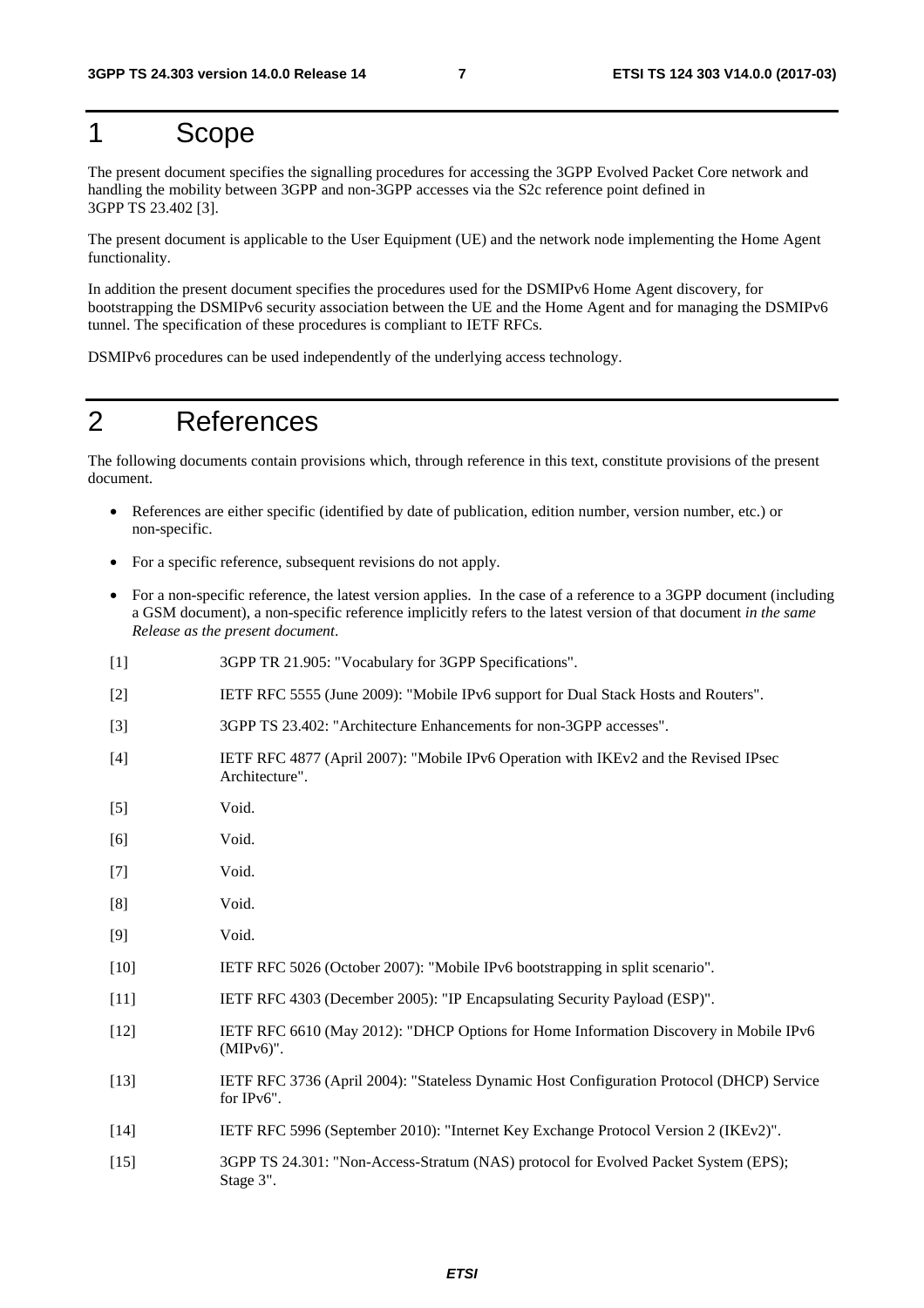| $[16]$ | Void.                                                                                                                                       |
|--------|---------------------------------------------------------------------------------------------------------------------------------------------|
| $[17]$ | 3GPP TS 23.003: "Numbering, addressing and identification".                                                                                 |
| $[18]$ | 3GPP TS 33.402: "3GPP System Architecture Evolution (SAE); Security aspects of non-3GPP<br>accesses".                                       |
| $[19]$ | IETF RFC 5846 (June 2010): "Binding Revocation for IPv6 Mobility".                                                                          |
| $[20]$ | 3GPP TS 29.273: "3GPP EPS AAA interfaces".                                                                                                  |
| $[21]$ | 3GPP TS 24.302: "Access to the Evolved Packet Core (EPC) via non-3GPP access networks;<br>Stage 3".                                         |
| $[22]$ | Void.                                                                                                                                       |
| $[23]$ | IETF RFC 4739 (November 2006): "Multiple Authentication Exchanges in the Internet Key<br>Exchange (IKEv2) Protocol".                        |
| $[24]$ | 3GPP TS 33.234: "Wireless Local Area Network (WLAN) interworking security".                                                                 |
| $[25]$ | Void.                                                                                                                                       |
| $[26]$ | IETF RFC 4039 (March 2005): "Rapid Commit Option for the Dynamic Host Configuration<br>Protocol version 4 (DHCPv4)".                        |
| $[27]$ | IETF RFC 6275 (July 2011): "Mobility Support in IPv6".                                                                                      |
| $[28]$ | IETF RFC 4187 (January 2006): "Extensible Authentication Protocol Method for 3rd Generation<br>Authentication and Key Agreement (EAP AKA)". |
| $[29]$ | IETF RFC 3963 (January 2005): "Network Mobility (NEMO) Basic Support Protocol".                                                             |
| $[30]$ | IETF RFC 5685 (November 2009): "Redirect Mechanism for the Internet Key Exchange Protocol<br>Version 2 (IKEv2)".                            |
| $[31]$ | IETF RFC 5648 (October 2009): "Multiple Care-of Addresses Registration".                                                                    |
| $[32]$ | IETF RFC 6089 (January 2011): "Flow Bindings in Mobile IPv6 and Network Mobility (NEMO)<br>Basic Support".                                  |
| $[33]$ | IETF RFC 6088 (January 2011): "Traffic Selectors for Flow Bindings".                                                                        |
| $[34]$ | 3GPP TS 23.261: "IP flow mobility and seamless Wireless Local Area Network (WLAN) offload;<br>Stage 2".                                     |
| $[35]$ | IETF RFC 6276 (July 2011): "DHCPv6 Prefix Delegation for Network Mobility (NEMO)".                                                          |
| $[36]$ | 3GPP TS 24.312: "Access Network Discovery and Selection Function (ANDSF) Management<br>Object (MO)".                                        |

# 3 Definitions and abbreviations

### 3.1 Definitions

For the purposes of the present document, the terms and definitions given in 3GPP TR 21.905 [1] and the following apply. The following terms used in this Technical Specification are defined in IETF RFC 6275 [27]: Home Address, Care-of Address, binding cache, binding cache entry.

The following terms used in this Technical Specification are defined in IETF RFC 5648 [31], and IETF RFC 6089 [32]: Binding Identification Number, Flow, Flow Binding, Flow Identifier, and Traffic Selector.

The following term used in this Technical Specification is defined in 3GPP TS 23.402 [3]: IFOM capable UE.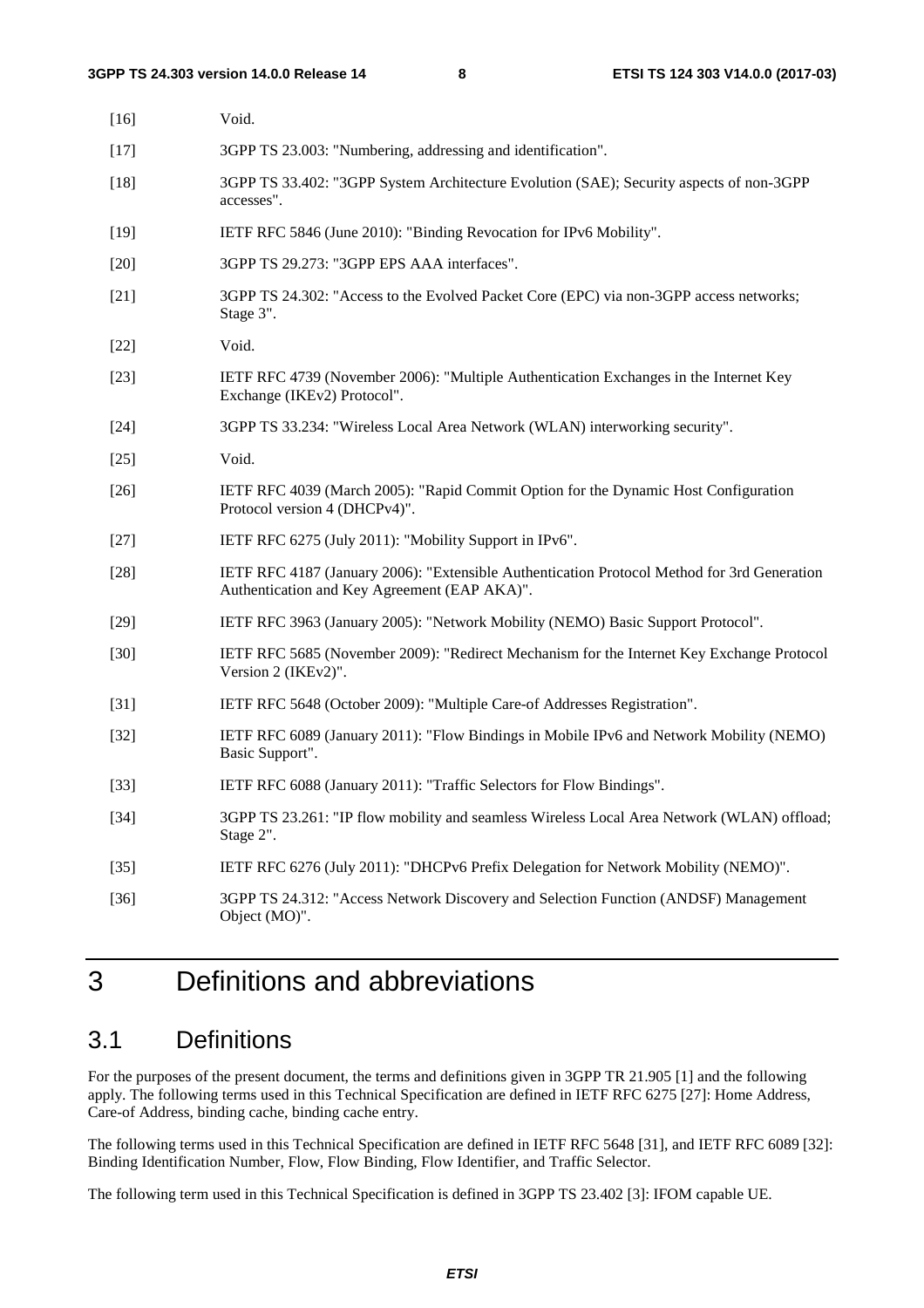The following terms used in this Technical Specification are defined in 3GPP TS 23.261 [34]: routing address, routing filter, routing rule.

**Home network prefix:** An IPv6 prefix allocated by the Home Agent to the UE and used by the UE to configure the Home Address. The Home network prefix is uniquely allocated to a UE.

**Home Agent:** The Home Agent functionality consists in the DSMIPv6 anchor point functionality described in IETF RFC 5555 [2] and IETF RFC 4877 [4]. Based on 3GPP TS 23.402 [3] the HA functionality is implemented in the PDN Gateway.

### 3.2 Abbreviations

For the purposes of the present document, the abbreviations given in 3GPP TR 21.905 [1] and the following apply.

| BID                 | <b>Binding Identification Number</b> |
|---------------------|--------------------------------------|
| DSMIP <sub>v6</sub> | Dual-Stack MIPv6                     |
| <b>EPC</b>          | <b>Evolved Packet Core</b>           |
| ePDG                | <b>Evolved Packet Data Gateway</b>   |
| <b>EPS</b>          | <b>Evolved Packet System</b>         |
| <b>FID</b>          | Flow Identifier                      |
| <b>GW</b>           | Gateway                              |
| <b>HA</b>           | Home Agent                           |
| MIP <sub>v</sub> 6  | Mobile IP version 6                  |
| <b>TSi</b>          | Traffic Selector - Initiator         |
| <b>TSr</b>          | Traffic Selector - Responder         |
| UE                  | User Equipment                       |
|                     |                                      |

# 4 General

### 4.1 Mobility management based on Dual-Stack Mobile IPv6

DSMIPv6 is specified in IETF RFC 6275 [27] and IETF RFC 5555 [2]. The purpose of the DSMIPv6 procedures is to establish, manage and tear down a mobility tunnel between the UE and the HA function. The mobility tunnel establishment is always initiated by the UE, while the mobility tunnel tear down can be initiated either by the UE or the network. Communication between the UE and a correspondent node shall use the bidirectional mode of operation. Route optimization mode of operation is not supported by EPC in this release.

In this specification, the IETF RFC 4877 [4] is used to secure DSMIPv6 signalling. For this purpose, the UE performs an IKEv2 exchange with the HA before establishing the mobility tunnel as described in subclause 5.1.2.2. The details of the security aspects are specified in 3GPP TS 33.402 [18].

The mobility tunnel procedures are performed by the UE for each PDN connection, meaning that if multiple PDNs are accessed by the UE, multiple instances of the procedures are needed. The multiple PDN connections behaviour is specified more in detail in subclause 4.3.

In this specification, the IETF RFC 3963 [29] is used for prefix preservation. For this purpose, the UE uses the implicit mode as stated in IETF RFC 3963 [29] to tell the HA that the home network prefix would be preserved during mobility. The support of this operation is limited to the sending and receiving of IPv6 packets containing IPv6 addresses autoconfigured from the home network prefix, in addition to the IPv6 Home Address.

In this specification, the IETF RFC 5648 [31], IETF RFC 6089 [32] and IETF RFC 6088 [33] are used for IFOM. The general principles of IFOM are listed in 3GPP TS 23.261 [34]. For this purpose, the UE can decide if IFOM is to be applied to a PDN connection. The procedures used by the UE to determine which PDN connection IFOM is to be applied and how the IP flows are distributed are specified in 3GPP TS 24.302 [21].

### 4.2 Identities

The UE shall use Network Access Identifier (NAI) as identification towards the HA in the IKEv2 exchange. During this process, the IPsec security association between the UE and the HA is tied to the user identity, set to the NAI, and to an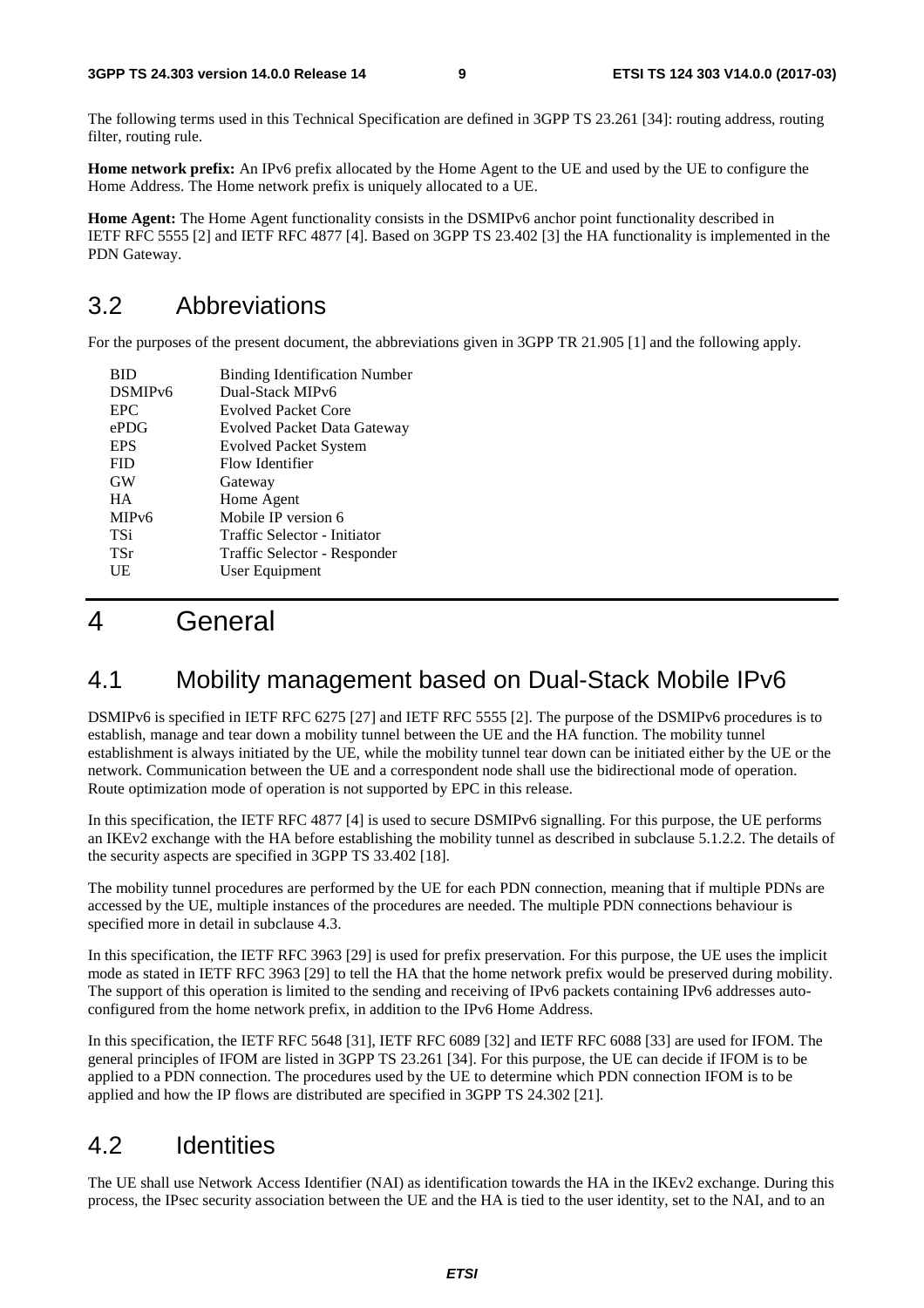SPI uniquely identifying this security association. The NAI is structured according to 3GPP TS 23.003 [17]. The NAI can be either a root NAI, a fast re-authentication NAI or pseudonym identity as specified in 3GPP TS 23.003 [17].

The UE shall use the HA-APN to identify the desired HA in the DNS-based and DHCPv6-based HA discovery procedures. The HA-APN is constructed according to 3GPP TS 23.003 [17].

NOTE: The operator is responsible to configure the DNS system so that the same PDN GW can be discovered via HA-APN and APN. A possible way of configuring the mapping between HA-APN and APN is to create the HA-APN from the respective APN by using the same Network Identifier and by adding the prefix "ha-apn" to the Operator Identifier.

The Binding Update and Binding Acknowledgement shall not explicitly carry an NAI as the IPsec security association is tied to the user identity.

### 4.3 Multiple PDN connectivity

This specification supports multiple PDN connectivity. The UE can setup multiple PDN connections with a given APN or multiple APNs using multiple DSMIPv6 sessions. There is one DSMIPv6 session per each PDN connection.

NOTE: When a UE is associated to multiple PDN connections, it is possible for the UE to create a tunnel loop amongst the HAs by binding home addresses to each other. This results in the possibility of HA being flooded with packets. Packet flooding is not specific to DSMIPv6 and there exist current implementations to deal with the packet flooding issue. As for the formation of tunnel loop, the solution to solve it in this current specification (Release 9) is implementation specific until a standardized solution emerges.

The procedures described in clause 5 shall be interpreted as procedures which are executed for each PDN connection the UE established. This implies that:

- For the initial attachment of a PDN connection, the UE shall perform a Home Agent address discovery (subclause 5.1.2.1), a security association establishment via IKEv2, including the EAP-AKA authentication and the IPv6 Home Network Prefix assignment (subclause 5.1.2.2), and the initial binding registration (subclause 5.1.2.4).
- The handover procedure shall be performed for each PDN connection separately as described in subclause 5.2.2.
- The re-registration procedure shall be performed for each PDN connection separately as described in subclause 5.3.2.
- The detach procedure shall be performed for each PDN connection separately as described in subclause 5.4.2 or in subclause 5.4.3.

In addition to the above procedures, the following procedures described for an IFOM capable UE configured for IFOM shall be interpreted as procedures which are executed for each PDN connection that the UE has decided to apply the IFOM procedures. This implies that:

- The attach to additional access network procedure, as described in subclause 5.6.2, shall be performed by the UE separately for each PDN connection to which the access is to be the added.
- The inter-access flow mobility procedure, as described in subclause 5.7.2, shall be performed by the UE separately for each PDN connection when IP flows are to be moved amongest access networks.
- The removal of an access network procedure, as described in subclause 5.8.2, shall be performed by the UE separately for each PDN connection using the access network to be removed.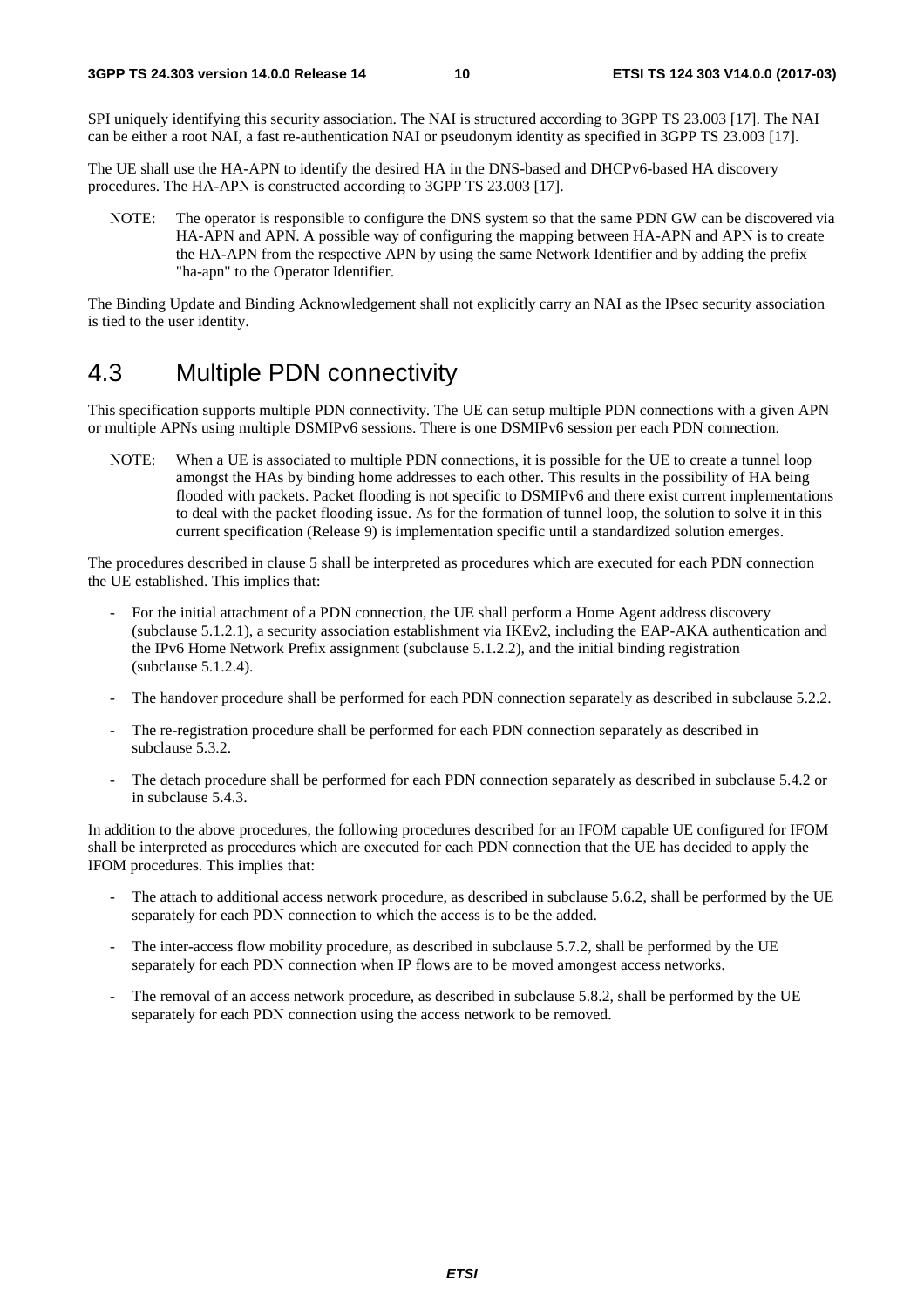# 5 Dual-Stack Mobile IPv6 Procedures

### 5.1 Dual-Stack Mobile IPv6 initial attach

#### 5.1.1 General

The DSMIPv6 initial attach is performed by the UE to establish a DSMIPv6 connection with the node acting as HA. This is also known as the bootstrapping procedure as the UE establishes the security association with the HA. The initial attach involves the following tasks:

- **Discovery of the Home Agent address**. The UE needs to discover the IPv6 address as well as the IPv4 address of the HA.
- **Security association establishment**. The UE needs to establish an IPsec security association with the HA in order to secure the DSMIPv6 signalling. IKEv2 (IETF RFC 4877 [4]) is used to establish this security association.
- **IPv6 Home Network Prefix assignment**. The UE needs to be assigned an IPv6 Network Prefix of its home network in order to configure the global unicast Home Address to be used in DSMIPv6. The HA is responsible of assigning the IPv6 Home Network Prefix to the UE.
- **IPv4 Home Address assignment**. Optionally, a dual-stack UE can also request to be assigned an IPv4 Home Address to be used for IPv4-only applications. The HA is responsible of assigning the IPv4 Home Address to the UE.
- **Home link detection**. The UE needs to perform Home Link Detection before initiate registration with the HA. The DSMIPv6 Home Link Detection Function is used by the UE to detect if it is attached to the home link from a DSMIPv6 perspective.
- **Initial binding registration**. Unless the home link detection procedure indicates the UE is at home, the UE sends a Binding Update message to perform its initial registration with the HA.

If the UE is an IFOM capable UE the DSMIPv6 initial attach involves also the IFOM capability discovery.

If the UE requires additional configuration parameters, e.g. Vendor-specific options, stateless DHCPv4 and DHCPv6 as defined in IETF RFC 4039 [26] and IETF RFC 3736 [13] can be run over the DSMIPv6 tunnel.

#### 5.1.2 UE procedures

#### 5.1.2.1 Discovery of the Home Agent address

#### 5.1.2.1.1 General

The first procedure the UE needs to perform for DSMIPv6 initial attach is the discovery of the node acting as the HA.

The UE can discover the IP addresses of the HA in one of the four following ways:

- via DNS;
- via attach procedure for 3GPP access or trusted non-3GPP access (if supported) based on protocol configuration options;
- via IKEv2 during tunnel setup to ePDG for untrusted non-3GPP accesses;
- via DHCPv6.

If the UE does not obtain the IP addresses of the HA via PCO during the 3GPP or trusted non-3GPP (if supported) attach or via IKEv2 signalling, it shall follow either the procedures described in subclause 5.1.2.1.5 or the procedures described in subclause 5.1.2.1.2. The UE may be configured to perform both procedures in parallel or one of the two procedures only in case the other failed.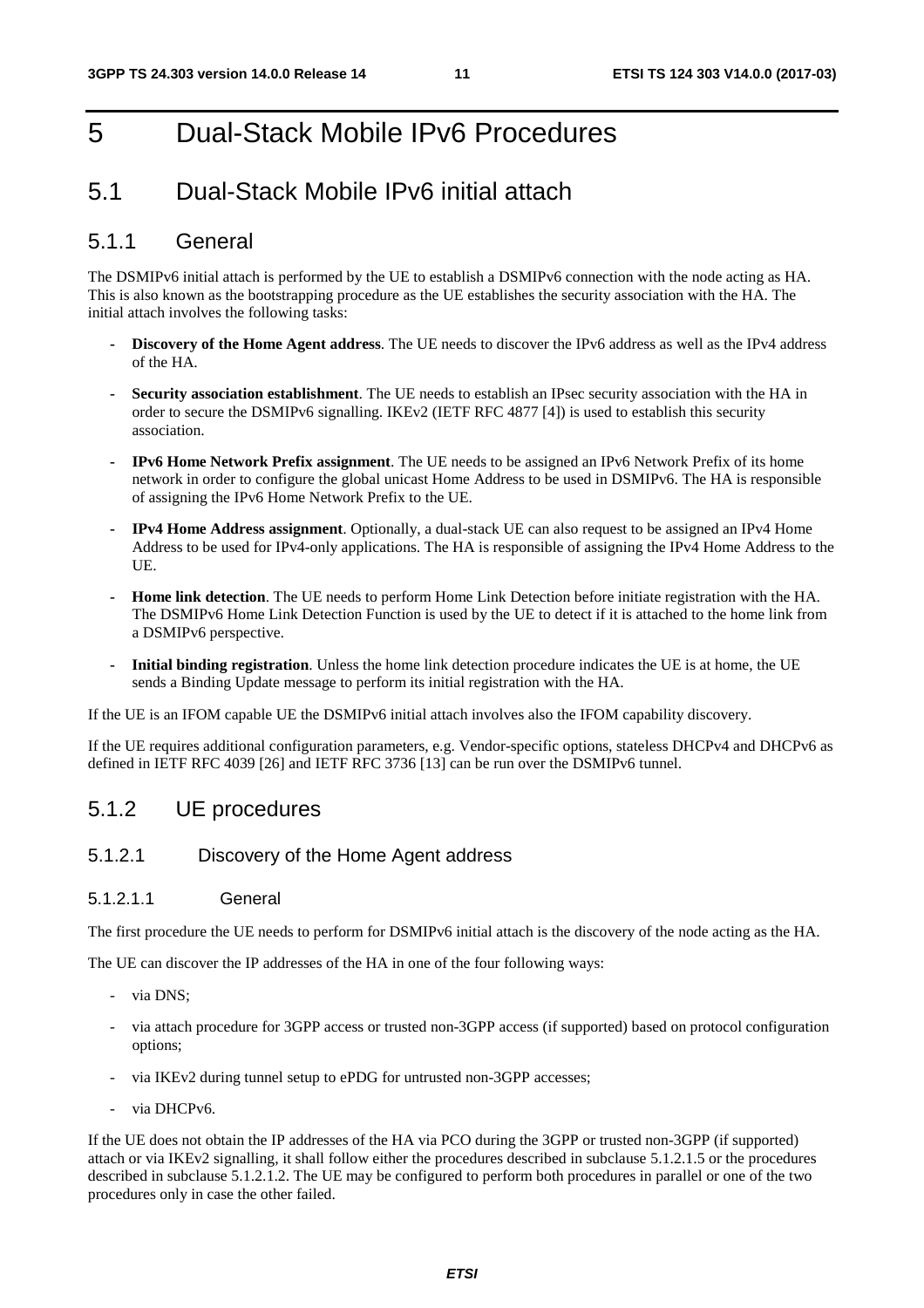#### 5.1.2.1.2 Home agent address discovery based on DNS

A UE performing Home Agent discovery based on DNS shall support the implementation of standard DNS mechanisms.

The UE shall perform DNS Lookup by Home Agent Name as specified in IETF RFC 5026 [10].The QNAME shall be set to the requested HA-APN. The HA-APN shall be constructed as specified in 3GPP TS 23.003 [17]. If a HA has both an IPv4 and an IPv6 address, the corresponding DNS record should be configured with both 'AAAA' and 'A' records. Accordingly the UE should perform one DNS lookup procedure to retrieve both 'AAAA' and 'A' records. The DNS server replies with one 'AAAA' and one 'A' record.

#### 5.1.2.1.3 Home agent address discovery based on protocol configuration options

The UE may request the IPv6 address and optionally the IPv4 address of the dual stack HA using the Protocol configuration options IE during the attach procedure for 3GPP or trusted non-3GPP access or the additional PDN connectivity procedure. The details of this procedure for the case of attach for 3GPP access are described in 3GPP TS 24.301 [15]. The details of this procedure for the case of attach for trusted non-3GPP access are described in 3GPP TS 24.302 [21].

#### 5.1.2.1.4 Home agent address discovery based on IKEv2 signalling

The UE may request the IPv6 and optionally the IPv4 address of the HA during the tunnel establishment procedure with the ePDG. The details of this procedure are described in 3GPP TS 24.302 [21].

#### 5.1.2.1.5 Home agent address discovery based on DHCPv6

The HA address discovery via DHCPv6 is possible in the following cases:

- in 3GPP access, or
- in trusted non-3GPP access, when a DHCPv6 relay exists in the trusted non-3GPP access and the PDN GW is the DHCPv6 server, or
- in trusted non-3GPP access, when the DHCPv6 server is in the trusted non-3GPP access and it has the HA addresse information from static configuration, or received via STa reference point as specified in 3GPP TS 29.273 [20].

A UE performing HA discovery based on DHCPv6 shall support the implementation of stateless DHCPv6 as specified in IETF RFC 3736 [13] and the DHCPv6 options as specified in IETF RFC 6610 [12].

In order to discover the address of the HA the UE shall send an Information-Request message including the "MIP6 Home Network ID FQDN Option" as described in IETF RFC 6610 [12].

In order to connect to a HA for a specific target PDN, the UE shall include the desired HA-APN in the Home Network Identification FQDN field contained in the "MIP6 Home Network ID FQDN Option" as described in IETF RFC 6610 [12].

NOTE: The new options described in IETF RFC 6610 [12] are applicable to DSMIPv6.

The HA information is provided to the UE as described in IETF RFC 6610 [12] in the sub-option contained in the "MIP6 Identified Home Network Information Option". The sub-option can be:

- a "MIP6 Home Agent Address Network Information Option" (the IPv6 address and if available, the IPv4 address of the HA); or
- a "MIP6 Home Agent FQDN Network Information Option" (the HA FQDN) as described in IETF RFC 6610 [12].

In the latter case the UE shall perform a DNS Lookup by Home Agent Name as specified in IETF RFC 5026 [10]. The QNAME shall be set to the received HA FQDN.

If a HA has both an IPv4 and an IPv6 address, the corresponding DNS record should be configured with both 'AAAA' and 'A' records. Accordingly the UE should perform one DNS lookup procedure to retrieve both 'AAAA' and 'A' records. The DNS server replies with one 'AAAA' and one 'A' record.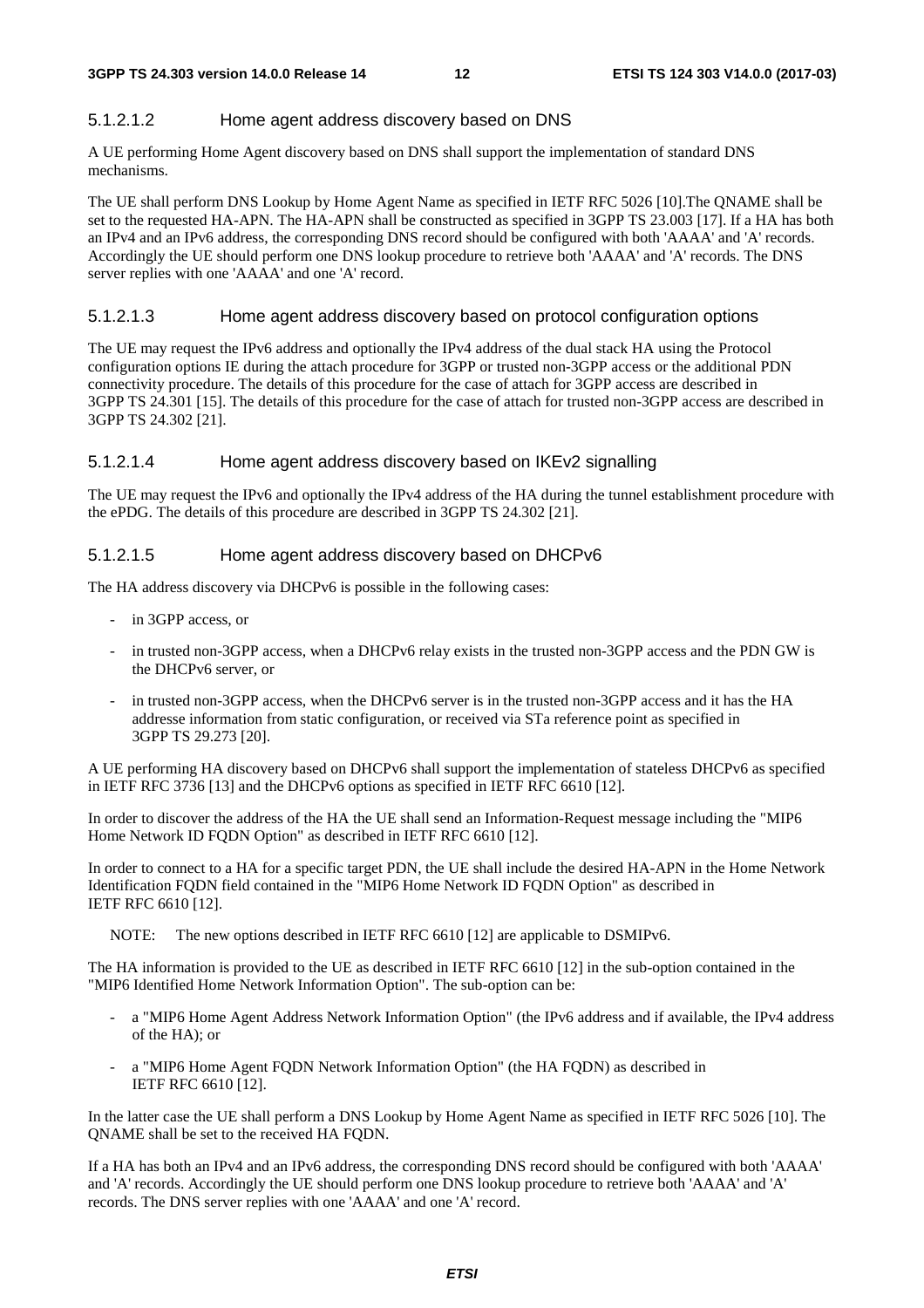#### 5.1.2.1a IFOM capability discovery

An IFOM capable UE shall perform HA IFOM capability discovery, i.e. an IFOM capable UE shall discover whether the HA supports IFOM or not. The HA IFOM capability can be performed using the following methods:

- as part of attach procedure for 3GPP access based on protocol configuration options;
- as part of a IKEv2 tunnel setup procedure with the HA; or
- using the information received from ANDSF.

The IFOM capable UE shall support HA IFOM capability discovery performed through IKEv2 tunnel setup procedure. The HA IFOM capability discovery performed within IKEv2 tunnel setup procedure with the HA is described in subclause 5.1.2.2.

If the IFOM capable UE supports IPv6 Home Network Prefix assignment via PCO, the IFOM capable UE shall support HA IFOM capability discovery via PCO.

The IFOM capable UE may use inter system routing policies (see 3GPP TS 24.302 [21] and 3GPP TS 24.312 [36]) to perform the HA IFOM capability discovery for a specific APN. If the IFOM capable UE uses inter system routing policies to perform HA IFOM capability discovery, the UE may skip performing the HA IFOM capability discovery via PCO or the HA IFOM capability discovery via IKEv2.

#### 5.1.2.2 Security association establishment and IPv6 Home Network Prefix assignment

The UE shall support the IKEv2 protocol (see IETF RFC 5996 [14]) for negotiating the IPsec security association to secure DSMIPv6 signalling and shall support EAP over IKEv2 as described in IETF RFC 5996 [14] to perform authentication with an AAA server. In a case an additional authentication and authorization of the IPSec security association is needed with an external AAA server, then the additional authentication steps during the IKEv2 exchange shall be supported as specified in IETF RFC 4739 [23] and the UE shall follow the WLAN UE procedure described in 3GPP TS 33.234 [24].

The UE shall support IPsec ESP (see IETF RFC 4303 [11]) in order to provide authentication of Binding Update and Binding Acknowledgement messages as specified in IETF RFC 4877 [4]. The UE shall support multiple authentication exchanges in the IKEv2 protocol as specified in IETF RFC 4739 [23] in order to support authentication with an external AAA server. The UE shall support the redirect mechanism as defined in IETF RFC 5685 [30].

The UE shall initiate the security association establishment procedure by sending the IKE\_SA\_INIT request message defined in IETF RFC 5996 [14] to the HA. The UE shall indicate support for the HA reallocation by including a REDIRECT\_SUPPORTED payload in the IKE\_SA\_INIT request as specified in IETF RFC 5685[30]. On receipt of an IKE\_SA\_INIT response, the UE shall send an IKE\_AUTH request message including the MN-NAI in the IDi payload and the Access Point Name (APN) of the target PDN the UE wants to connect to in the IDr payload. The APN shall be formatted as defined in 3GPP TS 23.003 [17]. The username part of the MN-NAI included in "IDi" payload may be an IMSI, pseudonym or re-authentication ID. The UE shall include in the IDi payload the same MN-NAI it includes in the EAP-Response/Identity within the EAP-AKA exchange.

In the very first EAP-Response/Identity within the IKEv2 exchange the UE shall include a NAI whose username is derived from IMSI. In subsequent exchanges the UE should use pseudonyms and re-authentication identities provided by the 3GPP AAA server as specified in IETF RFC 4187 [28].

NOTE: Fast re-authentication mechanism is optional, and therefore is an implementation option in the UE and operator configuration issue (i.e. it also depends on whether the AAA server sent a re-authentication ID during previous EAP authentication) whether to use it during security association establishment.

EAP-AKA over IKEv2 shall be used to authenticate UE in the IKE\_AUTH exchange, while public key signature based authentication with certificates shall be used to authenticate the HA.

During the IKEv2 exchange, the HA may trigger the UE to perform the HA reallocation procedure. If the UE receives as part of the IKE\_AUTH response message a REDIRECT payload containing the IP address of a target HA as specified in subclause 5.1.3.1, the UE shall initiate a new IKEv2 security association with the target HA. The UE shall terminate the IKEv2 security association with the initial HA by sending an IKEv2 Informational message with a DELETE payload as specified in IETF RFC 5996 [14].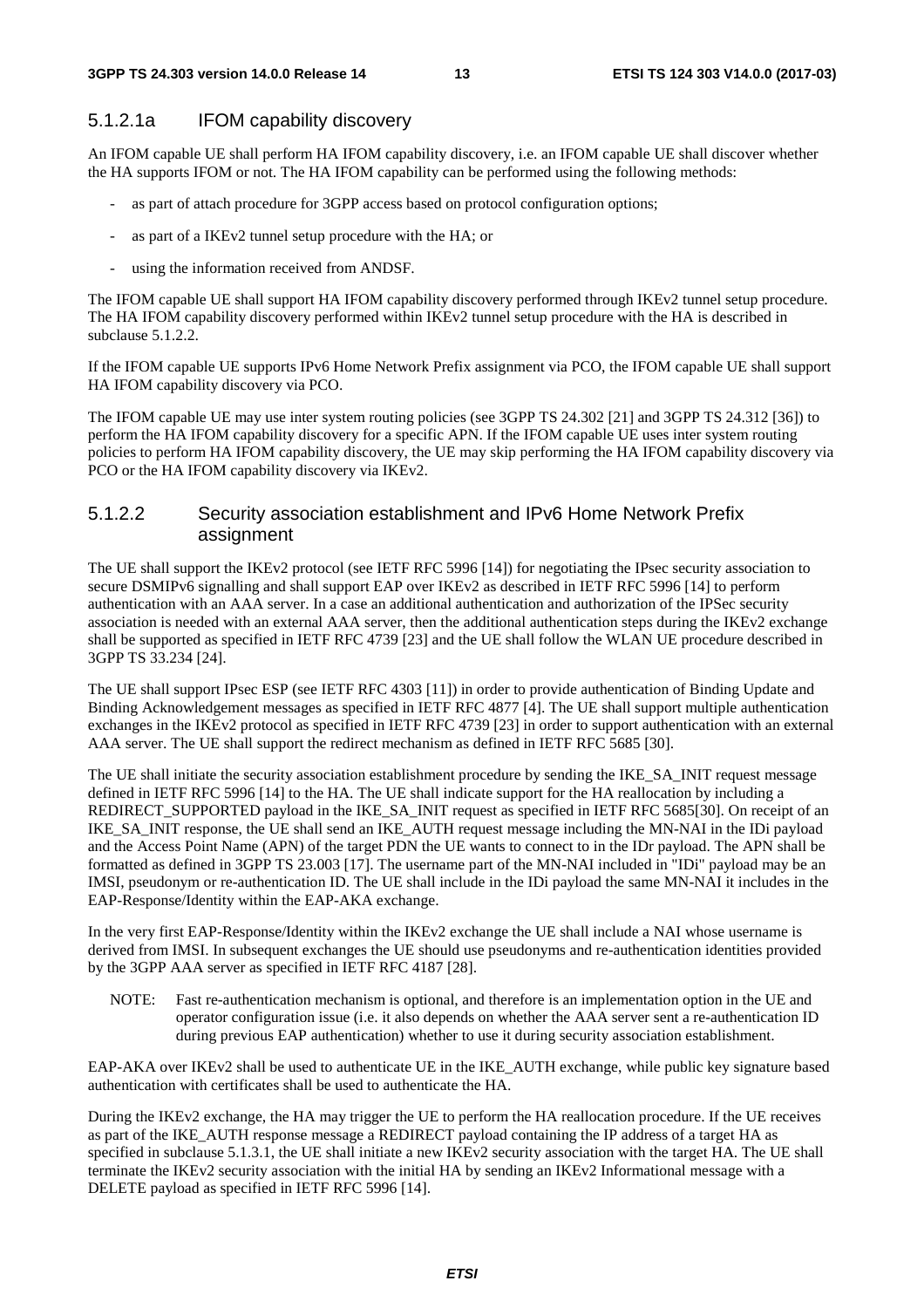During the IKEv2 exchange, the UE shall request the allocation of an IPv6 home prefix through the Configuration Payload in the IKE\_AUTH request message. Since in EPS a unique IPv6 prefix is assigned to the UE, the UE shall include a MIP6\_HOME\_PREFIX attribute in the CFG\_REQUEST payload of the IKE\_AUTH request message as described in IETF RFC 5026 [10]. In addition the UE may include the INTERNAL\_IP6\_DNS attribute in the CFG\_REQUEST as described in IETF RFC 5996 [14] to request the DNS server IPv6 address of the PLMN it is connecting to via DSMIPv6. In the same way the UE may include the INTERNAL IP4 DNS attribute in the CFG\_REQUEST payload to request the IPv4 address of the DNS server.

During the IKEv2 exchange, if the UE receives an IKE\_AUTH response message containing a Notify Payload with a Private Notify Message Type MAX\_CONNECTION\_REACHED as specified in 3GPP TS 24.302 [21], the UE shall close the related IKEv2 security association states. As long as none of existing IKEv2 security association is released, the UE shall not attempt to establish any additional IKEv2 security association.

The UE shall then auto-configure a Home Address from the IPv6 prefix received from the HA and shall run a CREATE\_CHILD\_SA exchange to create the security association for the new Home Address. In the CREATE\_CHILD\_SA exchange the UE shall include the Home Address and the appropriate selectors in the TSi (Traffic Selector-initiator) payload to negotiate the IPsec security association for protecting the Binding Update and Binding Acknowledgement messages as specified in IETF RFC 4877 [4].

If the UE knows the IPv6 Home Network Prefix of a PDN connection for which the security association is to be setup, the UE shall insert a PDN Identifier notify payload, as defined in annex B, in the IKE\_AUTH request message. The PDN Identifier notify payload shall contain the IPv6 Home Network Prefix of the PDN connection for which the security association is being set up. If the UE does not know the IPv6 Home Network Prefix of the PDN connection for which the security association is to be set up, the UE shall not include the PDN Identifier notify payload in the IKE\_AUTH request message.

If an IFOM capable UE performs HA IFOM capability discovery via IKEv2 procedure, the IFOM capable UE shall include the IFOM Capability notify payload (as specified in the Annex B.2) in the IKE\_SA\_INIT request message to perform HA IFOM capability discovery. If the IFOM capable UE receives in the IKE\_SA\_INIT response message the IFOM Capability notify payload, the IFOM capable UE shall behave as an IFOM capable UE configured for IFOM as the received payload indicates that the HA supports IFOM. If the IFOM capable UE does not receive in the IKE\_SA\_INIT response message the IFOM Capability notify payload, the IFOM capable UE shall behave as a UE which is not IFOM capable as the received payload indicates that the HA does not support IFOM.

#### 5.1.2.3 Home Link Detection

The DSMIPv6 Home Link Detection Function is used by the UE to detect if an access interface is on the home link for a PDN connection from a DSMIPv6 perspective. The Home Link Detection function shall be performed before sending DSMIPv6 Binding Update via the same access interface.

To perform the Home Link Detection procedure, the UE shall compare the assigned Home Network Prefix for a PDN connection with the IPv6 prefix or prefixes included in the Prefix Information Option in the Router Advertisements received on the local link. The Home Network Prefix can be assigned in a 3GPP access via PCO, as specified in 3GPP TS 24.301 [15], or via IKEv2 as specified in subclause 5.1.2.2. If there is a match between the Home Network Prefix and one of the local prefixes, the UE is attached on the home link over the respective access interface and shall not send a Binding Update to the HA unless the UE currently has a valid DSMIPv6 Binding Update list entry. If the UE has a valid DSMIPv6 Binding Update list entry, the UE shall proceed to perform the action specified in subclause 5.2.2.4. If there is not any match, the UE shall proceed as specified in subclause 5.1.2.4.

NOTE: The UE does not need to run IKEv2 for home link detection if the Home Network prefix is dynamically received in a PCO Information Element.

If the IFOM capable UE performs the Home Network Prefix assignment via Protocol Configuration Option, the IFOM capable UE shall perform in the PDN CONNECTIVITY REQUEST message both Home Network Prefix assignment and the IFOM capability discovery.

#### 5.1.2.4 Initial binding registration and IPv4 Home Address assignment

After establishing the security association and obtaining the IPv6 Home Address, the UE shall send a Binding Update message as specified in IETF RFC 6275 [27] and IETF RFC 5555 [2] in order to register its Home Address and Care-of Address at the HA, if it detects it is in the foreign network.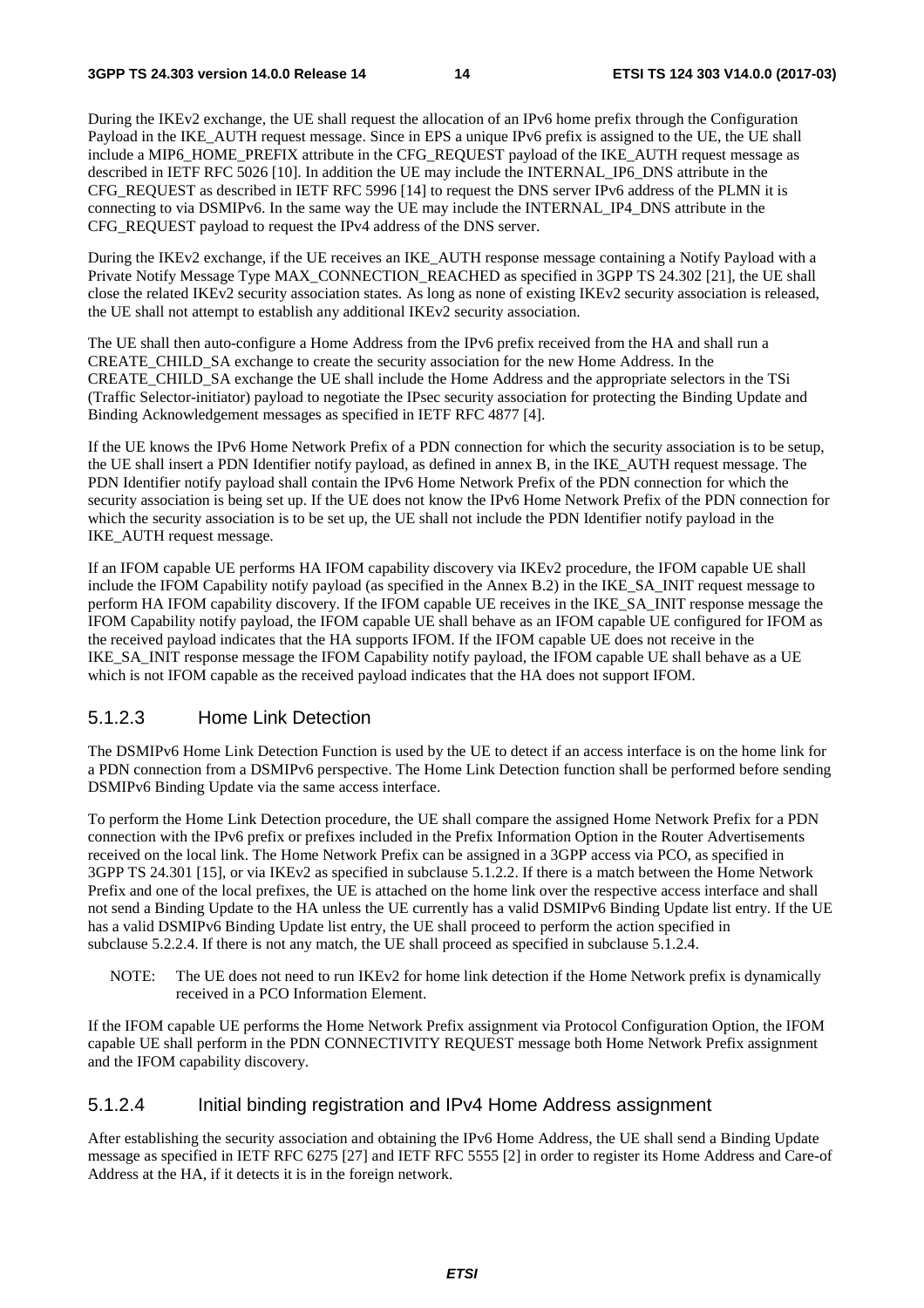If both IPv4 and IPv6 Care-of Address are received at the foreign network, the UE shall first attempt to use the IPv6 Care-of Address for its binding registration.

If IPv6 Care-of Address is used for initial binding registration, the UE shall send the Binding Update message to the IPv6 address of the HA. In this Binding Update message the H (home registration) and A (acknowledge) bits shall be set. If the UE needs an IPv4 Home Address, the UE shall include the 0.0.0.0 address in the IPv4 Home Address option to request a dynamic IPv4 Home Address.

When IPv6 Care-of Address is used for initial binding registration, the Alternate Care-of Address option shall be used by the UE to carry the Care-of Address inside a Mobility Header which is protected by ESP. If this option is present, the address included in this option is the same address present in the source address of the IPv6 packet. The Alternate Careof Address option shall not be included if a BID mobility option is added in the same Binding Update message.

If IPv4 Care-of Address is used for initial binding registration, the UE shall send the Binding Update as follows (see IETF RFC 5555 [2]):

- The IPv6 packet, with the IPv6 Home Address as the Source Address field of the IPv6 header, shall be encapsulated in UDP.
- The UE shall include the IPv4 Care-of Address as the Source Address field of the IPv4 header and the HA IPv4 address as the Destination Address field of the IPv4 header.
- The UE shall include the IPv4 Care-of Address option containing the IPv4 Care-of Address. The IPv4 Care-of Address option shall not be included if a BID mobility option is added in the same Binding Update message.
- The UE shall set the H (home registration) and A (acknowledge) flags.
- The UE shall set the F (UDP encapsulation required) flag to 0.
- The UE shall set the R (Mobile Router Flag) flag to 1.
- If the UE needs an IPv4 Home Address, the UE shall include an IPv4 Home Address option with the 0.0.0.0 address in the Binding Update message, as defined in IETF RFC 5555 [2].

If the UE is an IFOM capable UE configured for IFOM, the UE extends the Binding Update with the following options:

- a) The UE shall set the O (Overwrite) flag to "1";
- b) The UE shall include a BID identifier mobility option in the Binding Update as specified in IETF RFC 5648 [31];
	- The UE shall set the BID-PRI field to assign the priority to the BID as indicated in IETF RFC 6089 [32]; and
- c) The UE may create one or more routing rules with the HA. For each routing rule that the UE wants to register with the HA, the UE shall include a FID mobility option containing one traffic selector as specified in IETF RFC 6089 [32].
	- The FID field shall be set to an arbitrary value;
	- The FID-PRI field shall be set to the assigned priority of the FID as indicated in IETF RFC 6089 [32];
	- A Binding Reference suboption shall be included as defined in IETF RFC 6089 [32]. As indicated in IETF RFC 6089 [32] the value assigned to the BID is the same included in the BID mobility option included in the Binding Update; and
	- Traffic selector suboption shall be set as specified in IETF RFC 6089 [32] and IETF RFC 6088 [33]. The parameters described in the traffic selector suboption represent the routing filter that corresponds to the routing rule that the UE wants to register with the HA.

According to IETF RFC 6089 [32], traffic selector suboption contains parameters identifying downlink traffic, hence routing rules registered with the HA bind either a Care-of Address or a Home Address to the downlink traffic. The same bound IP address shall be used by the IFOM capable UE configured for IFOM to route the corresponding uplink traffic (i.e. asymmetrical routing is not allowed in this version of the specification).

When the UE receives the Binding Acknowledgement from the HA, it shall validate it based on the rules described in IETF RFC 6275 [27] and IETF RFC 5555 [2]. If the Binding Acknowledgement contains the successful status code 0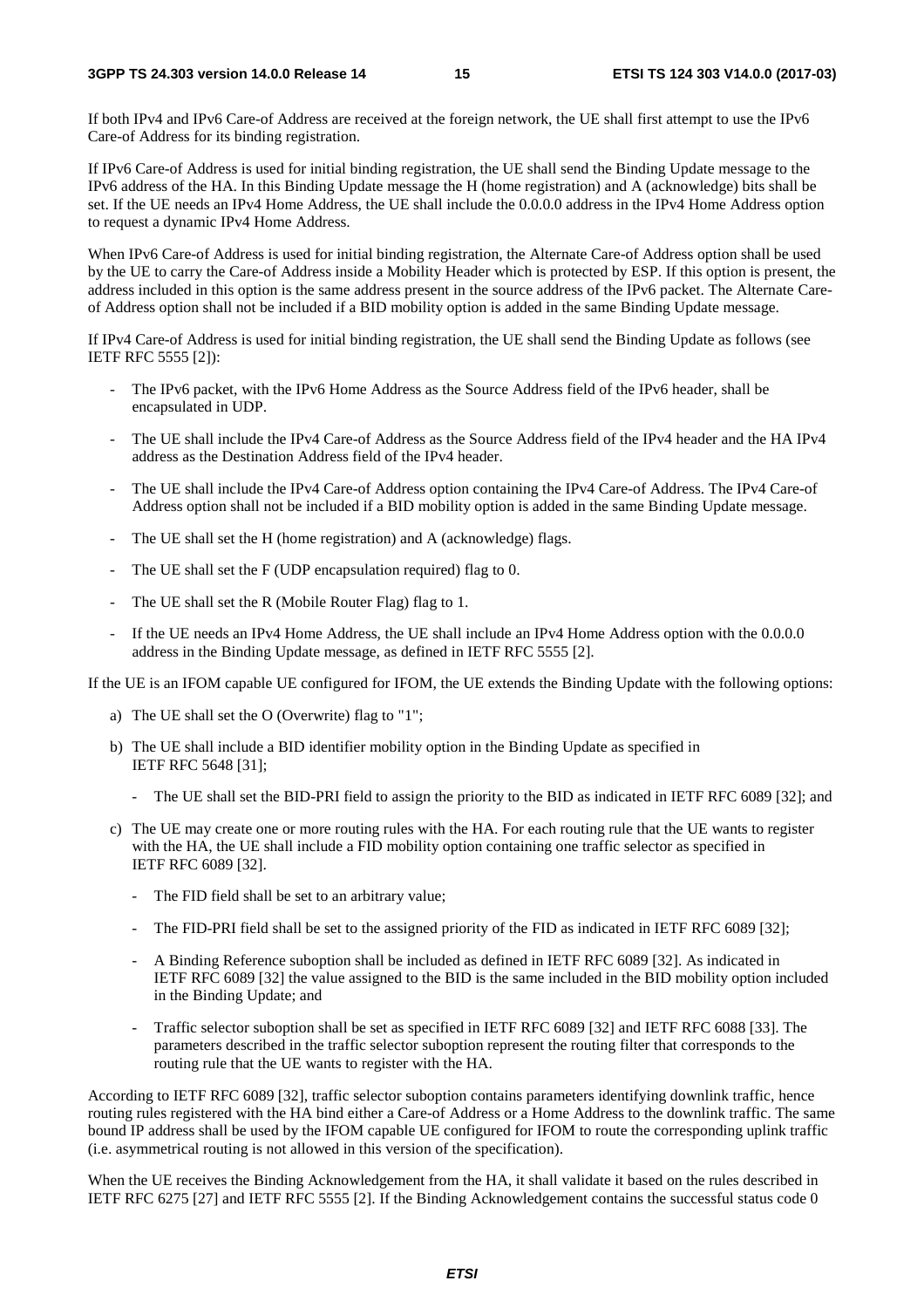("Binding Update Accepted"), the UE shall create an entry for the registered Home Address in its Binding Update List and may start sending packets containing its IPv6 Home Address or other IPv6 addresses auto-configured from the assigned home network prefix.

If the Binding Acknowledgement contains a value of 128, the UE may re-send the BU as specified in IETF RFC 6275 [27]. If the Binding Acknowledgement contains a value from 129 to 133 as specified in IETF RFC 6275 [27] or a value from 140 to 143 as specified in IETF RFC 3963 [29], the UE shall not send the BU to the HA and should discover another HA.

If the Binding Acknowledgment contains an IPv4 Address Acknowledgement option with status code value from 0 to 127 (indicating success), the UE shall create two entries in its Binding Update List, one for the IPv6 Home Address and another for the IPv4 Home Address. If the Binding Acknowledgement contains an IPv4 Address Acknowledgment option with status code indicating error (i.e. 128 or higher), the UE shall create an entry only for the IPv6 HoA in its binding update list. Moreover, if the status code is 129 ("Administratively prohibited") or 132 ("Dynamic IPv4 home address assignment not available"), the UE shall not re-send the Binding Update and it shall use only the IPv6 HoA. If the Binding Acknowledgement contains an IPv4 Address Acknowledgement option with status 128 ("Failure, reason unspecified"), 130 ("Incorrect IPv4 home address"), 131 ("Invalid IPv4 address") or 133 ("Prefix allocation unauthorized") it shall re-send the Binding Update including the 0.0.0.0 address in the IPv4 Home Address option. If the Binding Acknowledgement does not contain an IPv4 Address Acknowledgment option, the UE shall create an entry only for the IPv6 HoA in its binding update list.

NOTE 1: The value to be used to identify the IPv4 address acknowledgement option in the mobility header is 30;

If the Binding Acknowledgment contains a BID mobility option, the UE shall process it as specified in IETF RFC 5648 [31]. If the Binding Acknowledgment contains one or more flow mobility options, the UE shall process it as specified in IETF RFC 6089 [32].

If the status field of the BID mobility option is set to zero, the IFOM capable UE configured for IFOM applies to every examined BID option the status code contained in the status field of the Binding Acknowledgement message as indicated in IETF RFC 5648 [31]. If the value of the status field assigned to a BID mobility option is equal to 4 ("MCOA NOTCOMPLETE"), 164 ("MCOA MALFORMED"), 165 ("MCOA NON-MCOA") or 167 ("MCOA UNKOWN COA"), the IFOM capable UE configured for IFOM performs the operations described in IETF RFC 5648 [31].

NOTE 2: the above error cases, e.g. 165 ("MCOA NON-MCOA BINDING EXISTS"), that do not apply to the case of initial attach can apply to other use cases (e.g. attach to additional access).

When processing a FID mobility option, if the value of the status field of the FID mobility option is 129 ("Flow binding rejected"), 130 ("Flow identification mobility option malformed"), 131 ("BID not found") or 132 ("FID not found"), the IFOM capable UE configured for IFOM performs the operations described in IETF RFC 6089 [32].

The UE may then send data traffic either with the IPv6 Home Address or with the IPv4 Home Address. If the UE is located on an IP6-enabled link, it shall send IPv6 packets as described in IETF RFC 6275 [27]; IPv4 traffic shall be encapsulated in IPv6 packets as described in IETF RFC 5555 [2]. If the UE is located on an IPv4-only link and the Binding Acknowledgement contains the NAT detection option with the F flag set, the UE shall send IPv6 and IPv4 packets following the vanilla UDP encapsulation rules specified in IETF RFC 5555 [2]. Otherwise the UE shall send IPv6 and IPv4 packets encapsulated in IPv4 as specified in IETF RFC 5555 [2].

Once the DSMIPv6 tunnel is established, the UE may build a DHCPv4 or DHCPv6 message as described in IETF RFC 4039 [26] or IETF RFC 3736 [13] respectively and send it via the DSMIPv6 tunnel as described in IETF RFC 6275 [27] in order to retrieve additional parameters, e.g. Vendor-specific options. The UE may also request additional IPv6 prefix(es) with length of /64 or shorter by using DHCPv6 Prefix Delegation as defined in IETF RFC 6276 [35].

#### 5.1.3 HA procedures

#### 5.1.3.1 Security association establishment and IPv6 Home Network Prefix assignment

The HA shall support the IKEv2 protocol (see IETF RFC 5996 [14]) for negotiating the IPsec security association to secure DSMIPv6 signalling and shall support EAP over IKEv2 as described in IETF RFC 5996 [14] to perform UE authentication with an AAA server. If an additional authentication and authorization of the IPSec security association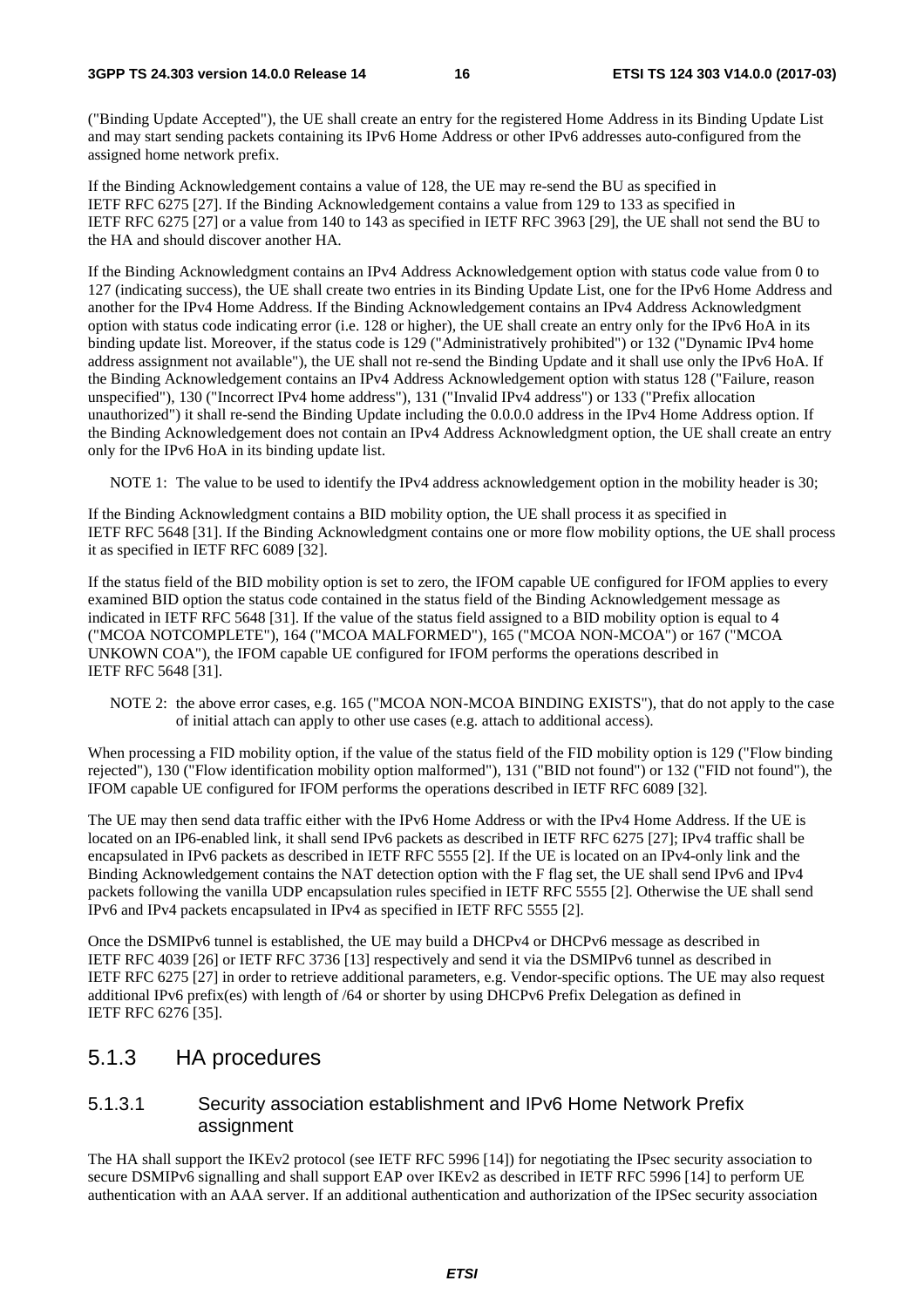were needed with an external AAA server, then the additional authentication steps during the IKEv2 exchange shall be supported as specified in IETF RFC 4739 [23] and the HA shall follow the PDG procedure defined in 3GPP TS 33.234 [24].

The HA shall support IPsec ESP (see IETF RFC 4303 [11]) in order to provide authentication of Binding Update and Binding Acknowledgement messages as specified in IETF RFC 4877 [4]. The HA shall support multiple authentication exchanges in the IKEv2 protocol as specified in IETF RFC 4739 [23] in order to support authentication with an external AAA server.

The HA shall complete the IKE\_SA\_INIT exchange as specified in IETF RFC 5996 [14]. The HA shall include in the IDr the same value included by the UE in the IDr payload of the request.

Upon successful authorization and authentication, the HA shall accept the security association establishment request by sending the IKE\_AUTH response message with the CFG\_REPLY payload including the IPv6 Home Network Prefix allocated to the UE in the MIP6\_HOME\_PREFIX attribute. This prefix information shall include the prefix length as specified in IETF RFC 5026 [10]. If the UE included the INTERNAL IP6 DNS or the INTERNAL IP4 DNS in the CFG\_REQUEST payload, the HA shall include the same attribute in the CFG\_REPLY payload including zero or more DNS server addresses as specified in IETF RFC 5996 [14].

If the HA needs to reject a IKEv2 security association establishment due to the network policies or capabilities to indicate that no more IKEv2 security association establishment request with any APN can be accepted for the UE, the HA shall include in the IKE\_AUTH response message containing the IDr payload a Notify Payload with a Private Notify Message Type MAX\_CONNECTION\_REACHED as specified in 3GPP TS 24.302 [21].

If the UE included a PDN Identifier notify payload within the IKE\_AUTH request message, the HA may apply the following procedure:

- 1) Process the PDN Identifier notify payload according to IETF RFC 5996 [14]; and
- 2) Use the IPv6 prefix contained in the payload to identify the PDN connection for which the security association is being set up and
	- if the HA is able to identify the PDN connection for which the security association is being set up, the HA shall insert the previously assigned IPv6 Home Network Prefix in the MIP6\_HOME\_PREFIX attribute in the CFG\_REPLY payload; or
	- if the HA is not able to identify the PDN connection for which the security association is being set up, the HA shall ignore the content of the received PDN Identifier notify payload and allocate an IPv6 Home Network Prefix as described below.

When allocating an IPv6 Home Network Prefix, the HA shall apply one of the following procedures:

- If the IKEv2 message is received over an existing PDN connection, the assigned IPv6 network prefix of the PDN connection shall be sent to the UE as IPv6 Home Network Prefix in the MIP6\_HOME\_PREFIX attribute; or,
- If the IKEv2 message is not received over an existing PDN connection, and the UE has an existing PDN connection which has no IPSec security association established, the assigned IPv6 network prefix of the PDN connection shall be sent to the UE as IPv6 Home Network Prefix in the MIP6\_HOME\_PREFIX attribute; or,
- If the IKEv2 message is not received over an existing PDN connection, and the UE does not have an existing PDN connection which has no IPSec security association established, a new IPv6 network prefix shall be allocated and sent to the UE as IPv6 Home Network Prefix in the MIP6\_HOME\_PREFIX attribute.

An IFOM capable Home Agent shall implement the IFOM Capability notify payload. If the UE included the IFOM Capability notify payload within the IKE\_SA\_INIT request message, the HA shall perform the following procedures:

- process the IFOM Capability notify payload according to IETF RFC 5996 [14];
- if the HA is IFOM capable, the HA includes the IFOM Capability notify payload in the IKE\_SA\_INIT response message; and
- if the HA is not IFOM capable, the HA ignores the IFOM Capability notify payload received from the UE and in the IKE\_SA\_INIT response message will not include the IFOM Capability notify payload.

If the 3GPP AAA server triggers the HA to perform a HA reallocation procedure as specified in 3GPP TS 33.402 [18], the HA learns the IP address of the target HA as specified in 3GPP TS 29.273 [20]. The HA shall provide to the UE the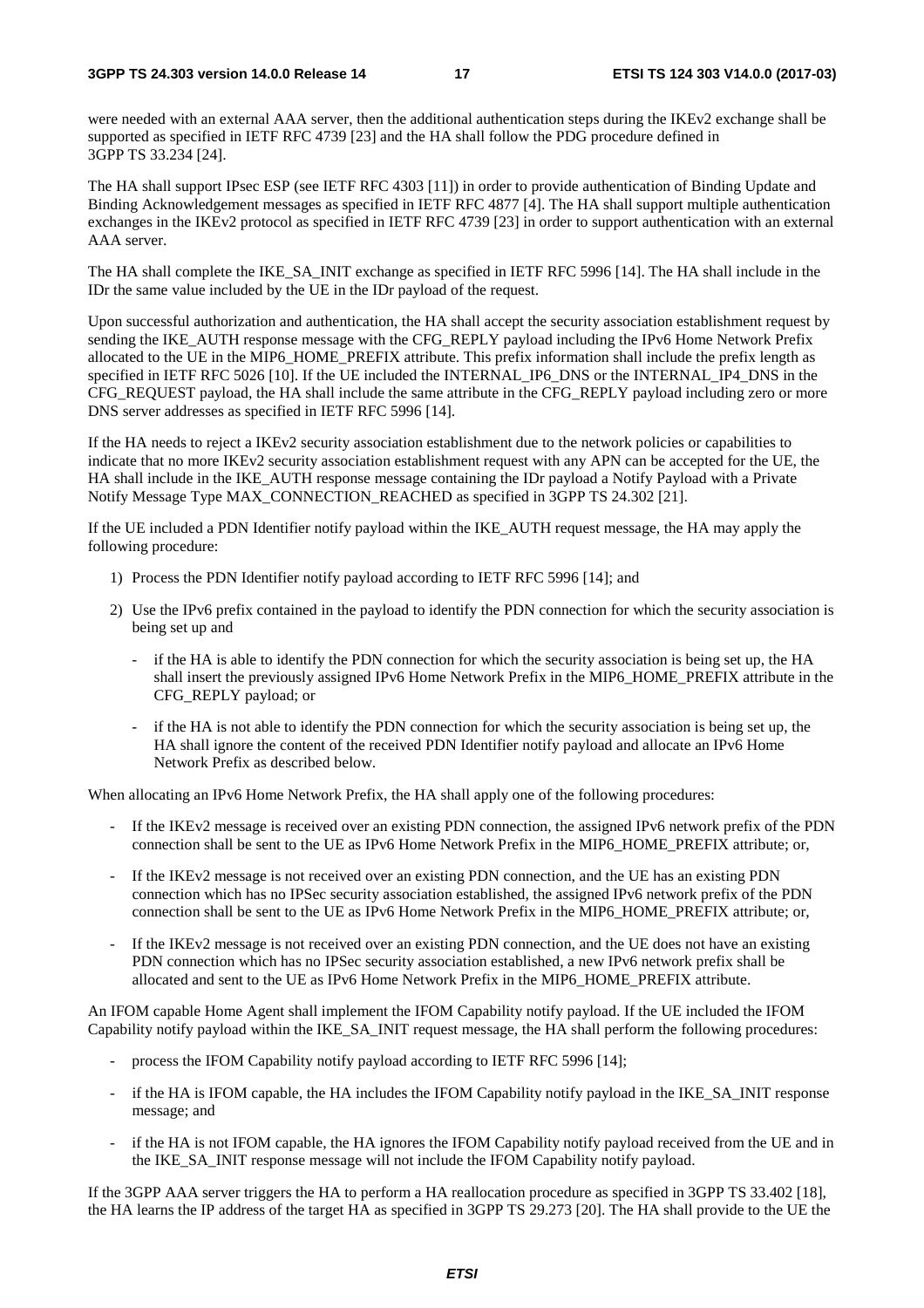target HA IP address in the REDIRECT payload during IKE\_AUTH exchange as specified in 3GPP TS 33.402 [18]. The encoding of the REDIRECT payload in the IKE\_AUTH response message is specified in IETF RFC 5685 [30]. The HA shall not assign an IPv6 prefix to the UE in the IKE\_AUTH exchange. The HA shall remove the states of the IKEv2 security association with the UE after receiving an IKEv2 Informational message with a DELETE payload from the UE.

#### 5.1.3.2 Initial binding registration and IPv4 Home Address assignment

When the HA receives a Binding Update message from the UE, it shall validate it as described in IETF RFC 6275 [27] and in IETF RFC 5555 [2]. If the Alternate Care-of Address option is present, the HA shall verify the correctness of the Alternate Care-of Address option. If the Care-of Address specified in the Alternate Care-of Address option and in the Source Address field of the IPv6 header of the Binding Update packet are different, the HA shall reject the request by returning a Binding Acknowledgement with status code 128. If the HA accepts the Binding Update message, it shall create a new entry in its binding cache for UE, marking it as a home registration. The lifetime of this binding cache entry is set based on operator's policies. The HA shall not perform a Duplicate Address Detection on the IPv6 Home Address of the UE because of the uniqueness of the IPv6 prefix assigned by the HA to the UE. Then the HA shall send a Binding Acknowledgement with R bit set to "1" as specified in IETF RFC 6275 [27] and IETF RFC 3963 [29]. The HA may include the Binding Refresh Advice mobility option following rules defined in IETF RFC 6275 [27] to indicate the remaining time until the UE should send a new home binding update.

If the Binding Update contains an IPv4 Home Address option with the 0.0.0.0 IPv4 address, the HA shall assign an IPv4 Home Address to the UE, including an IPv4 Address Acknowledgement option in the Binding Acknowledgement message, as specified in IETF RFC 5555 [2]. If no IPv4 addresses are available at the HA, the HA shall send a Binding Acknowledgement with status code 132 in the IPv4 address acknowledgement option.

If in the received Binding Update the IPv4 Care-of Address in the IPv4 Care-of Address option is not the same as the IPv4 address in the Source Address in the outer IPv4 header then a NAT was in the path. This information shall be included in the Binding Acknowledgement within a NAT Detection option with the F flag set and the Binding Acknowledgement shall be encapsulated based on the vanilla UDP encapsulation specified in IETF RFC 5555 [2].

If a NAT was not detected, the HA shall send the Binding Acknowledgement without any UDP encapsulation; the message shall be encapsulated in an IPv4 header if the Care-of Address is IPv4 or in an IPv6 header if the Care-of Address is IPv6 as specified in IETF RFC 5555 [2].

If the Binding Update contains a BID mobility option, the HA shall process it as specified in IETF RFC 5648 [31]. If one or more FID mobility options are included in the received Binding Update, the HA shall process it as specified in IETF RFC 6089 [32] and IETF RFC 6088 [33]. If binding update is accepted and IP flow mobility is supported, the HA shall insert the BID mobility option into the Binding Acknowledgement message as specified in IETF RFC 5648 [31]. In addition, if the received Binding Update contains FID mobility option, the HA shall create the flow bindings accordingly and insert the FID mobility option into the Binding Acknowledgement message as specified in IETF RFC 6089 [32].

If the binding update is accepted for both IPv4 and IPv6 home addresses, the HA creates two bindings, one for each home address as specified in IETF RFC 5555 [2]. The HA shall link the IPv4 home address binding to the IPv6 home address binding.

NOTE: How the linkage between the two bindings (e.g. separate or single binding cache entry) is performed is implementation specific.

When the binding cache entry is created for the UE, the HA shall tunnel all packets destined to the IPv6 Home Address, the home network prefix and all packets destined to the IPv4 Home Address (if present) to the UE's Care-of Address. If a NAT was detected, packets shall be encapsulated in UDP and IPv4 based on vanilla UDP encapsulation specified in IETF RFC 5555 [2]. If the Care-of Address is an IPv6 address, IPv4 and IPv6 packets shall be encapsulated in an IPv6 header as specified in IETF RFC 6275 [27] and in IETF RFC 5555 [2]; otherwise, if the Care-of Address is an IPv4 address, IPv4 and IPv6 packets shall be encapsulated in an IPv4 header as specified in IETF RFC 6275 [27] and in IETF RFC 5555 [2]. If the HA has multiple binding cache entries with flow bindings (see 3GPP TS 23.261 [34]), the HA shall route all packets destined to the IPv6 Home Address, the home network prefix, the IPv6 prefix(es) assigned through DHCP prefix delegation (if present) and all packets destined to the IPv4 Home Address (if present) as described in IETF RFC 6089 [32].

After the DSMIPv6 tunnel is established, if DHCPv6 Prefix Delegation request is received, the HA may assign additional IPv6 prefix(es) with length of /64 or shorter to the UE as defined in IETF RFC 6276 [35]. Once the DHCPv6 Prefix Delegation procedure has been completed, the HA shall add the assigned delegated prefix(es) into the binding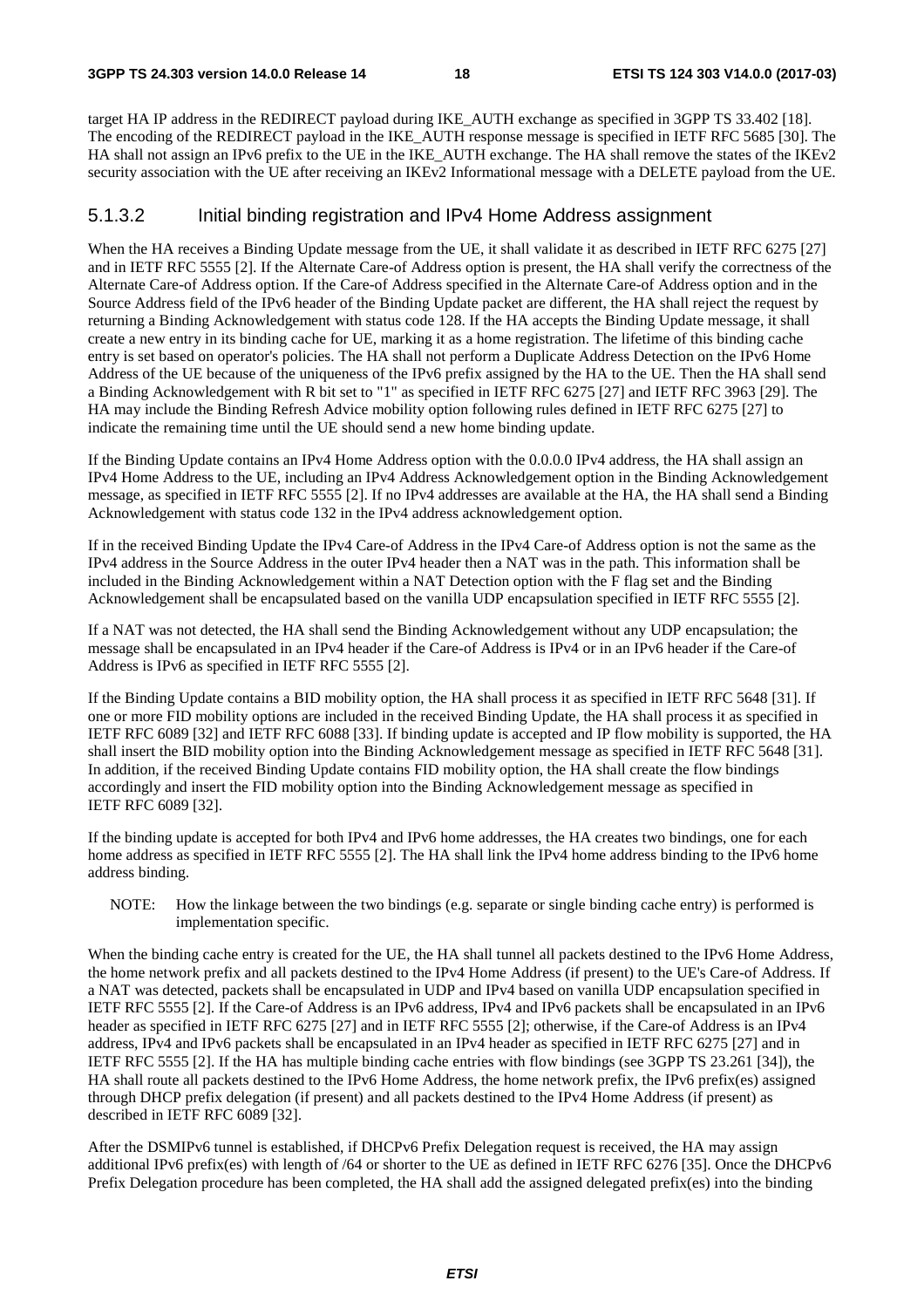cache entry as defined in IETF RFC 6276 [35]. When the delegated prefix(es) is included in the binding cache entry for UE, the HA shall tunnel all the packets destined to the delegated prefix(es) to the UE's Care-of Address.

#### 5.1.3.3 Binding Error message

When the HA receives a Binding Update and detects an unrecognized Mobility Header, the HA shall send a Binding Error message with status value 2 "Unrecognized MH Type value" as specified in IETF RFC 6275 [27]. The HA shall include the Home address that was contained in the Home Address destination option.

If NAT was not detected, the HA shall send the Binding Error without any UDP encapsulation; the message shall be encapsulated in an IPv4 header if the Care-of Address is IPv4 or in an IPv6 header if the Care-of Address is IPv6 in the same manner as the Binding Acknowledgement encapsulation specified in IETF RFC 5555 [2].

If NAT was detected, the HA shall send the Binding Error encapsulated in UDP and IPv4 based on vanilla UDP encapsulation specified in IETF RFC 5555 [2].

### 5.2 Dual-Stack Mobile IPv6 handover

#### 5.2.1 General

The DSMIPv6 handover procedure is performed by the UE to update its Care-of Address at the HA after a movement between two different accesses (e.g. a movement from a 3GPP to a non-3GPP access). The procedure is also used when the Care-of Address is changed for other reasons (e.g. re-allocation of a local IP address or equivalent). When this procedure takes place, the UE has already a valid registration at the HA, which implies that the HA has an entry in its binding cache for that UE and a security association to secure DSMIPv6 signalling is in place between the UE and the HA.

The procedure involves performing the Home Link Detection, setup a security association with the HA if there is no security association existing, and the exchange of a Binding Update and a Binding Acknowledgement between the UE and the HA. For the handover procedure, at the previous access the UE shall already perform discovery of the HA address, and may set up a security association with it, as these steps are part of the initial attach procedure described in subclause 5.1.2.

There are different handover scenarios:

- handover from home link to a foreign link;
- handover from a foreign link to another foreign link; and
- handover from a foreign link to a home link.

#### 5.2.2 UE procedures

#### 5.2.2.1 General

Following a change of access, the UE configures an IP address on the target access system. The details of IP address configuration can be access specific. The handling of the received Binding Acknowledgement is the same as specified in subclause 5.1.2.4.

#### 5.2.2.2 Handover from home link to a foreign link

If the access network supports IPv6, as soon as the UE has received via a Router Advertisement at least an IPv6 prefix which is not present in its Prefix List, the UE shall perform the Home Link detection as specified in subclause 5.1.2.3.

If the UE detects that it is moving from home link to foreign link, and if there is no security association existing with the HA, the UE shall perform the Security association establishment and Home Address assignment procedure with the HA as specified in subclause 5.1.2.2.

Then the UE shall perform the initial binding registration and IPv4 Home Address assignment as specified in subclause 5.1.2.4. In order to maintain IP address preservation for the IPv4 address used in the home link, the UE shall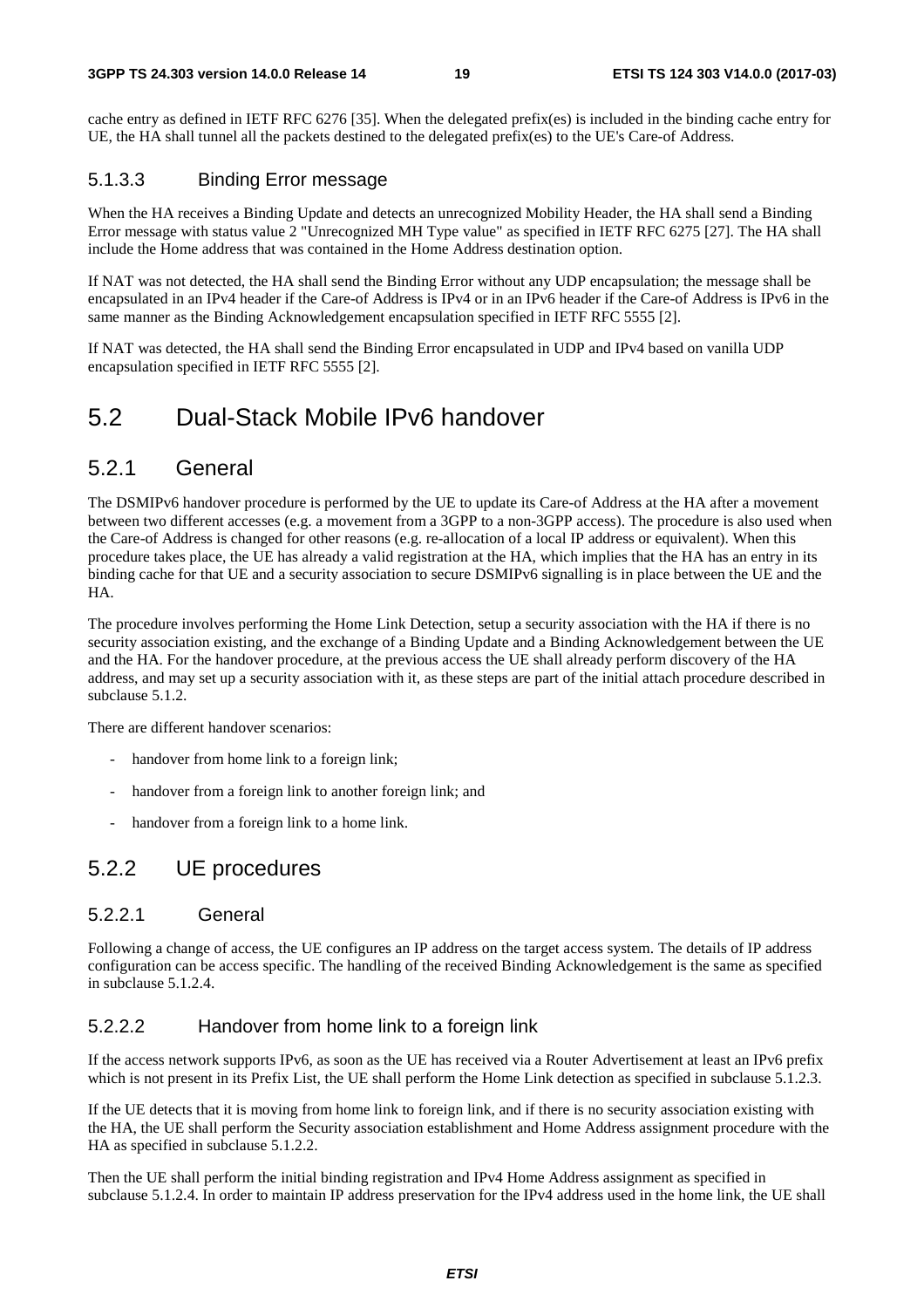include the IPv4 address used on the home link in an IPv4 Home Address option in the same Binding Update message. The IFOM capable UE configured for IFOM shall extend the Binding Update message as described in subclause 5.1.2.4.

If the UE does not have an IPv4 Home Address but wants to configure one, the UE shall include the IPv4 Home Address option with the 0.0.0.0 address as specified in subclause 5.1.2.4.

If the access network supports only IPv4, as soon as the UE has configured an IPv4 Care-of Address, the UE shall send a Binding Update tunnelled in UDP as specified in IETF RFC 5555 [2]. The UE shall set the F flag to "0". The UE shall set the R flag to "1".

Independent of an IPv6 or IPv4 access network the UE shall set the Key Management Capability (K) bit in the Binding Update message.

If the UE receives, as response to an outstanding binding registration, a binding acknowledgment having a status code equal to 135 ("Sequence number out of window") and a sequence number different from the one used in the outstanding binding registration, the UE shall accept the binding acknowledgment and process it as specified in IETF RFC 6275 [27].

#### 5.2.2.3 Handover from a foreign link to another foreign link

If the access network supports IPv6, as soon as the UE has received via a Router Advertisement at least an IPv6 prefix which is not present in its Prefix List, the UE shall perform the Home Link detection as specified in subclause 5.1.2.3.

If the UE detects it is not attached to the home link, the UE shall send a Binding Update to the HA including the newly configured IP address as the Care-of Address in the Source IP address of the packet and optionally in the Alternate Care-of Address Option IETF RFC 6275 [27]. The UE build the Binding Update message as specified in IETF RFC 6275 [27].

If the UE has been assigned also an IPv4 Home Address and wants to update also the binding for it, the UE shall include the IPv4 Home Address option including the assigned IPv4 Home Address in the same Binding Update message.

If the UE has been assigned also an IPv4 Home Address and wants to release it, the UE shall not include any IPv4 Home Address option in the same Binding Update.

If the UE does not have an IPv4 Home Address but wants to configure one, the UE shall include the IPv4 Home Address option with the 0.0.0.0 address as specified in subclause 5.1.2.4.

If the access network supports only IPv4, as soon as the UE has configured an IPv4 Care-of Address which is different from the previous Care-of Address, the UE shall send a Binding Update tunnelled in UDP as specified in IETF RFC 5555 [2]. The UE shall set the F flag to "0". The UE shall set the R flag to "1".

Independent of an IPv6 or IPv4 access network the UE shall set the Key Management Capability (K) bit in the Binding Update message.

If the UE is an IFOM capable UE configured for IFOM, the UE extends the Binding Update with the following options:

- a) the UE shall set the O (Overwrite) flag to "0";
- b) the UE shall include a BID identifier mobility option in the Binding Update as specified in IETF RFC 5648 [31];
	- the UE shall set the BID field to the value registered with the Home Agent;
	- the UE shall set the BID-PRI field to assign the priority to the BID as indicated in IETF RFC 6089 [32];
	- if the newly configured IP address used as Care-of Address is an IPv6 address, the UE shall not insert any Alternate Care-of Address option in the Binding Update message;
	- if the newly configured IP address used as Care-of Address is an IPv4 address, the UE shall not insert any IPv4 Care-of Address option in the Binding Update message; and
	- the UE shall insert the newly configured IP address used as Care-of Address in the Care-of Address field of the BID identifier mobility option insertd in the Binding Update message;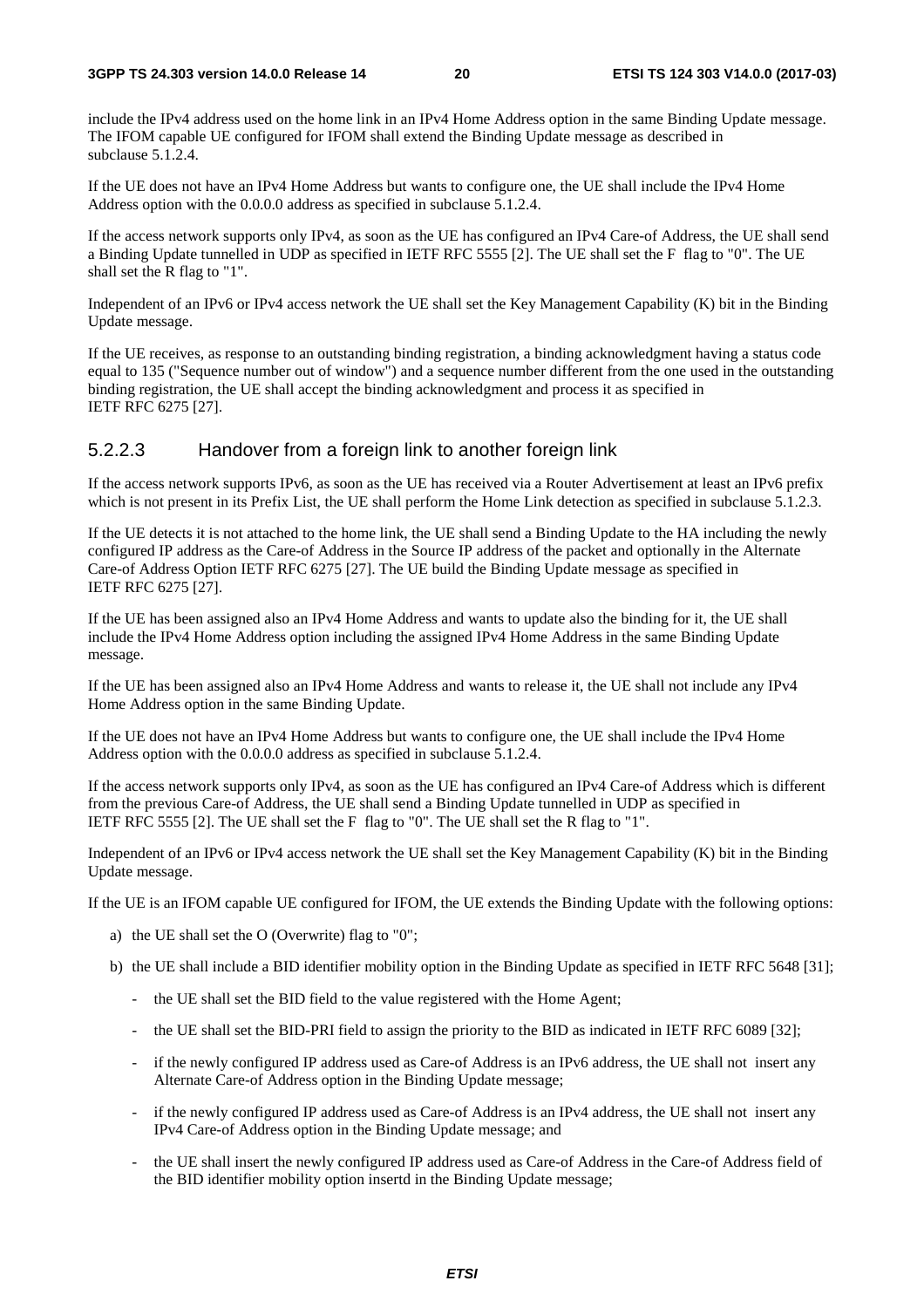- c) the UE may create one or more routing rules. For each routing rule that the UE wants to register with the HA, the UE shall include a FID mobility option containing one traffic selector as specified in IETF RFC 6089 [32]. Traffic selectors are defined in IETF RFC 6088 [33]:
	- the UE shall set the FID field to an arbitrary value;
	- the UE shall set the FID-PRI field to assign the priority to the routing filter as indicated in IETF RFC 6089 [32];
	- the UE shall include a Binding Reference suboption as indicated in IETF RFC 6089 [32]. The value assigned to the BID identifies the routing address that the UE wants to use to exchange the packets matching the routing filters; and
	- traffic selector suboption shall be set as specified in IETF RFC 6089 [32] and IETF RFC 6088 [33]. The parameters described in the traffic selector suboption represent the routing filter that corresponds to the routing rule that the UE wants to register with the HA;
- d) The UE may insert a flow summary mobility option (as described in IETF RFC 6089 [32]).
	- If the UE wants to keep some routing rules previously registered unmodified, i.e. no flow handover, the UE lists the values of the FIDs identifying the routing rules that the UE wants to keep unmodified in the flow summary mobility option; and
	- If the UE wants to remove one or more previously registered routing rules, the UE does not include in the flow summary mobility option the FIDs identifying the routing rules that the UE wants to remove; and
- e) the UE may modify one or more routing rules with the HA. For each routing rule that the UE wants to modify, the UE shall include a FID mobility option as specified in IETF RFC 6089 [32].
	- the UE shall set the FID field to the value identifying the routing filter the UE wants to handover;
	- the UE shall set the FID-PRI field to assign the priority to the BID as indicated in IETF RFC 6089 [32]; and
	- the UE shall include a Binding Reference suboption as indicated in IETF RFC 6089 [32]. The value assigned to the BID identifies the routing address that the UE wants to use to exchange the packets matching the routing filters.

The UE shall process the binding acknowledge message as described in subclause 5.1.2.4.

#### 5.2.2.4 Handover from a foreign link to a home link

If the access network supports IPv6, as soon as the UE has received via a Router Advertisement message at least an IPv6 prefix which is not present in its Prefix List, the UE shall perform the Home Link detection as specified in subclause 5.1.2.3 to detect if the UE is attaching to the home link. If the UE detects it is attached to the home link and there is a valid DSMIPv6 Binding Update list entry at the UE, the UE shall send a Binding Update with the Lifetime field set to "0" in order to remove the binding at the HA, as specified in IETF RFC 6275 [27]. If an IPv4 home address was assigned to the UE, as an optimization the UE may not include the IPv4 home address option as the binding for the IPv4 home address will be removed by the HA. Independent of an IPv6 or IPv4 access network the UE shall set the Key Management Capability (K) bit in the de-registration Binding Update message. The UE may preserve the IKEv2 session in order to avoid re-establishing the session when the next handover occurs. If there is not a safe assumption that the UE will remain in the home link (e.g. switching off the non-3GPP radio interface in case of a dual radio terminal), the UE should preserve the IKEv2 session.

If the UE receives a Binding Revocation Indication message from the HA while there is an outstanding unacknowledged Binding Update with Lifetime field set to "0" message, the UE need not send a Binding Revocation Acknowledgement as specified in subclause 5.4.2.1.

### 5.2.3 HA procedures

#### 5.2.3.1 Handover from home link to a foreign link

In case of UE handover from home link to foreign link, the HA shall support the initial registrstion procedure as specified in subclause 5.1.3.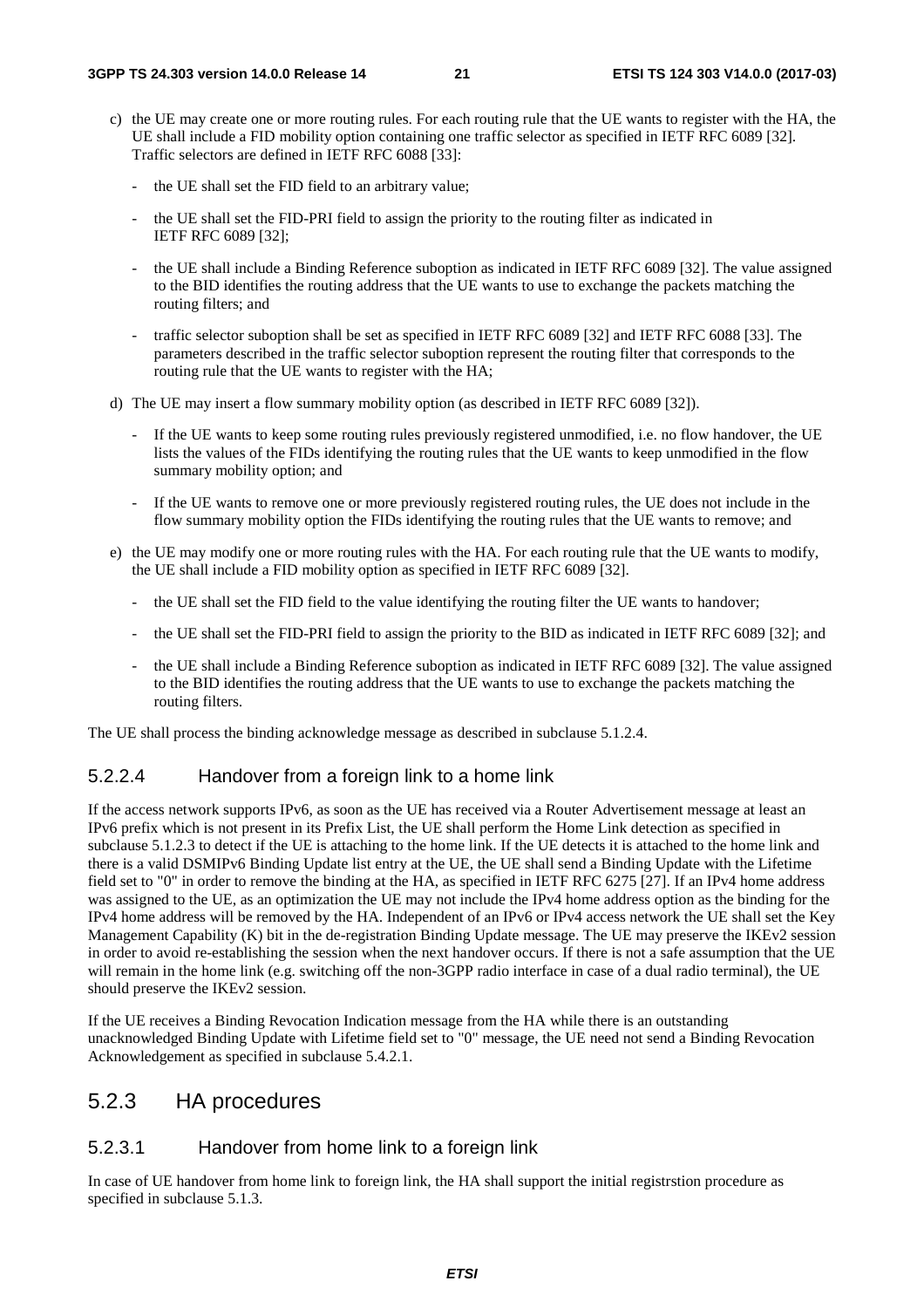The error codes used in the Binding Acknowledgement are the same as specified in subclause 5.1.3.2.

#### 5.2.3.2 Handover from a foreign link to another foreign link

When the HA receives a Binding Update from the UE, the HA shall validate it as described in IETF RFC 6275 [27] and in IETF RFC 5555 [2]. If the validation is successful, the HA shall update the binding cache entry related to the Home Address included in the Binding Update.

If the Binding Update is an IPv6 packet, with the Alternate Care-of Address option present, the HA shall verify the correctness of the Alternate Care-of Address option. If the Care-of Address specified in the Alternate Care-of Address option and in the Source Address field of the IPv6 header of the Binding Update packet are different, the HA shall reject the request by returning a Binding Acknowledgement with status code 128. If the option is valid, the HA shall update the binding cache entry with the Care-of Address in the Source Address of the IPv6 header.

If the Binding Update outer header is an IPv4 header and the IPv4 Care-of Address in the IPv4 Care-of Address option is the same as the IPv4 address in the Source Address in the outer IPv4 header, the HA shall update the binding cache entry with the Care-of Address in the IPv4 Care-of Address option and shall send a Binding Acknowledgment encapsulated in IPv4 as specified in IETF RFC 5555 [2].

If in the received Binding Update the IPv4 Care-of Address in the IPv4 Care-of Address option is not the same as the IPv4 address in the Source Address in the outer IPv4 header then a NAT was in the path. This information shall be included in the Binding Acknowledgement within a NAT Detection option with the F bit set. The Binding Acknowledgment shall be encapsulated in UDP and the binding cache updated as specified in IETF RFC 5555 [2].

If the Binding Update contains an IPv4 Home Address option with an IPv4 Home Address previously assigned, the HA shall update also the binding cache entry related to the IPv4 Home Address to the UE. If the Binding Update contains no IPv4 Home Address option, the HA shall remove the binding cache entry related to the IPv4 Home Address of the UE if present.

If the Binding Update contains an IPv4 Home Address option with the 0.0.0.0 IPv4 address, the HA shall assign an IPv4 Home Address to the UE, including an IPv4 Address Acknowledgement option in the Binding Acknowledgement message.

The error codes used in the Binding Acknowledgement are the same as specified in subclause 5.1.3.2.

If the Binding Update contains a BID mobility option and (optionally) a Flow summary mobility option, the HA shall process the received Binding Update message and send a Binding Acknowledgement message as described in subclause 5.1.3.2.

If the Key Management Mobility Capability (K) bit is set in the Binding Update and the HA supports the feature, the HA updates its IKEv2 security associations to include the UE's Care-of Address as the peer address and the Binding Acknowledgement is returned with the K bit set.

The HA shall set the R bit to "1" in the Binding Acknowledgement.

#### 5.2.3.3 Handover from a foreign link to a home link

When a UE hands over from a foreign link to its home link, a network based mobility protocol (PMIPv6 or GTP) in the home link creates a binding cache entry for the UE. The DSMIPv6 binding cache entry that was created by the UE on the foreign link shall not be overwritten. The downlink UE packets shall be processed by the HA based on the DSMIPv6 binding cache entry before the DSMIPv6 binding cache entry is removed.

The DSMIPv6 binding cache entry shall be removed when a Binding Update with lifetime field set to "0" is received by the HA from the UE. The HA shall process the message as per IETF RFC 5555 [2] and IETF RFC 6275 [27], removing the associated binding cache entry and sending the Binding Acknowledge message with the Status field set to "0" (Binding Update accepted). If an IPv4 home address was assigned to the UE, the HA shall also remove the binding for the IPv4 home address tied to the IPv6 home address included in the Binding Update.

If the HA decides to remove the DSMIPv6 binding cache entry of the UE, prior to receiving a binding update with lifetime set to "0" from the UE , the HA shall send a Binding Revocation Indication message as specified in subclause 5.4.3.1.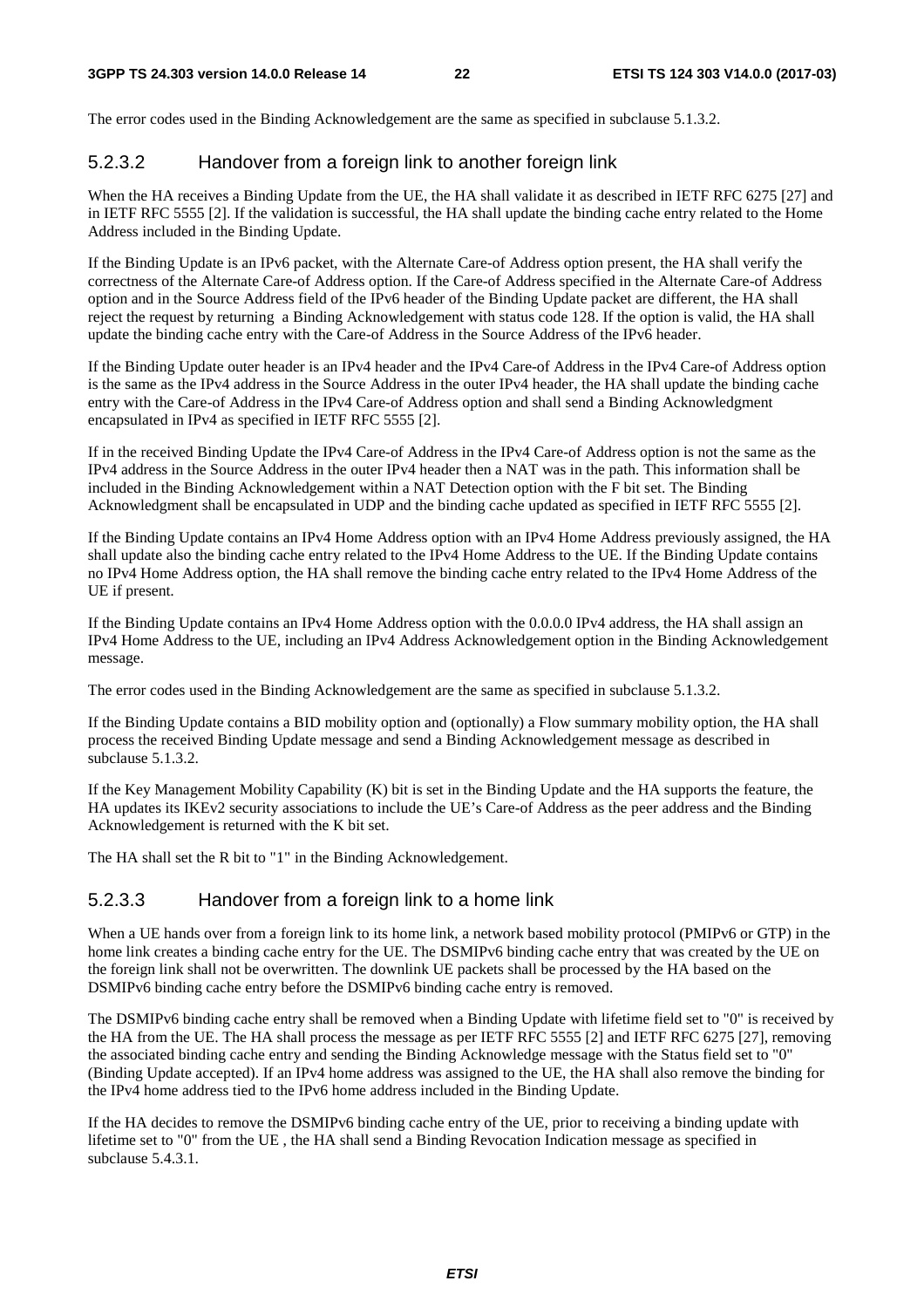NOTE: As described above, if the HA receives a Binding Update with Lifetime field set to "0", the HA removes the associated binding cache entry, but additionally the HA can store some data of the binding cache entry for a certain time in order to allow the HA to identify a delayed Binding Update registration message arriving at the HA after the Binding Update de-registration.

### 5.3 Dual Stack Mobile IPv6 Re-Registration

#### 5.3.1 General

The DSMIPv6 Re-Registration procedure can occur at any time when the UE is already registered at the HA. The procedure is initiated by the UE when it wishes to extend the lifetime of an existing registration, e.g. in case the lifetime is expiring. The procedure can also be initiated by the UE when it wishes to request an IPv4 home address or to release the IPv4 binding while maintaining the IPv6 binding. The procedure may also be initiated by the UE as a mechanism to refresh the NAT bindings in order to be reachable from the HA.

NOTE: The usage of BU messages for keepalive purposes can have impacts to the battery life of the UE. The UE can be configured to rate limiting or avoid NAT keepalive as specified in IETF RFC 5555 [2].

### 5.3.2 UE procedures

As specified in IETF RFC 6275 [27], if the UE wants to extend the validity of an existing binding at the HA, the UE shall send a new Binding Update to the HA before the expiration of the lifetime indicated in the received Binding Acknowledgement, even if it is not changing its primary Care-of Address. This Binding Update is usually referred as periodic Binding Update.

The UE shall follow the rules described in IETF RFC 6275 [27], IETF RFC 5555 [2] and in subclause 5.1.2.4 to send a periodic Binding Update and handle the associated Binding Acknowledgement. As the UE has not performed any handover, the UE shall confirm the already registered Care of Address and shall indicate the desired lifetime value. In a periodic Binding Update the UE may request an IPv4 Home Address.

If a NAT was detected and the UE is not exchanging data traffic, the UE may send a re-registration Binding Update in order to refresh the NAT binding. The Binding Update shall be sent with the interval contained in the Refresh Time field of the NAT detection option received when the NAT was detected. If the Refresh Time field was set to all 1s, the UE shall use the Binding Acknowledge lifetime as reference interval to send NAT keepalives Binding Updates.

The UE may also send a re-registration Binding Update with the purpose of requesting an IPv4 Home Address.

The UE may also send a re-registration Binding Update for the purpose of releasing the IPv4 Home Address previoulsy assigned. For this purpose, the UE shall follow the rules described in IETF RFC 5555 [2] sending a re-registration Binding Update containing no IPv4 Home Address option.

If the UE is an IFOM capable UE configured for IFOM, the UE extends the Binding Update with the following options:

- a) the UE shall set the O (Overwrite) flag to "0";
- b) the UE shall include a BID identifier mobility option in the Binding Update as specified in IETF RFC 5648 [31];
	- the UE shall set the BID field to the value identifying the Binding it wants to re-register;
	- the UE shall set the BID-PRI field to assign the priority to the BID as indicated in IETF RFC 6089 [32]; and
- c) if the UE previously registered in the HA one or more routing filters, the UE shall include a flow summary mobility option as specified in IETF RFC 6089 [32] listing the values of the FIDs identifying the registered routing filter.

### 5.3.3 HA procedures

When the HA receives a periodic Binding Update message from the UE, it shall validate it as described in subclause 5.1.3.2, in IETF RFC 6275 [27], IETF RFC 5555 [2] and IETF RFC 5648[31].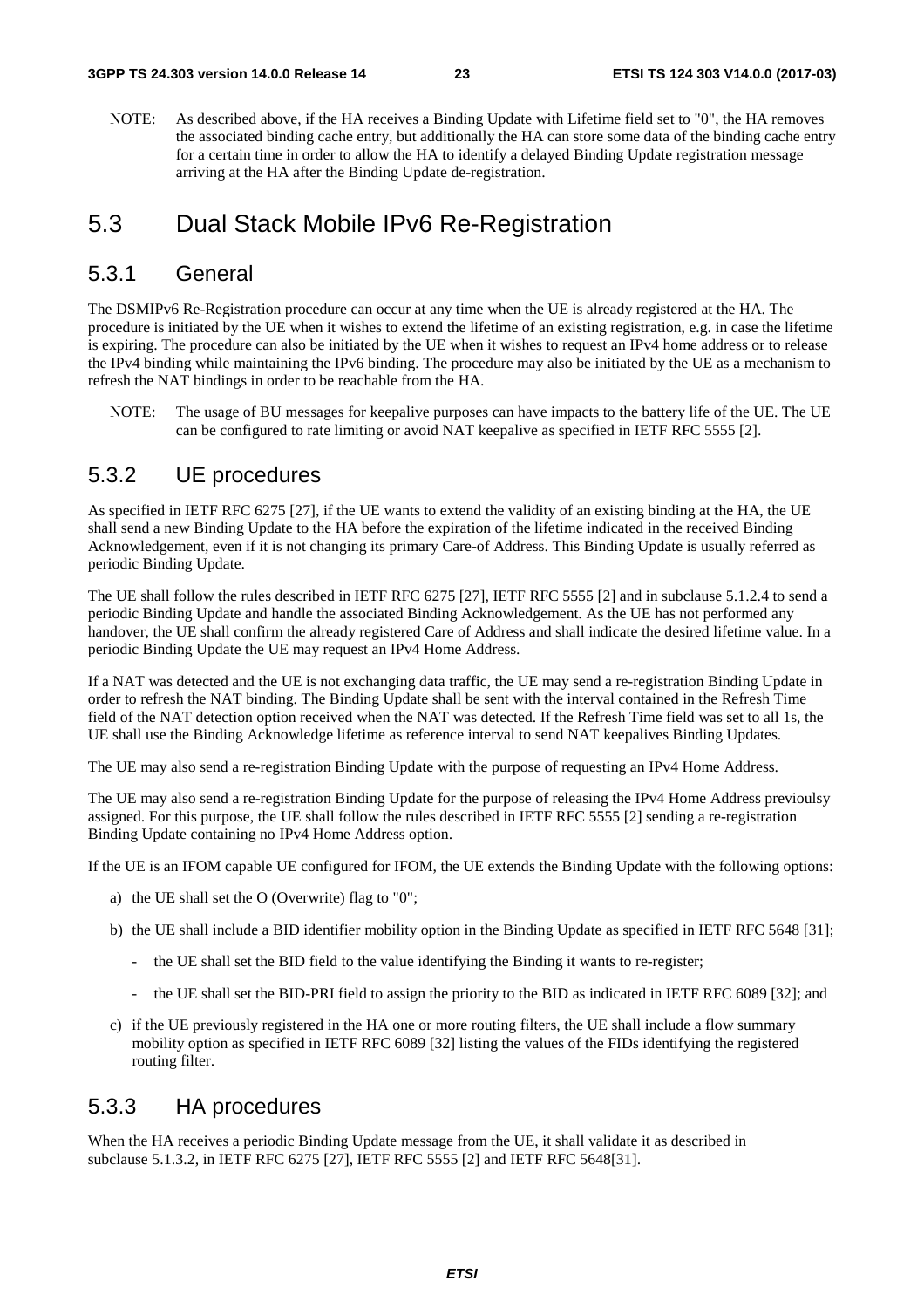In processing a periodic Binding Update the HA shall follow the rules described in subclause 5.1.3.2. In addition if the Binding Update does not include the IPv4 home address option the HA shall remove any associated IPv4 binding cache entry and continue to maintain the IPv6 binding.

If the HA accepts the Binding Update message, it shall update the lifetime and sequence number of the existing entry in its binding cache for the Home Address. If the Binding Update contains a BID mobility option, the HA shall process it as specified in IETF RFC 5648 [31] and IETF RFC 6089 [32]. If binding update is accepted, the HA shall insert the BID mobility option into the Binding Acknowledgement message as specified in IETF RFC 5648 [31]. The Care-of Address is not updated as the periodic Binding Update is not used to update the Care-of Address.

### 5.4 Dual-Stack Mobile IPv6 detach

#### 5.4.1 General

The DSMIPv6 detach is performed by the UE to close the DSMIPv6 session and the respective IKEv2 session or by the network to inform the UE that it does not have access to a specific PDN through DSMIPv6 any longer. After the DSMIPv6 detach procedure, the UE still has IP connectivity provided by the access network.

There are two explicit detach procedures:

- UE-initiated detach procedure: in this case the UE performs a DSMIPv6 de-registration with the HA and closes the IKEv2 session.
- HA-initiated detach procedure: in this case the HA informs the UE that the DSMIPv6 binding is no more valid. The UE shall then perform the network-initiated detach procedure.

### 5.4.2 UE procedures

#### 5.4.2.1 Network-initiated detach

Upon receiving a Binding Revocation Indication (BRI) message according to IETF RFC 5846 [19] from the HA, the UE first shall perform the required validity checks on the BRI according to IETF RFC 5846 [19].

The UE shall send a Binding Revocation Acknowledgement (BRA) as specified in IETF RFC 5846 [19]. In this message the UE shall set the status field to 'Success' to reflect that it has received the BRI message. The BRA message may be tunnelled in UDP or IPv4 as specified in subclause 5.1.2.4 for Binding Update messages.

The UE then shall remove the entry identified in the BRI as deregistered from its binding update list and shall use the procedures defined in IETF RFC 5996 [14] to remove the IPsec security associations associated with the DSMIPv6 registration as described in subclause 5.4.2.2.

#### 5.4.2.2 UE-initiated detach

To detach from a specific PDN to which it is connected through a DSMIPv6 session, the UE shall send a Binding Update with the Lifetime field set to 0 as specified in IETF RFC 6275 [27].

The UE shall use the procedures defined in the IKEv2 protocol in IETF RFC 5996 [14] to remove the IPsec security associations associated with the DSMIPv6 registration. The UE shall close the security associations associated with the DSMIPv6 registration and instruct the HA to do the same by sending the INFORMATIONAL request message including a DELETE payload. The Protocol ID in the DELETE payload shall be set to "1" (IKE) to indicate that all IPsec ESP security associations that were negotiated within the IKEv2 exchange shall be deleted.

#### 5.4.3 HA procedures

#### 5.4.3.1 Network-initiated detach

As soon as it receives a trigger for network-initiated detach procedure (see 3GPP TS 29.273 [20]) the HA shall send a Binding Revocation Indication (BRI) message according to IETF RFC 5846 [19] to the UE. The message shall contain the Home Address, corresponding to the PDN connection which shall be removed. The HA shall set the P (Proxy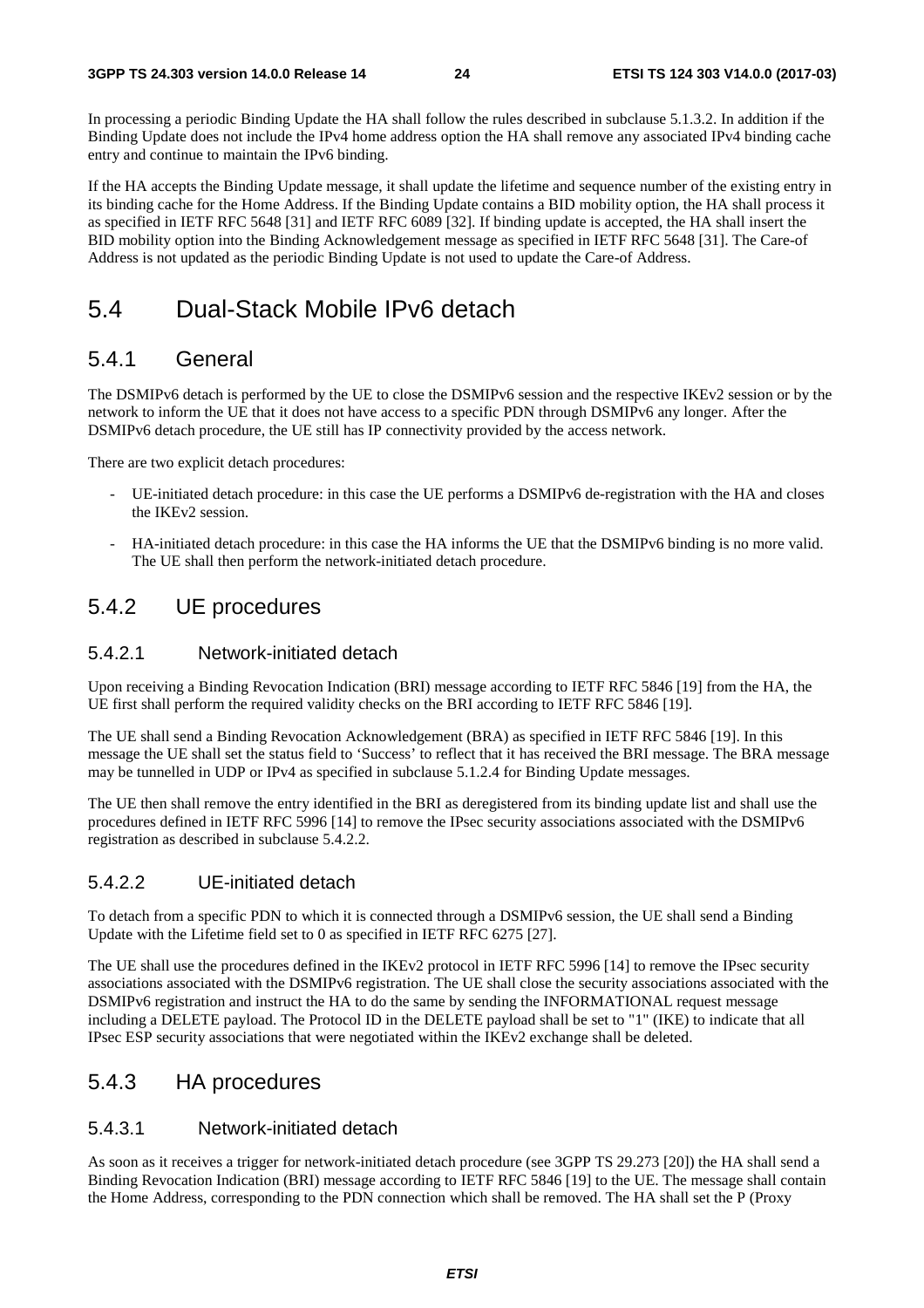Binding) bit to 0 (Not Proxy MIPv6 binding), G bit (Global) to 0 (only the PDN Connection specified by the HoA is removed) and V bit (IPv4 HoA Binding Only) to 0 (Not to terminate the IPv4 Home Address binding only). The revocation trigger value shall be set to 1 (Unspecified). The HA shall include the UE home address in the Type 2 routing header as per IETF RFC 5846 [19] and shall not include any mobility option. The HA shall not include a BID option in the BRI message. The BRI message may be tunnelled in UDP or IPv4 as specified in subclause 5.1.3.2 for Binding Acknowledgement messages.

The HA shall follow procedures according to IETF RFC 5846 [19] to await the receipt of a Binding Revocation Acknowledgment (BRA) message from the UE. These procedures are based on the timer MINDelayBRIs defined in IETF RFC 5846 [19]. The HA shall not remove the entry from its binding cache before receiving the BRA.

If the HA receives a Binding Update with Lifetime set to 0 after initiating the network-initiated detach procedure, the HA should treat the BU as acknowledgement to the BRI for the purposes of completing the revocation procedures that are defined in IETF RFC 5846 [19]; in this case, the HA shall remove the respective entry in its binding cache, deleting the timer MINDelayBRIs and respond with a Binding Acknowledgement according to IETF RFC 5555 [2] and IETF RFC 6275 [27].

#### 5.4.3.2 UE-initiated detach

When the HA receives a Binding Update with the Lifetime field set to 0, it shall delete any existing entry for the Home Address included in the Binding Update. Then the HA shall send a Binding Acknowledgement as specified in IETF RFC 5555 [2] and IETF RFC 6275 [27].

On receipt of the INFORMATIONAL request message including a DELETE payload indicating that the UE is deleting the IPsec security associations associated with the DSMIPv6 registration, the HA shall close the IKE security association, and all IPsec ESP security associations that were negotiated within it towards the UE.

### 5.5 Void

### 5.5A Protection of data traffic

#### 5.5A.1 General

UE and HA can use the IKEv2 CREATE\_CHILD\_SA exchange procedure to create a child security association to be used to provide integrity protection, confidentiality protection or both, to all data traffic exchanged within the DSMIPv6 tunnel. The procedure can be initiated by the HA or by the UE at any time after the security association between UE and HA has been set up. If both UE and HA independently decide to initiate the child security association establishment, the procedure described in IETF RFC 5996 [14] applies. The profiles for tunnel mode IPsec ESP are defined in 3GPP TS 33.402 [18].

### 5.5A.2 UE procedures

After establishing the IPsec security association with the HA as described in subclause 5.1.2.2, the UE may initiate the creation of child security association pair to provide integrity protection, confidentiality protection or both. If the UE determines that the trust relationship of the non-3GPP access network is "untrusted" (see 3GPP TS 24.302 [21]), the UE shall not initiate the creation of child security association. If the UE initiates the creation of child security association pair, the UE shall send to the HA a CREATE\_CHILD\_SA request as described in IETF RFC 4877 [4] and IETF RFC 5996 [14] with the following additions:

- a) the content of the Security Association payload is set accordingly for integrity protection, confidentiality protection or both as indicated in IETF RFC 5996 [14] using the IPsec profiles defined in 3GPP TS 33.402 [18]; and
- b) the TSi shall contain all the Home Network Prefix assigned to the UE. If prefix delegation is used, the TSi shall also contain all the prefix(es) provided to the UE. If the UE received an IPv4 Home Address, the TSi shall also contain the IPv4 Home Address.

When the UE receives a CREATE\_CHILD\_SA request from the HA with selectors indicating the DSMIPv6 tunnel traffic, if the UE supports integrity protection, confidentiality protection or both, the UE shall reply with a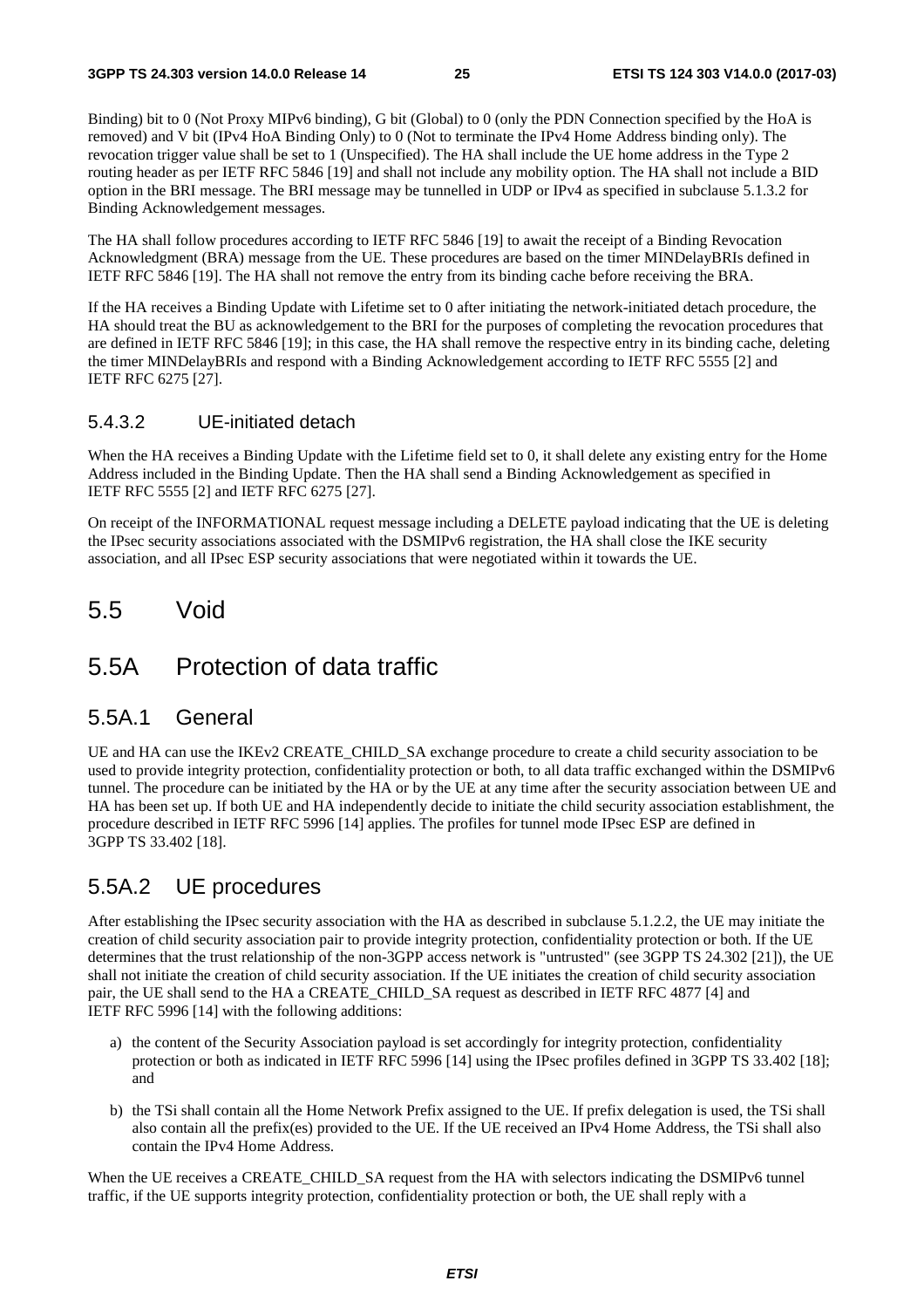CREATE\_CHILD\_SA response selecting the preferred transform proposed by the HA as specified in IETF RFC 5996 [14].

If the child SA is created successfully, the UE shall start encapsulating all the uplink packets in the DSMIPv6 tunnel in an IPsec ESP tunnel as negotiated with the HA during the CREATE\_CHILD\_SA procedure.

The UE can stop using integrity protection, confidentiality protection or both, for the DSMIPv6 tunnel traffic. In order to do that, the UE shall delete the respective child security association by sending an INFORMATIONAL request message including the DELETE payload as specified in IETF RFC 5996 [14].

### 5.5A.3 HA procedures

After establishing the IPsec security association with the UE as described in subclause 5.1.3.1, the HA may initiate the creation of child security association pair to provide integrity protection, confidentiality protection or both. If the HA receives the trust relationship indication as "untrusted" from the 3GPP AAA server during the authentication and authorization procedure or the authorization procedure (see 3GPP TS 29.273 [20]), the HA shall not initiate the creation of child security association procedure. If the trust relationship indication is not received, the initiation of the creation of the child security association is implementation dependent (e.g. based on configuration). If the HA initiates the creation of child security association pair, the HA shall send to the UE a CREATE\_CHILD\_SA request as described in IETF RFC 4877 [4] and IETF RFC 5996 [14] with the following additions:

- a) the content of the Security Association payload is set accordingly for integrity protection, confidentiality protection or both as indicated in IETF RFC 5996 [14] using the IPsec profiles defined in 3GPP TS 33.402 [18]; and
- b) the TSi shall contain all the Home Network Prefix assigned to the UE. If prefix delegation is used, the TSi shall also contain all the prefix(es) provided to the UE. If the UE received an IPv4 Home Address, the TSi shall also contain the IPv4 Home Address.

When the HA receives a CREATE\_CHILD\_SA request from the UE with selectors indicating the DSMIPv6 tunnel traffic, if the HA supports integrity protection, confidentiality protection or both, the HA shall check whether the child security association establishment can be accepted or not. If the HA receives the trust relationship indication set to "untrusted" indication from the 3GPP AAA server (see 3GPP TS 29.273 [20]), the HA shall reject the child security association establishment by using the NOTIFY payload of type "NO\_ADDITIONAL\_SAS" in the CREATE\_CHILD\_SA response. If HA does not receive the trust relationship indication, whether to accept or reject the child security association is implementation dependent. Otherwise, the HA shall reply with a CREATE\_CHILD\_SA response selecting the preferred transform proposed by the HA as specified in IETF RFC 5996 [14].

If the child SA is created successfully, the HA shall start encapsulating, all the uplink packets in the DSMIPv6 tunnel in an IPsec ESP tunnel as negotiated with the UE during the CREATE\_CHILD\_SA procedure.

The HA can stop using integrity protection, confidentiality protection or both, for the DSMIPv6 tunnel traffic. In order to do that, the HA shall delete the respective child security association by sending an INFORMATIONAL request message including the DELETE payload as specified in IETF RFC 5996 [14].

### 5.6 Attach to additional access network

#### 5.6.1 General

The operations defined within subclause 5.6 apply to an IFOM capable UE configured for IFOMand a HA supporting IFOM.

The attach to additional access network procedure is performed by a UE supporting IFOM that has already established a PDN connection through an access network and decides to extend the PDN connection to another access network.

There can be two possible scenarios:

- the existing access network is a home link and the added access network is a foreign link; or
- the existing access network is a foreign link and the added access network is a home link.

The attach to additional access network procedure involves performing the following: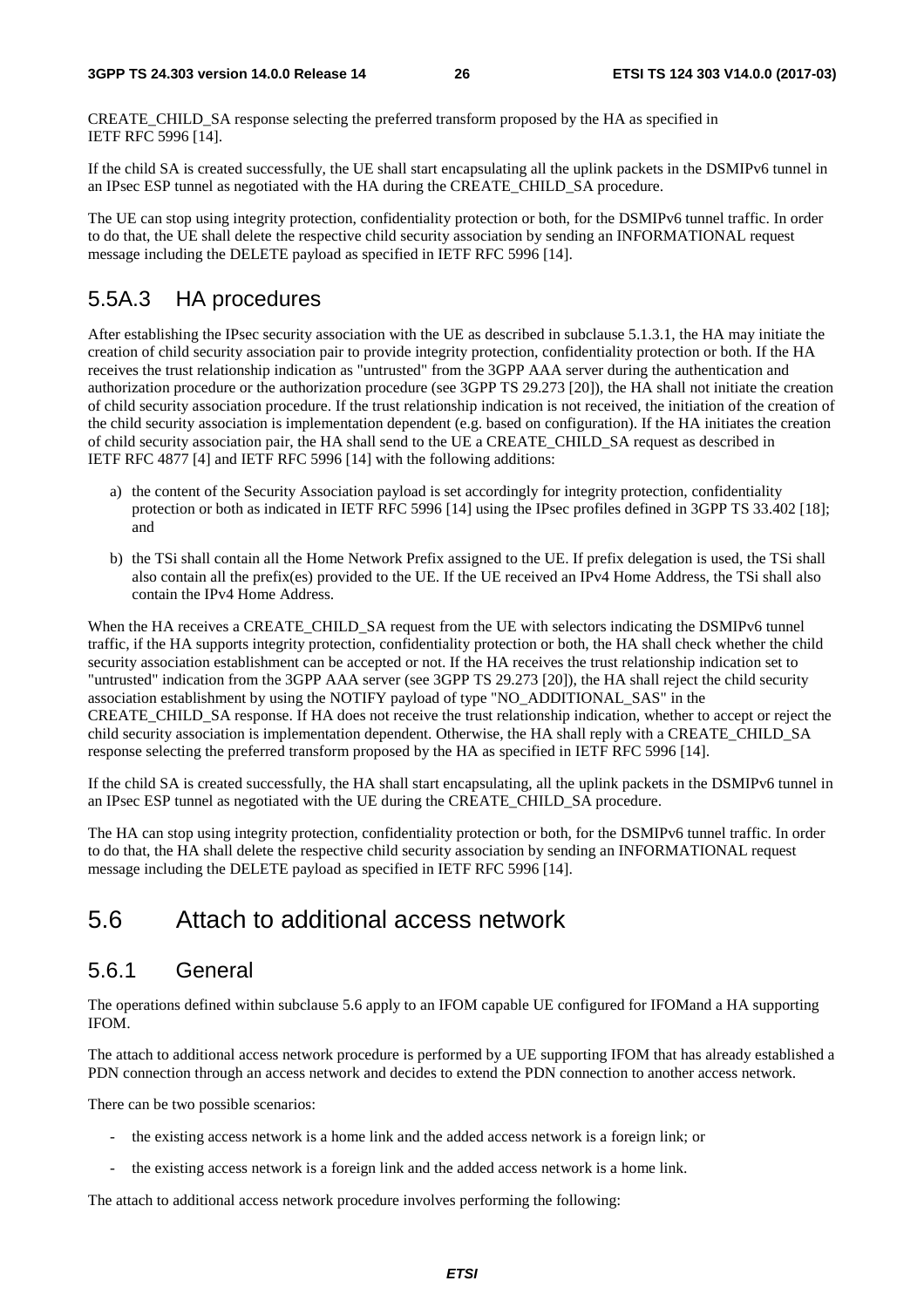- access specific procedure to connect and configure an IP address for the added access network;
- discovery of a HA IP address if the UE has not obtained the IP address of the HA;
- home link detection:
- setting up a security association if there is no security existing association between the UE and HA; and
- exchange of Binding Update and Binding Acknowledgement with the BID mobility option and FID mobility option between the UE and HA.

#### 5.6.2 UE procedures

#### 5.6.2.1 General

For the attach to additional access network procedure, the UE is already attached to either a home link or foreign link and discovers a new link. The UE applies the DSMIPv6 Home Link Detection Function as specified in subclause 5.1.2.3 to determine if the new link will be a home link or a foreign link. If the new link is a home link, the UE follows the procedure as specified in subclause 5.6.2.2. If the new link is a foreign link, the UE follows the procedure as specified in subclause 5.6.2.3.

#### 5.6.2.2 Attach to additional access network acting as home link

The UE shall perform the DSMIPv6 Home Link Detection Function as specified in subclause 5.1.2.3.

In addition, the UE shall perform the initial binding registration and IPv4 Home Address assignment as specified in subclause 5.1.2.4 with the following additional rules:

- a) the UE shall send a Binding Update through the home link;
- b) the O (Overwrite) flag in the Binding Update shall be set to "0";
- c) the UE shall insert a BID mobility option in this Binding Update with:
	- the 'H' flag in the BID mobility option set to "1";
	- the Care-of Address field set to the IPv6 Home Address of the binding; and
	- the BID-PRI field set to assign the priority to the BID as indicated in IETF RFC 6089 [32];
- d) if routing filters were previously registered with the HA, the UE shall include a flow summary mobility option as specified in IETF RFC 6089 [32] listing the values of the FIDs identifying the routing filter that were previously registered; and
- e) if the UE creates one or more routing rules as specified in subclause 5.1.2.4, for each FID mobility option, the value of the BID field in the Binding Reference suboption identifies the routing address that the UE wants to use to exchange packets matching the routing filter.

When the UE receives the Binding Acknowledgment from the HA, the UE shall process the Binding Acknowledgment as specified in subclause 5.1.2.4.

#### 5.6.2.3 Attach to an additional access acting as foreign link

The UE shall perform the same procedures described in subclause 5.1.2.4. The UE shall send the Binding Update message through the added link. In addition, the UE shall register the binding for the home link by including a BID mobility option in the Binding Update message. The BID mobility option fields for the binding for the home link are those indicated in IETF RFC 5648 [31] for home binding with the following distinctions:

- (a) the H flag shall be set to "1";
- (b) the Care-of Address field shall be set to the IPv6 HoA of the binding; and
- (c) the BID-PRI field shall be set to the assigned priority of the BID as indicated in IETF RFC 6089 [32].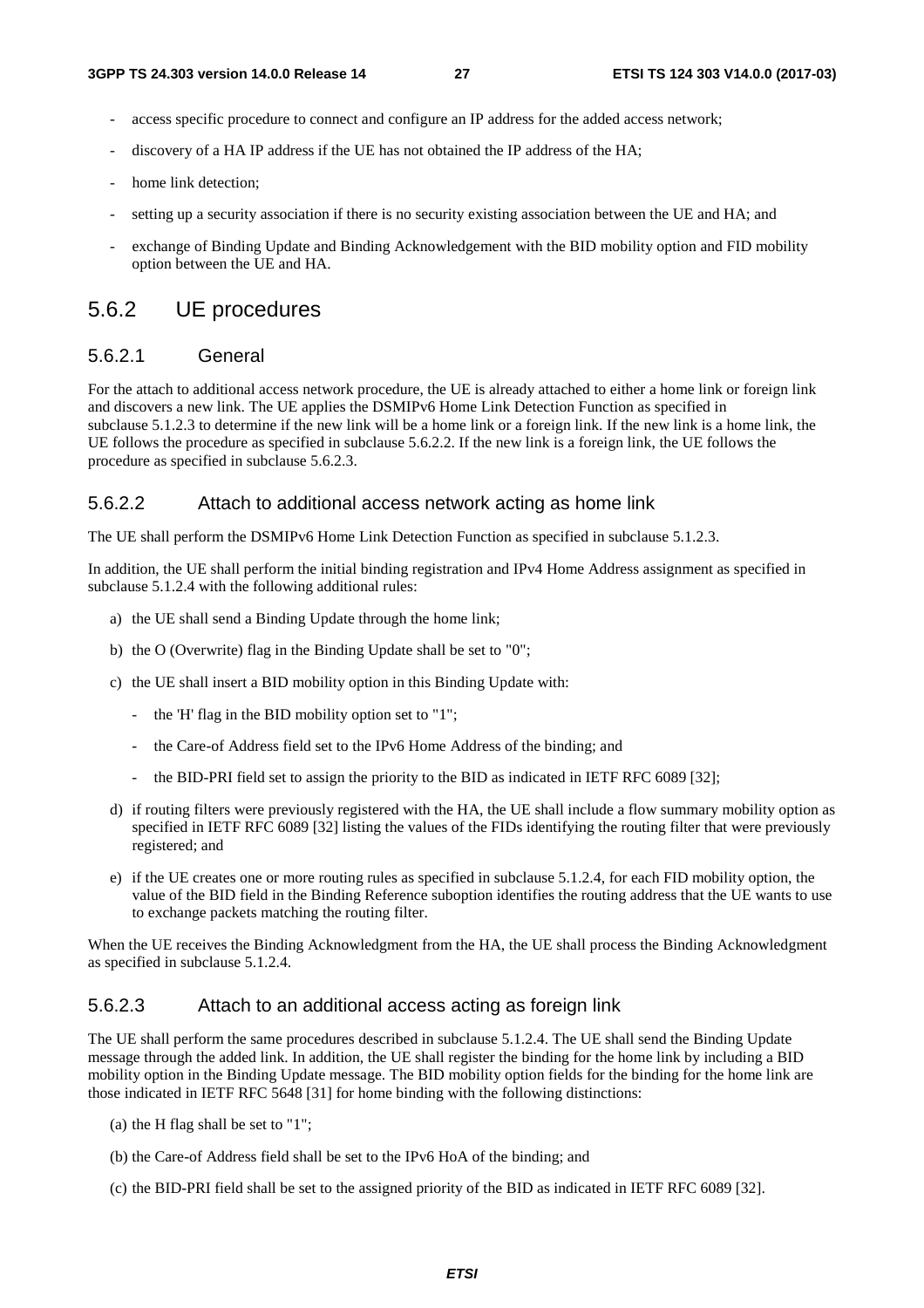The UE shall process the received Binding Acknowledgement as specified in subclause 5.1.2.4.

### 5.6.3 HA procedures

#### 5.6.3.1 General

The following subclauses describe the detailed HA procedures for the case when a UE is attaching to an additional access network.

#### 5.6.3.2 Attach to an additional access network acting as home link

When receiving a Binding Update from the UE, the HA performs the same procedure as specified in subclause 5.2.3.2. In addition, the HA shall validate the Binding Update as described in IETF RFC 5648 [31], IETF RFC 6089 [32] and IETF RFC 6088 [33].

#### 5.6.3.3 Attach to additional access acting as foreign link

When receiving a Binding Update from the UE, the HA performs the same procedures described in subclause 5.2.3.2 and in addition the HA shall validate the Binding Update as described in IETF RFC 5648 [31], and IETF RFC 6089 [32] and IETF RFC 6088 [33]. As described in IETF RFC 5648 [31], the HA shall:

- process the IPv6 address contained in the BID option with the H flag set to 0 as the Care-of Address; and
- process the IPv4 address contained in the BID option with the H flag set to 0 in the same way as the HA process the address contained in the IPv4 Care-of Address option in subclause 5.2.3.2.

### 5.7 Inter-access flow mobility

#### 5.7.1 General

The operations defined within this sub-clause apply to an IFOM capable UE configured for IFOM and to HA supporting IFOM.

The inter-access flow mobility is performed by the UE supporting IFOM that already established a PDN connection and exchanges packets belonging to the PDN connection through multiple access networks. The UE has previously registered one or more routing rules with the HA.

In this procedure, the UE updates the HA by performing any of the following operations:

- assigning one or more routing filters to an access network different from the one those routing filters were previously assigned;
- adding one or more new routing rules to the HA; or
- removing one or more previously registered routing rules from the HA.

The procedure involves the exchange of a Binding Update and a Binding Acknowledgement with BID and FID options between the UE and the HA.

### 5.7.2 UE procedures

The UE performs the same procedures described in subclause 5.3.2 with the following exceptions:

- the UE shall set the  $O$  (Overwrite) flag to 0;
- the UE shall not include any Alternate Care-of Address option in the Binding Update message; and
- the UE shall not include any IPv4 Care-of Address option in the Binding Update message.

In addition, the UE shall extend the Binding Update message with the following options (see IETF RFC 5648 [31], IETF RFC 6089 [32] and IETF RFC 6088 [33]):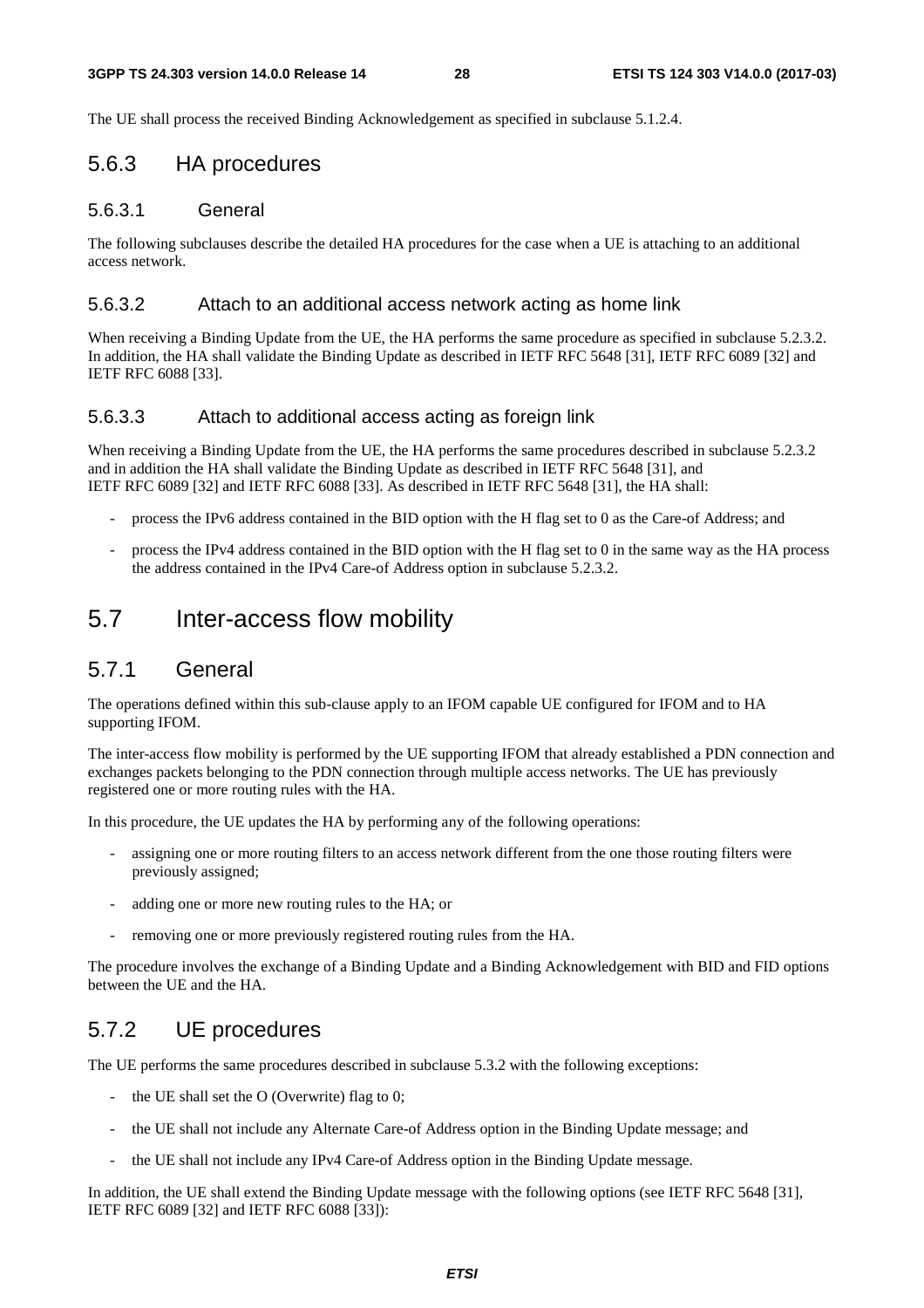- a) The UE shall include a BID identifier mobility option:
	- the BID field is set to the value identifying the routing address used as IP Source Address of the Binding Update message;
	- if the Binding Update message is sent over a home link, the "H" flag is set to 1;
	- if the Binding Update message is sent over a foreign link, the "H" flag is set to  $0$ ;
	- the BID-PRI priority field is set to the priority assigned to the BID as indicated in IETF RFC 6089 [32]; and
	- if the routing address is an IPv4 address, a NAT was detected and the UE is not exchanging data traffic, the UE may insert the routing address in the Care-of Address field of the BID mobility option;
- b) the UE may create one or more routing rules. For each routing rule that the UE wants to register with the HA, the UE shall include a FID mobility option containing one traffic selector as specified in IETF RFC 6089 [32]. Traffic selectors are defined in IETF RFC 6088 [33]:
	- the UE shall set the FID field to an arbitrary value;
	- the UE shall set the FID-PRI field to assign the priority to the routing filter as indicated in IETF RFC 6089 [32];
	- the UE shall include a Binding Reference suboption as indicated in IETF RFC 6089 [32]. The value assigned to the BID identifies the routing address that the UE wants to use to exchange the packets matching the routing filters; and
	- traffic selector suboption shall be set as specified in IETF RFC 6089 [32] and IETF RFC 6088 [33]. The parameters described in the traffic selector suboption represent the routing filter that corresponds to the routing rule that the UE wants to register with the HA;
- c) The UE may insert a flow summary mobility option (as described in IETF RFC 6089 [32]).
	- If the UE wants to keep some routing rules previously registered unmodified, i.e. no flow handover, the UE lists the values of the FIDs identifying the routing rules that the UE wants to keep unmodified in the flow summary mobility option; and
	- If the UE wants to remove one or more previously registered routing rules, the UE does not include in the flow summary mobility option the FIDs identifying the routing rules that the UE wants to remove; and
- d) the UE may modify one or more routing rules with the HA. For each routing rule that the UE wants to modify, the UE shall include a FID mobility option as specified in IETF RFC 6089 [32].
	- the UE shall set the FID field to the value identifying the routing filter the UE wants to handover;
	- the UE shall set the FID-PRI field to assign the priority to the BID as indicated in IETF RFC 6089 [32]; and
	- the UE shall include a Binding Reference suboption as indicated in IETF RFC 6089 [32]. The value assigned to the BID identifies the routing address that the UE wants to use to exchange the packets matching the routing filters.

The handling of the received Binding Acknowledgement message is the same as specified in subclause 5.1.2.4. In addition, the UE handles the FID and BID mobility options contained in the received Binding Acknowledgment message as specified in IETF RFC 5648 [31], IETF RFC 6089 [32] and IETF RFC 6088 [33].

### 5.7.3 HA procedures

When receiving a Binding Update from the UE, the HA performs the same procedures described in subclause 5.3.3 and in addition the HA shall validate the Binding Update as described in IETF RFC 5648 [31], IETF RFC 6089 [32] and IETF RFC 6088 [33].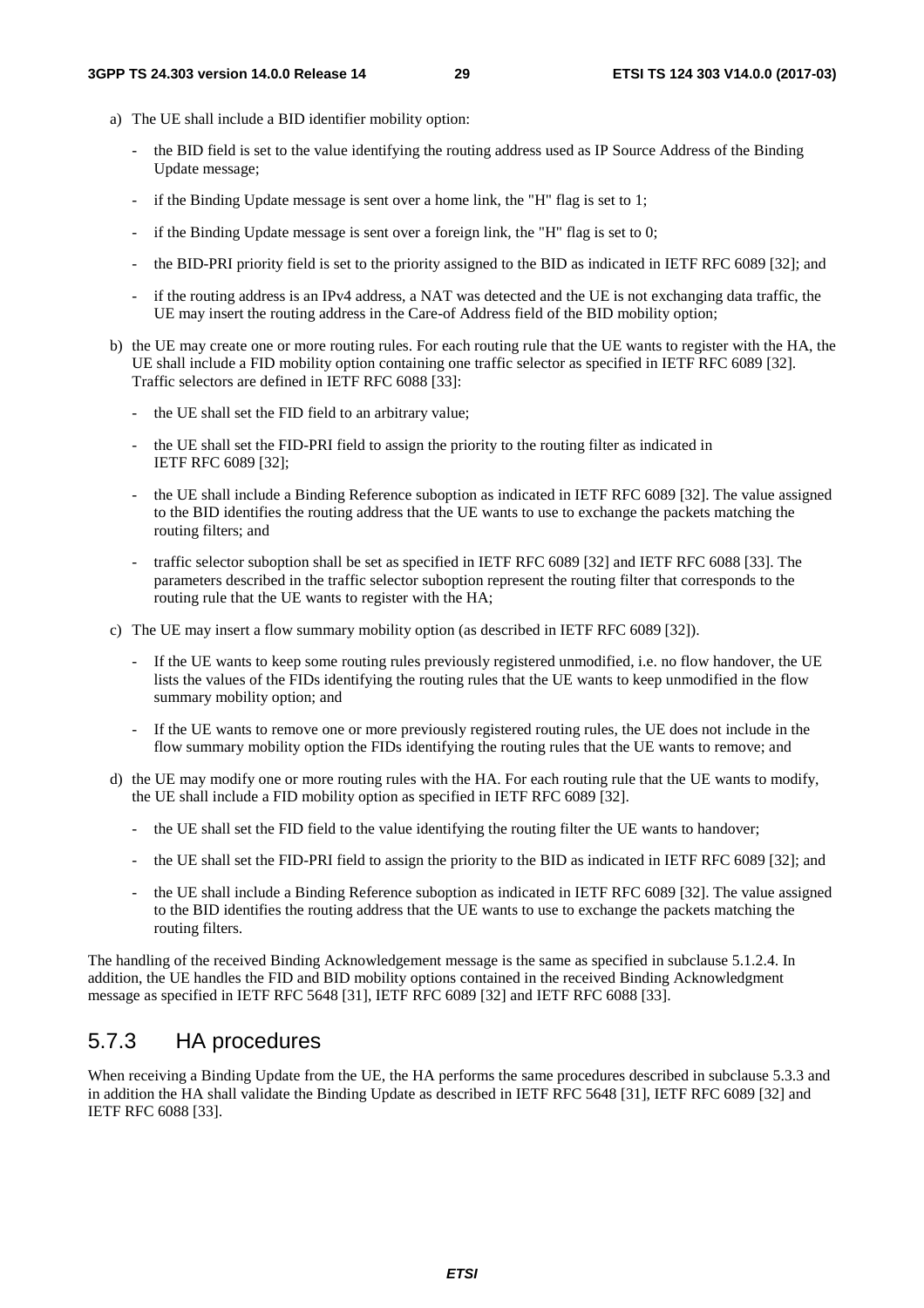### 5.8 UE-initiated removal of an access network from a PDN connection

#### 5.8.1 General

The operations defined within this sub-clause apply to an IFOM capable UE configured for IFOM and to HA supporting IFOM.

The removal of an access network from a PDN connection procedure is initiated by a UE which has a PDN connection through multiple access networks. In this procedure, the UE stops using one of the access network for the PDN connection.

The procedure involves the exchange of a Binding Update and a Binding Acknowledgement between the UE and the HA.

There can be two possible scenarios:

- home link access network is removed and foreign link access network is maintained; or
- foreign link access network is removed and home link access network is maintained.

### 5.8.2 UE procedures

#### 5.8.2.1 General

The removal of an access network from a PDN connection is performed by a UE attached to multiple access networks. The UE sends a Binding Update message in order to update the HA binding cache removing the entry corresponding to the removed access network. If the removed access network is a home link, the UE follows the procedure as specified in subclause 5.8.2.2. If the removed access network is a foreign link, the UE follows the procedure as specified in subclause 5.8.2.3.

#### 5.8.2.2 Removal of Home link access

If the UE removes the home link from a specific PDN connection, the UE shall perform one of the following operations:

- (a) the UE sends a Binding Update with the Lifetime field set to 0 as specified in IETF RFC 5555 [2] and IETF RFC 6275 [27] and with a BID mobility option. The UE populates the BID mobility option as follows (see IETF RFC 5648 [31]):
	- the BID identifier field is set to the BID corresponding to the access network the UE wants to remove;
	- the H flag is set to 0; and
	- the Care-of Address field in the BID mobility option is omitted;

or:

(b) the UE sends a Binding Update message as indicated in subclause 5.1.2.4 with the following additions:

- the Binding Update message shall be exchanged through the maintained access network;
- the BID identifier field is set to the value identifying the maintained access network; and
- the Care-of Address field in the BID mobility option is omitted.

NOTE: The choice of the operation to follow is up to UE implementation.

#### 5.8.2.3 Removal of foreign link from a PDN connection

If the UE removes an access network acting as foreign link from a specific PDN connection and maintains the connection to the PDN through the home link, the UE shall send a Binding Update message with the Lifetime field set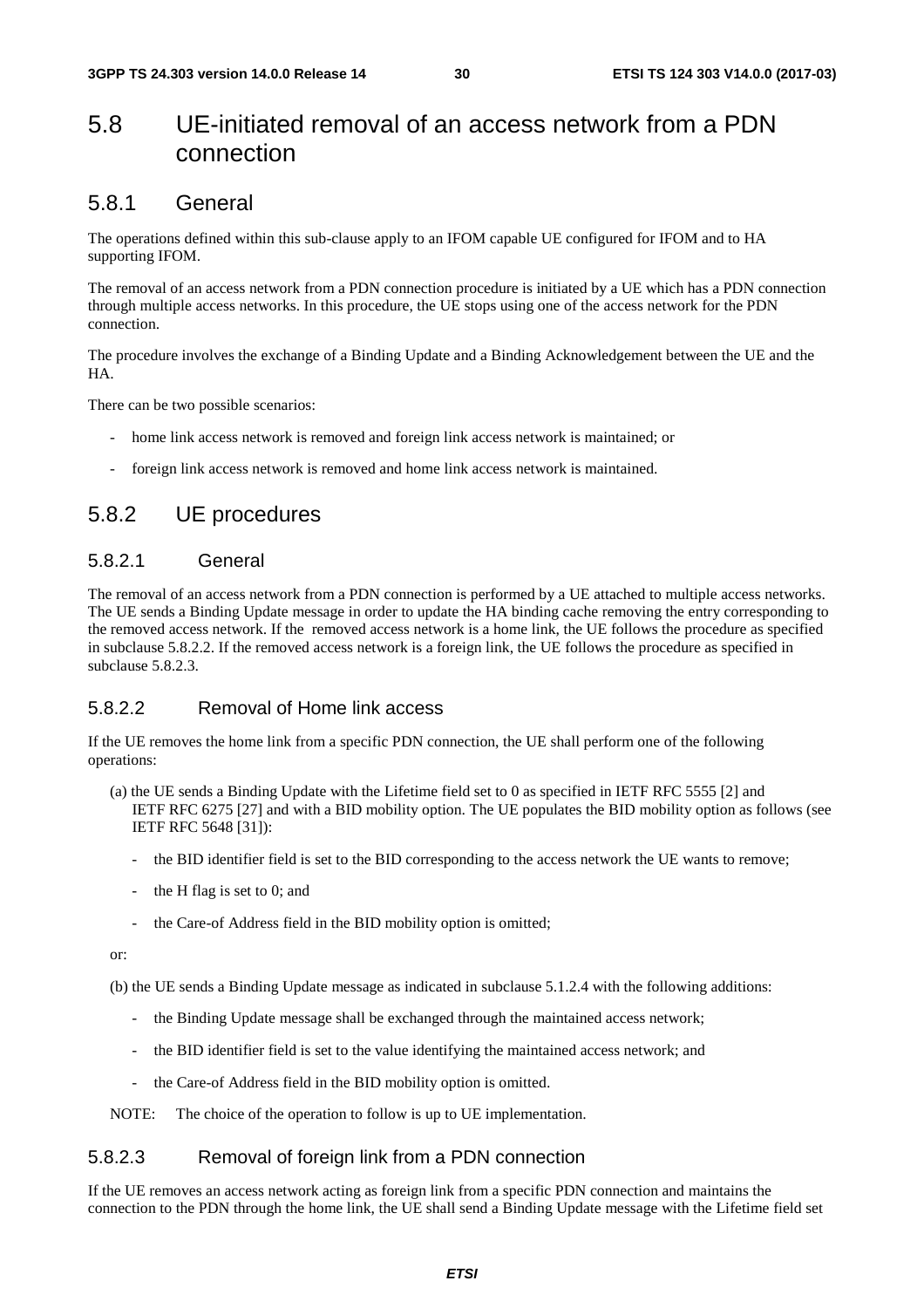to 0 as specified in subclause 5.4.2.2.If the UE decides to close the security association set up with the HA, the UE shall send the INFORMATIONAL request message including a DELETE payload as specified in subclause 5.4.2.2.

#### 5.8.3 HA procedures

#### 5.8.3.1 General

The following subclauses describe the detailed HA procedures for the case when a UE is removing an access network from a PDN connection.

#### 5.8.3.2 Removal of home link access from a PDN connection

In case of removal of a home link from a PDN connection executed by the UE, the HA shall perform the following operations:

- if the Lifetime field of the received Binding Update is set to 0, the HA processes the received Binding Update message as described in IETF RFC 5555 [2] and IETF RFC 6275 [27] and IETF RFC 5648 [31]; and
- if the Lifetime field of the received Binding Update is not set to 0, the HA shall perform the same procedures described in subclause 5.6.3.3.

#### 5.8.3.3 Removal of foreign link from a PDN connection

When the HA receives a Binding Update with the Lifetime field set to 0, the HA shall perform the same procedures described in subclause 5.4.3.2.

### 5.9 Network-initiated removal of an access network from a PDN connection

### 5.9.1 General

The operations defined within this subclause apply to IFOM capable UE configured for IFOM and to HA supporting IFOM.

The removal of an access network from a PDN connection procedure is initiated by the HA for a UE that has an established PDN connection through multiple access networks with the HA. In this procedure, the HA informs the UE that an entry in the binding cache is no more valid over one of the access network for the PDN connection. The UE then performs the network-initiated removal of an access network from a PDN connection procedure.

The procedure involves the exchange of a Binding Revocation Indication (BRI) message and a Binding Revocation Acknowledgement (BRA) between the UE and the HA as specified in IETF RFC 5846 [19].

Once the procedure is completed, the UE uses the maintained access network for the PDN connection.

There can be two possible scenarios:

- home link access network is removed and foreign link access network is maintained; or
- foreign link access network is removed and home link access network is maintained.

### 5.9.2 UE procedures

#### 5.9.2.1 General

The following subclauses describe the detailed UE procedures for the case when the HA removes an access network from a PDN connection.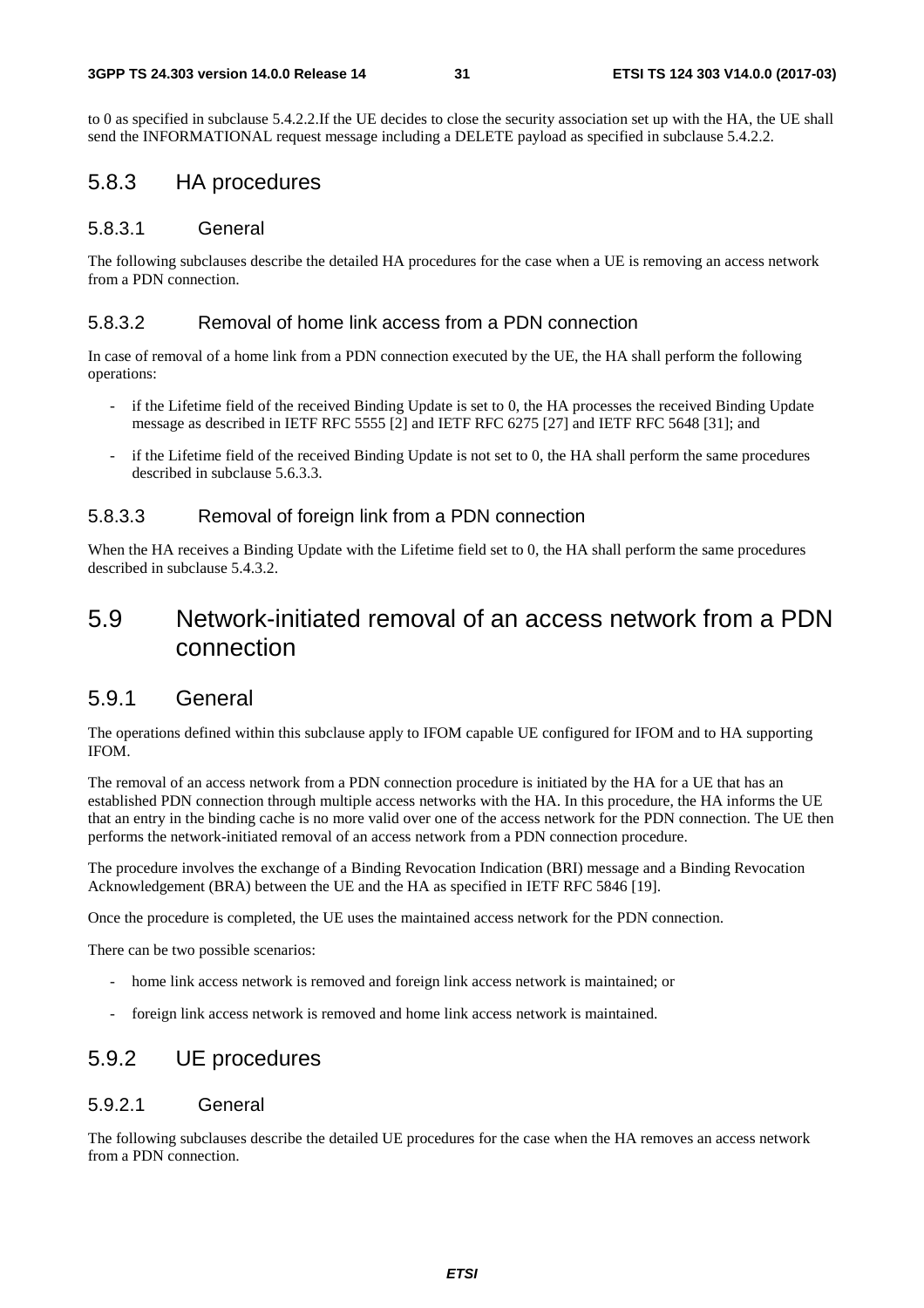#### 5.9.2.2 Removal of home link access from a PDN connection

Upon receiving a BRI message with a BID option, the UE shall perform the procedure as specified in subclause 5.4.2.1 with the following additions:

- the UE shall process the BID mobility option as specified in IETF RFC 5846 [19];
- the UE shall include the received BID mobility option in the BRA as specified in IETF RFC 5846 [19]; and
- the UE shall not close the security associations set up with the HA.

#### 5.9.2.3 Removal of foreign link from a PDN connection

Upon receiving a BRI message without a BID mobility option from the HA, the UE shall process the BRI message as specified in subclause 5.4.2.1. If the UE decides to close the security association set up with the HA, the UE shall send the INFORMATIONAL request message including a DELETE payload as specified in subclause 5.4.2.2.

#### 5.9.3 HA procedures

#### 5.9.3.1 General

The following subclauses describe the detailed HA procedures for the case when the HA removes an access network from a PDN connection.

#### 5.9.3.2 Removal of home link access from a PDN connection

In order to remove the home link access from a PDN connection, the HA shall perform the procedure as specified in subclause 5.4.3.1 with the following additions:

- the HA shall include a BID mobility option of the home link access in the BRI message sent to the UE; and
- the HA shall only remove the home binding of the the PDN connection from the HA binding update cache, when a BRA message with the same BID mobility option is received.

#### 5.9.3.3 Removal of foreign link from a PDN connection

In order to remove the foreign link access network from a PDN connection, the HA shall perform the network initiated detach procedure by sending a BRI message without a BID mobility option as described in subclause 5.4.3.1.

If an INFORMATIONAL request message including a DELETE payload is received, the HA shall perform the procedure as specified in subclause 5.4.3.2.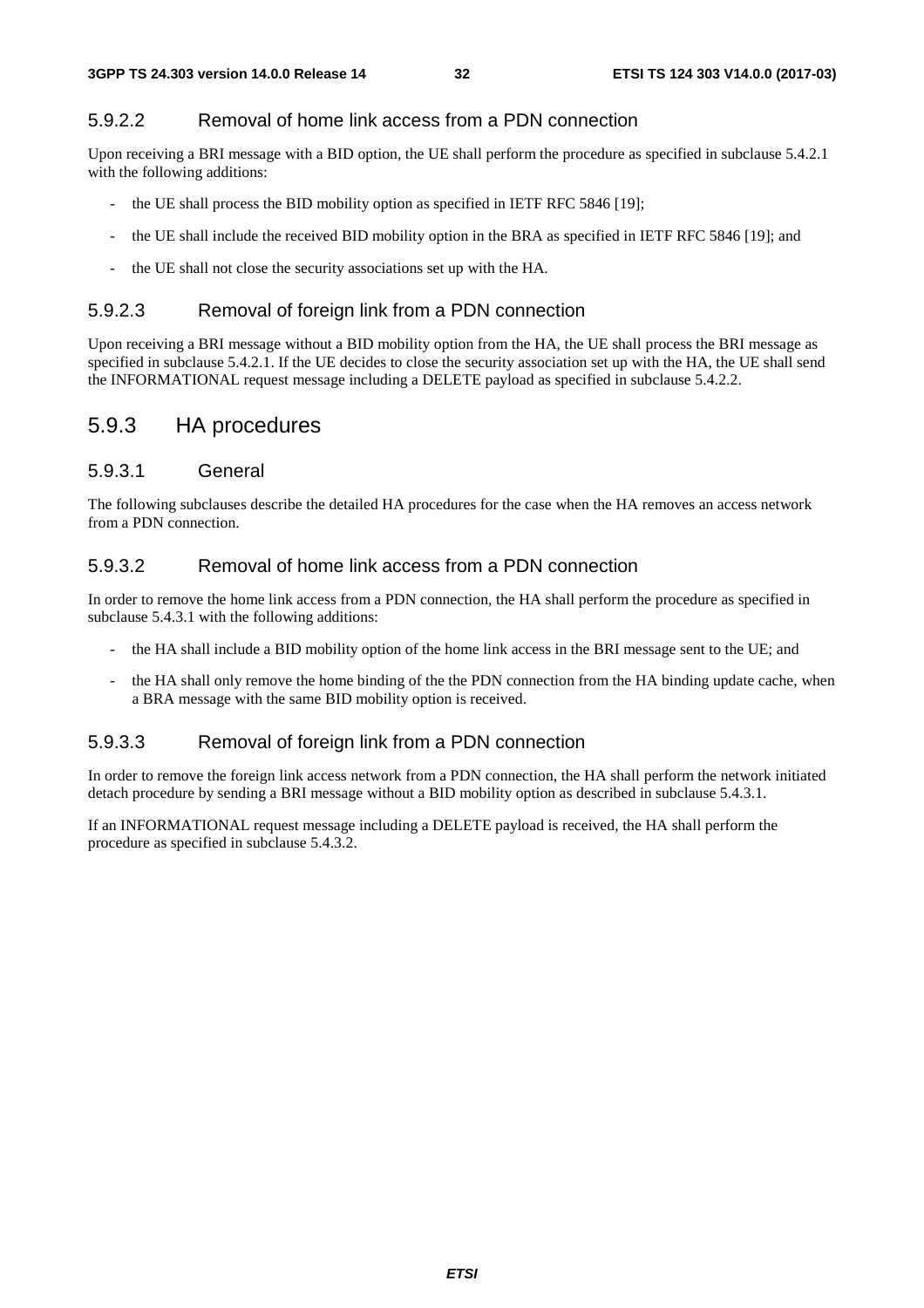# Annex A (normative): Message Details

# A.1 General

Only the message fields and the mobility options used in the DSMIPv6 procedures defined in this TS are present in this annex. Unspecified message fields and mobility options are not used by this specification.

The IP header, the home address destination option, and type 2 routing header option of the DSMIPv6 signalling messages are not included in this annex. They shall be set in the message as defined in the IETF RFC 6275 [27], IETF RFC 5555 [2] and IETF RFC 5846 [19].

Only the message fields and mobility options used for normal cases in this TS are present in this annex.

# A.2 Initial Binding Registration

### A.2.1 Binding Update

The fields of a BU message for the DSMIPv6 Initial Binding Registration procedure are depicted in Table A.2.1-1.

The Mobility Options in a BU message for the DSMIPv6 Initial Binding Registration procedure are depicted in Table A.2.1-2.

| <b>Fields</b>                  | <b>Fields Description</b>                                                    | <b>Reference</b>          |
|--------------------------------|------------------------------------------------------------------------------|---------------------------|
| Sequence Number                | Set to a monotonically increasing value.                                     | <b>IETF RFC 6275 [27]</b> |
| <b>Lifetime</b>                | Set to the requested number of time in units of 4                            | IETF RFC 6275 [27]        |
|                                | seconds the binding shall remain valid.                                      |                           |
| Home Registration (H)          | Set to "1" to indicate receiving node should act as this  IETF RFC 6275 [27] |                           |
|                                | node's HA                                                                    |                           |
| ILink-local Address            | The Link-Local Address Compatibility (L) bit is set                          | IETF RFC 6275 [27]        |
| Compatibility (L)              | when the home address reported by the mobile node                            |                           |
|                                | has the same interface identifier as the mobile node's                       |                           |
|                                | link-local address.                                                          |                           |
| <b>Key Management Mobility</b> | Set to "1" to indicate IKEv2 SA ability to survive                           | <b>IETF RFC 6275 [27]</b> |
| Capability (K)                 | mobility                                                                     |                           |
| Acknowledge (A)                | Set to "1" to request an acknowledgement message.                            | IETF RFC 6275 [27]        |
| Force UDP encapsulation        | Set to "0" to indicate no forced UDP encapsulation                           | IETF RFC 5555 [2]         |
| request (F) Flag               |                                                                              |                           |
| Mobile Router Flag (R)         | Set to "1" to indicate home network prefix preservation IETF RFC 3963 [29]   |                           |
|                                | for the UE.                                                                  |                           |
| Overwrite Flag (O)             | Set to "1" to indicate replacing all binding cache                           | IETF RFC 5648 [31]        |
|                                | entries at the HA with the entries listed in the Binding                     |                           |
|                                | Update.                                                                      |                           |

#### **Table A.2.1-1: Fields of a BU message for the DSMIPv6 Initial Binding Registration procedure**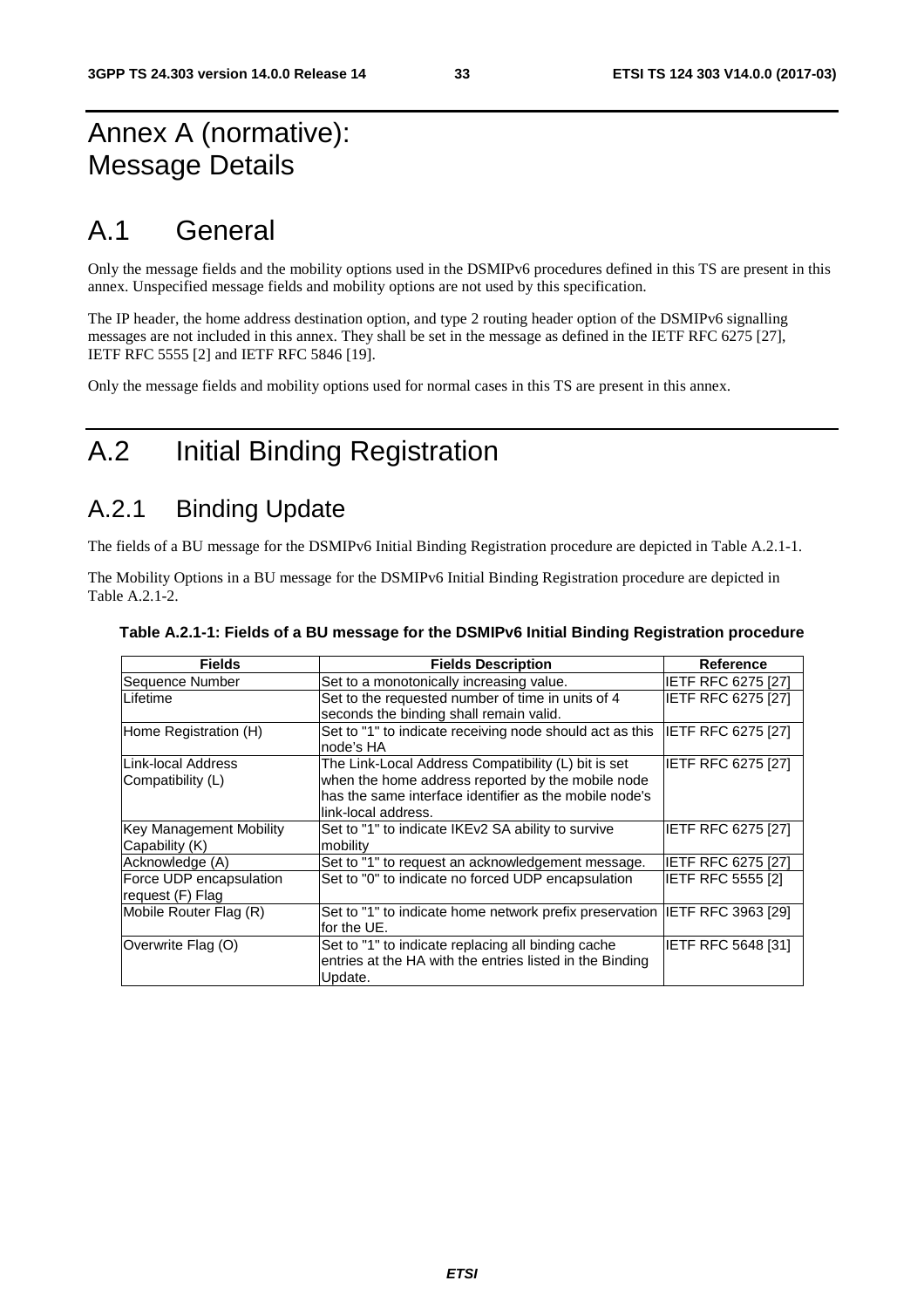| <b>Mobility Option</b>                        | Cat. | <b>Mobility Option Description</b>                                                                                                                                                                                                                                                                    | <b>Reference</b>                                        |
|-----------------------------------------------|------|-------------------------------------------------------------------------------------------------------------------------------------------------------------------------------------------------------------------------------------------------------------------------------------------------------|---------------------------------------------------------|
| <b>IPv4 Home Address</b><br>option            | O    | Set to the value "0.0.0.0" to request allocation for the<br>UE. The "P" flag is set to '0'.<br>The Prefix Length is set to the requested prefix length<br>of '32'.                                                                                                                                    | <b>IETF RFC 5555 [2]</b>                                |
| <b>IPv 4 Care-of Address</b>                  | C    | Set to the IPv4 Care-of address when in an IPv4<br>Access Network.                                                                                                                                                                                                                                    | <b>IETF RFC 5555 [2]</b>                                |
| Alternate Care-of<br><b>Address</b>           | C    | Used (in addition to the Source address of the IPv6<br>packet) to carry the IPv6 care-of address when in an<br>IPv6 access network.                                                                                                                                                                   | <b>IETF RFC 6275 [27]</b>                               |
| Binding Identifier<br>mobility option         | O    | The BID and BID-PRI are set to an arbitrary value.<br>For registration of a home link, the "H" flag is set to "1"<br>and the value of the CoA field is the Home Address.<br>For registration of a foreign link, the "H" flag is set to "0"<br>land the value of the CoA field is the Care-of Address. | <b>IETF RFC 5648 [31].</b><br> IETF RFC 6089 [32]       |
| <b>Flow Identification</b><br>mobility option | O    | The FID and FID-PRI are set to an arbitrary value.<br>The Action field is set to indicate the action taken by<br>the receiver of the Binding Update.<br>The sub-option field conveys the Traffic Selector sub-<br>option.                                                                             | <b>IETF RFC 6089 [32].</b><br><b>IETF RFC 6088 [33]</b> |
| <b>Flow Summary</b><br>mobility option        | O    | Contain one or more FIDs present in the binding<br>update list to refresh the respective flow bindings.                                                                                                                                                                                               | <b>IETF RFC 6089 [32]</b>                               |

#### **Table A.2.1-2: Mobility Options in a BU message for the DSMIPv6 Initial Binding Registration procedure**

# A.2.2 Binding Acknowledgement

The fields of a BA message for the DSMIPv6 Initial Binding Registration procedure are depicted in Table A.2.2-1.

The Mobility Options in a BA message for the DSMIPv6 Initial Binding Registration procedure are depicted in Table A.2.2-2.

|  | Table A.2.2-1: Fields of a BA message for the DSMIPv6 Initial Binding Registration procedure |  |
|--|----------------------------------------------------------------------------------------------|--|
|  |                                                                                              |  |

| <b>Fields</b>                                    | <b>Fields Description</b>                                                                                                     | Reference                 |
|--------------------------------------------------|-------------------------------------------------------------------------------------------------------------------------------|---------------------------|
| <b>Status</b>                                    | Set to indicate the result.                                                                                                   | <b>IETF RFC 6275 [27]</b> |
| <b>Key Management Mobility</b><br>Capability (K) | Set as per HA ability to support the feature of updating IETF RFC 6275 [27],<br>the IKE SA based on Binding Update processing | <b>IETF RFC 5555 [2]</b>  |
| Mobile Router Flag (R)                           | Set to "1"                                                                                                                    | <b>IETF RFC 3963 [29]</b> |
| Sequence Number                                  | Set to the value received in the corresponding Binding IETF RFC 6275 [27]<br>Update.                                          |                           |
| Lifetime                                         | Set to the granted number of time units of 4 seconds<br>the binding shall remain valid.                                       | <b>IETF RFC 6275 [27]</b> |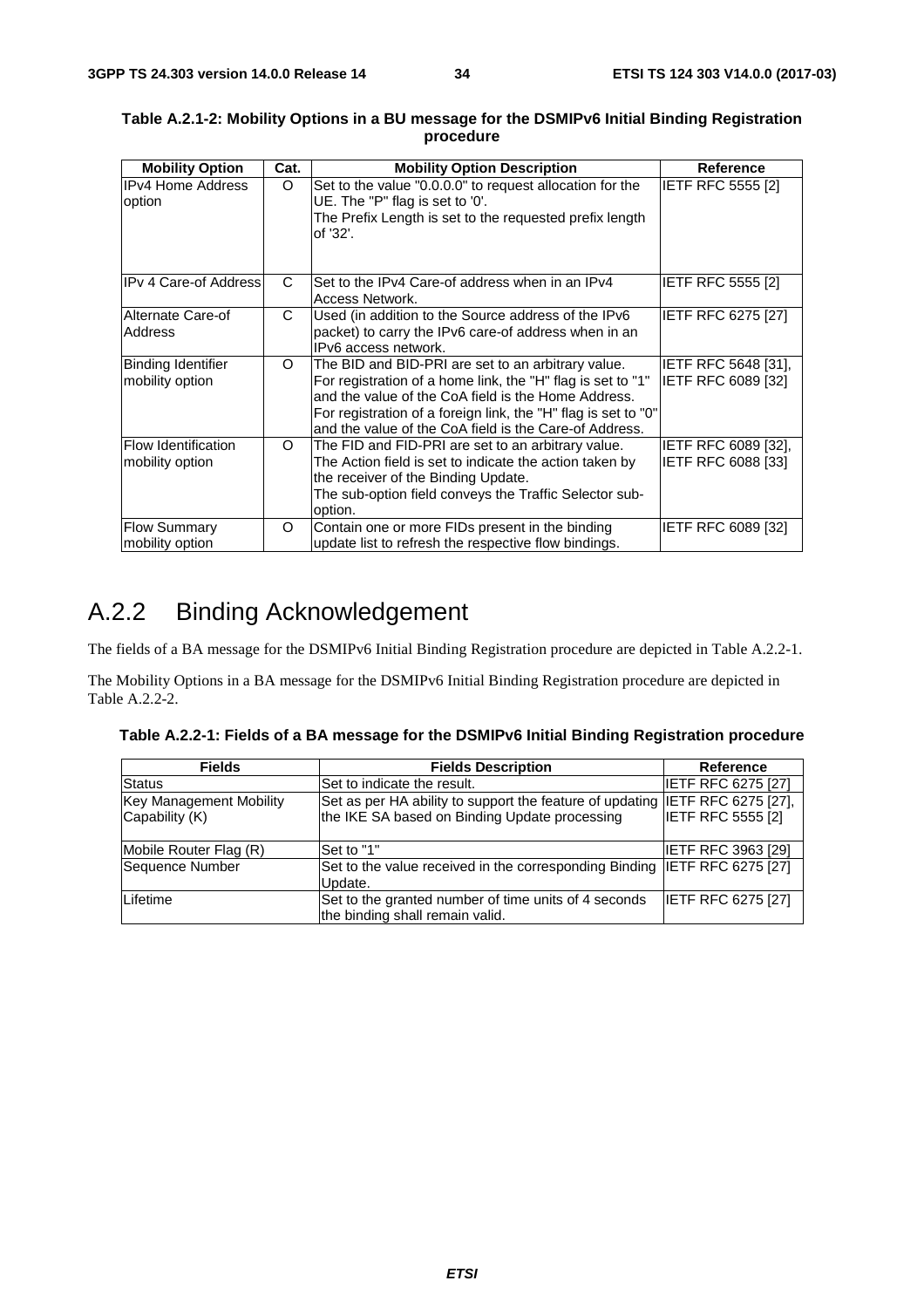| <b>Mobility Option</b>                          | Cat. | <b>Mobility Option Description</b>                                                                                                                                                                                                                                                                    | Reference                                 |
|-------------------------------------------------|------|-------------------------------------------------------------------------------------------------------------------------------------------------------------------------------------------------------------------------------------------------------------------------------------------------------|-------------------------------------------|
| <b>IPv4 Address</b><br>Acknowledgment<br>option | C    | If IPv4 Home Address option is present in the<br>corresponding BU, IPv4 Home Address is set to the<br>IPv4 Home Address allocated for the UE. The<br>supporting Status field is set accordingly. Pref-len field<br>is set to "32".                                                                    | <b>IETF RFC 5555 [2]</b>                  |
| NAT Detection Option                            | C    | When present the option contains the F Flag which<br>indicates to the UE that UDP encapsulation is required.<br>Option contains an optionally Refresh Time for the UE<br>to refresh the NAT binding.                                                                                                  | <b>IETF RFC 5555 [2]</b>                  |
| <b>Binding Refresh</b><br>Advice                | O    | Contains a Refresh Interval in units of 4 seconds<br>indicating the remaining time until the UE should send<br>a new home registration to the HA.                                                                                                                                                     | IETF RFC 6275 [27]                        |
| <b>Binding Identifier</b><br>mobility option    | C    | The option is present if the UE sent a Binding Identifier<br>mobility option in the corresponding BU.<br>The Status field is set accordingly.<br>The BID, BID-PRI and "H" flag are set to the value<br>indicated in the BID mobility option of the received<br>Binding Update.                        | IETF RFC 5648 [31],<br>IETF RFC 6089 [32] |
| <b>Flow Identification</b><br>mobility option   | C    | The option is present if the UE sent a Flow<br>Identification mobility option in the corresponding BU.<br>The Status field is set accordingly.<br>The FID, FID-PRI, Action field and sub-option field are<br>set to the value indicated in the FID mobility option of<br>the received Binding Update. | IETF RFC 6089 [32],<br>IETF RFC 6088 [33] |

#### **Table A.2.2-2: Mobility Options in a BA message for the DSMIPv6 Initial Binding Registration procedure**

# A.2.3 Binding Error

The fields of a BE message for the DSMIPv6 Initial Binding Registration procedure are depicted in Table A.2.3-1.

| Table A.2.3-1: Fields of a BE message for the DSMIPv6 Initial Binding Registration procedure |  |  |
|----------------------------------------------------------------------------------------------|--|--|
|----------------------------------------------------------------------------------------------|--|--|

| <b>Fields</b> | <b>Fields Description</b>                                                      | Reference                 |
|---------------|--------------------------------------------------------------------------------|---------------------------|
| <b>Status</b> | Set to indicate the result.                                                    | <b>IETF RFC 6275 [27]</b> |
| Home Address  | IThe home address that was contained in the Home<br>Address destination option | <b>IETF RFC 6275 [27]</b> |

# A.3 Re-Registration

### A.3.1 Binding Update

The fields of a BU message for the DSMIPv6 Re-Registration procedure are depicted in Table A.3.1-1.

The Mobility Options in a BU message for the DSMIPv6 Re-Registration procedure are depicted in Table A.3.1-2.

*ETSI*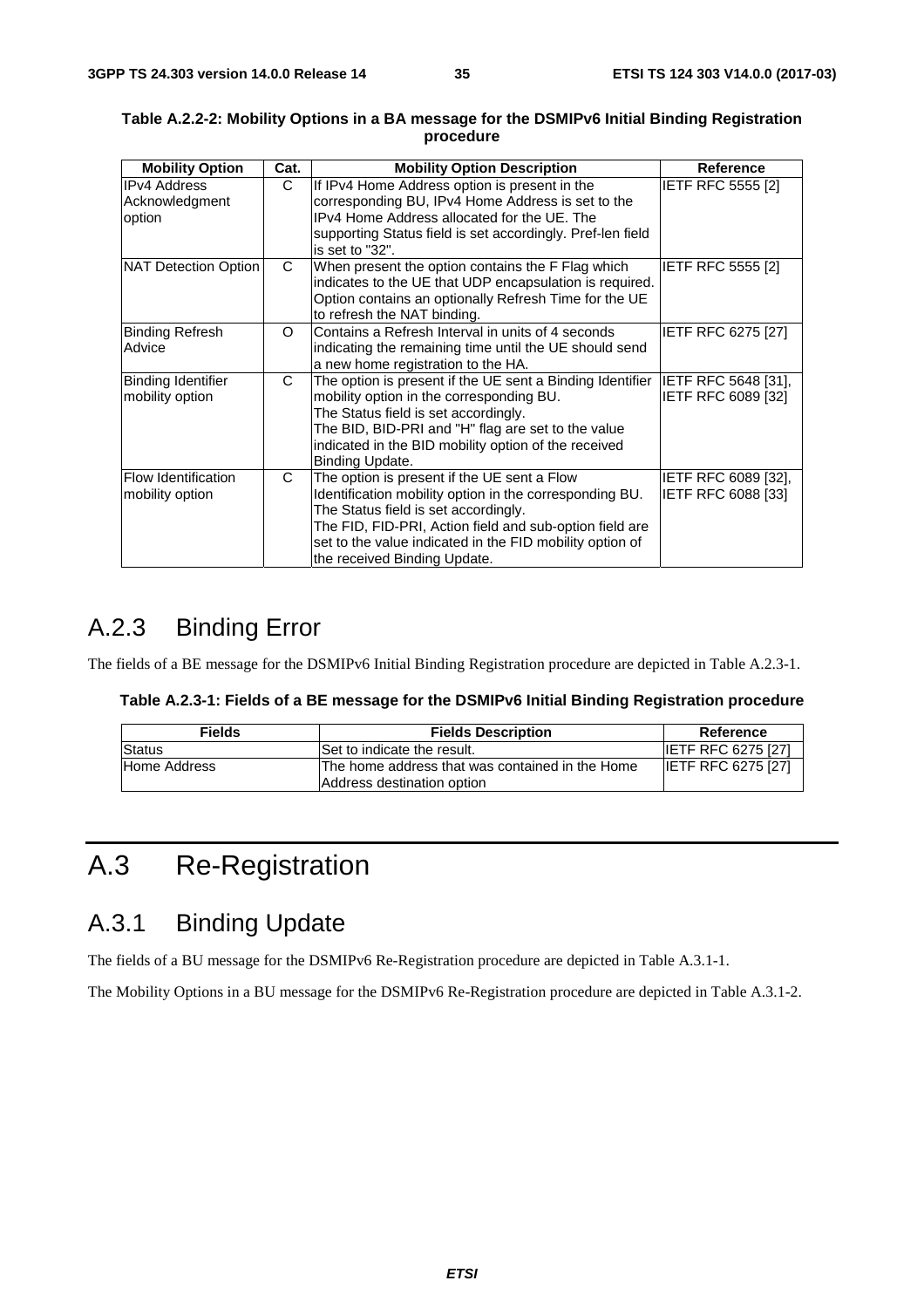| <b>Fields</b>           | <b>Fields Description</b>                                                   | Reference                 |
|-------------------------|-----------------------------------------------------------------------------|---------------------------|
| Sequence Number         | Set to a monotonically increasing value.                                    | <b>IETF RFC 6275 [27]</b> |
| Lifetime                | Set to the requested number of time units the binding                       | IETF RFC 6275 [27]        |
|                         | shall remain valid.                                                         |                           |
| Home Registration (H)   | Set to "1" to indicate receiving node should act as this IETF RFC 6275 [27] |                           |
|                         | node's HA                                                                   |                           |
| Link-local Address      | The Link-Local Address Compatibility (L) bit is set                         | IETF RFC 6275 [27]        |
| Compatibility (L)       | when the home address reported by the mobile node                           |                           |
|                         | has the same interface identifier as the mobile node's                      |                           |
|                         | link-local address.                                                         |                           |
| Key Management Mobility | Set to "1" to indicate IKEv2 SA ability to survive                          | IETF RFC 6275 [27]        |
| Capability (K)          | mobility                                                                    |                           |
| Acknowledge (A)         | Set to "1" to request an acknowledgement message.                           | IETF RFC 6275 [27]        |
| Force UDP encapsulation | Set to "0" to indicate no forced UDP encapsulation                          | <b>IETF RFC 5555 [2]</b>  |
| request (F) Flag        |                                                                             |                           |
| Mobile Router Flag (R)  | Set to "1" to indicate home network prefix preservation IETF RFC 3963 [29]  |                           |
|                         | for the UE.                                                                 |                           |
| Overwrite Flag (O)      | Set to "0" to maintain all binding cache entries at the                     | IETF RFC 5648 [31]        |
|                         | HA previously registered.                                                   |                           |

**Table A.3.1-1: Fields of a BU message for the DSMIPv6 Re-Registration procedure** 

#### **Table A.3.1-2: Mobility Options in a BU message for the DSMIPv6 Re-Registration procedure**

| <b>Mobility Option</b>                       | Cat.         | <b>Mobility Option Description</b>                                                                                                                                                                                                                                                                                                                                                                                                                          | <b>Reference</b>           |
|----------------------------------------------|--------------|-------------------------------------------------------------------------------------------------------------------------------------------------------------------------------------------------------------------------------------------------------------------------------------------------------------------------------------------------------------------------------------------------------------------------------------------------------------|----------------------------|
| <b>IPv4 Home Address</b><br>option           | $\mathsf{C}$ | If the UE has previously registered IPv4 home address<br>and wants to keep it, it is included in the option. The "P"<br>flag is not set. The Prefix Length is set to the requested<br>prefix length of 32.<br>If the UE has previously registered IPv4 home address                                                                                                                                                                                         | <b>IETF RFC 5555 [2]</b>   |
|                                              |              | and wants to release it, it is not included in the BU.<br>If the UE has no IPv4 Home address it may set the<br>value "0.0.0.0" to request allocation for the UE. In this<br>case the "P" flag is set to "0".<br>The Prefix Length is set to the requested prefix length<br>of 32.                                                                                                                                                                           |                            |
| <b>IPv 4 Care-of Address</b>                 | C            | Set to the IPv4 Care-of address (same value as was<br>set in the Initial BU) when in an IPv4 Access Network                                                                                                                                                                                                                                                                                                                                                 | IETF RFC 5555 [2]          |
| Alternate Care-of<br>Address                 | $\mathsf{C}$ | Used (in addition to the Source address of the IPv6<br>packet) to carry the IPv6 care-of address when in an<br>IPv6 access network.                                                                                                                                                                                                                                                                                                                         | IETF RFC 6275 [27]         |
| <b>Binding Identifier</b><br>mobility option | C            | The option is present if the UE included a Binding<br>Identifier mobility option in the BU previously sent to the IETF RFC 6089 [32]<br>Home Agent.<br>The BID and BID-PRI are set to an arbitrary value.<br>For registration of a home link, the "H" flag is set to "1"<br>and the value of the CoA field is the Home Address.<br>For registration of a foreign link, the "H" flag is set to "0"<br>and the value of the CoA field is the Care-of Address. | <b>IETF RFC 5648 [31].</b> |
| <b>Flow Summary</b><br>mobility option       | C            | The option is present if the UE included a Flow<br>Summary mobility option or at least one Flow<br>Identification mobility option in the BU previously sent<br>to the Home Agent.<br>Contain one or more FIDs present in the binding<br>update list to refresh the respective flow bindings.                                                                                                                                                                | IETF RFC 6089 [32]         |

# A.3.2 Binding Acknowledgement

The fields of a BA message for the DSMIPv6 Re-Registration procedure are depicted in Table A.3.2-1.

The Mobility Options in a BA message for the DSMIPv6 Re-Registration procedure are depicted in Table A.3.2-2.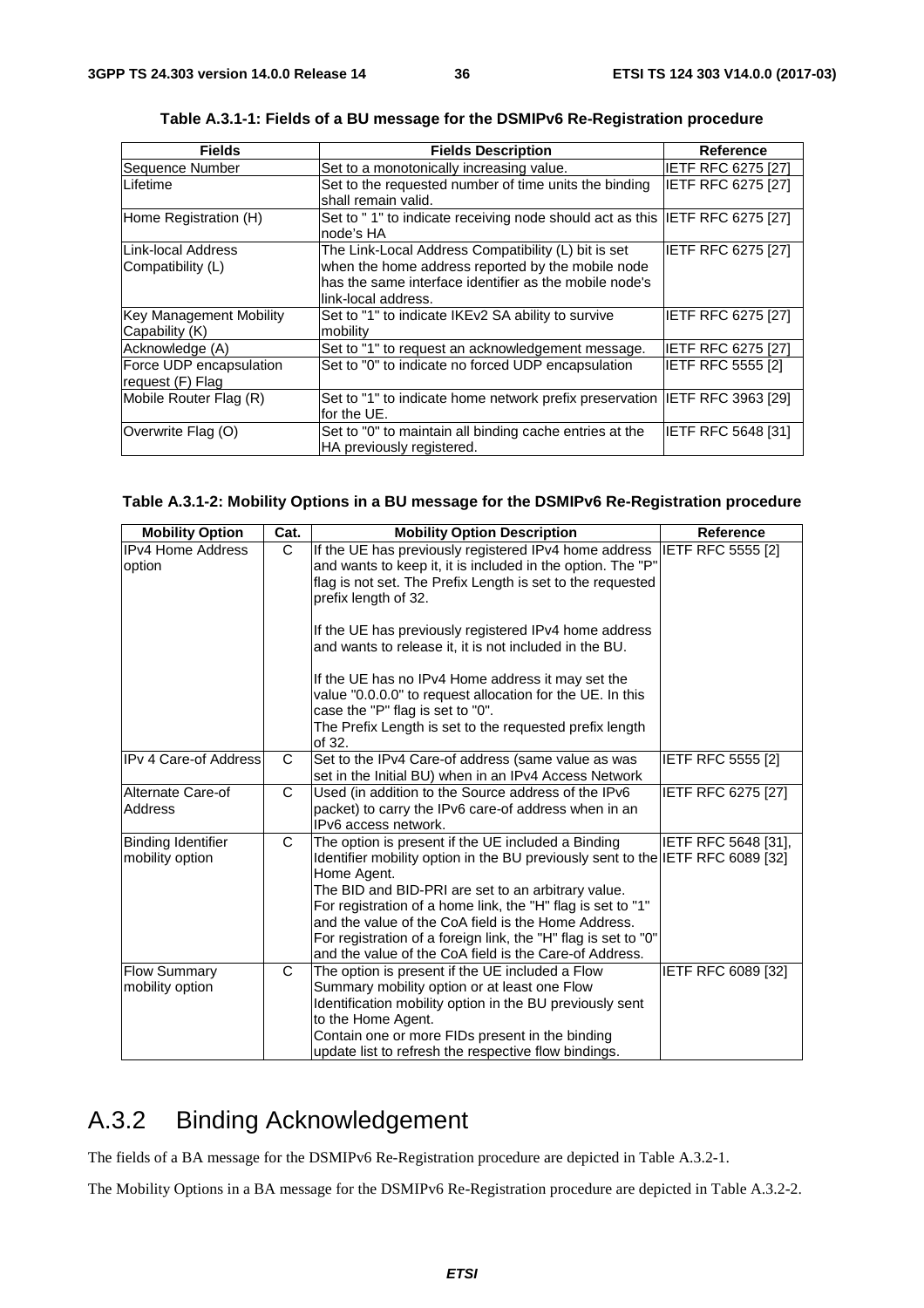| <b>Fields</b>           | <b>Fields Description</b>                                                                                                                                          | <b>Reference</b>          |
|-------------------------|--------------------------------------------------------------------------------------------------------------------------------------------------------------------|---------------------------|
| Status                  | Set to indicate the result.                                                                                                                                        | <b>IETF RFC 6275 [27]</b> |
| Key Management Mobility | Set as per HA ability to support the feature of updating IETF RFC 6275 [27],                                                                                       |                           |
| Capability (K)          | the IKE SA based on Binding Update processing                                                                                                                      | <b>IETF RFC 5555 [2]</b>  |
| Mobile Router Flag (R)  | Set to "1"                                                                                                                                                         | IETF RFC 3963 [29]        |
| Sequence Number         | Set to the value received in the corresponding Binding<br>Update or the last accepted sequence number in the<br>case of Status 135 ("Sequence Number out of window | <b>IETF RFC 6275 [27]</b> |
| Lifetime                | Set to the granted number of time units of 4 seconds<br>the binding shall remain valid.                                                                            | <b>IETF RFC 6275 [27]</b> |

**Table A.3.2-1: Fields of a BA message for the DSMIPv6 Re-Registration procedure** 

#### **Table A.3.2-2: Mobility Options in a BA message for the DSMIPv6 Re-Registration procedure**

| <b>Mobility Option</b>                          | Cat.     | <b>Mobility Option Description</b>                                                                                                                                                                                                                                                                                                                                   | <b>Reference</b>                                 |
|-------------------------------------------------|----------|----------------------------------------------------------------------------------------------------------------------------------------------------------------------------------------------------------------------------------------------------------------------------------------------------------------------------------------------------------------------|--------------------------------------------------|
| <b>IPv4 Address</b><br>Acknowledgment<br>option | C        | If IPv4 Home Address option is present in the<br>corresponding BU, IPv4 Home Address is set to the<br>IPv4 Home Address previously allocated for the UE or<br>to a dynamically allocated value if the UE had no<br>previous IPv4 home address and requested one at with<br>the BU. The supporting Status field is set accordingly.<br>Pref-len field is set to "32". | <b>IETF RFC 5555 [2]</b>                         |
| NAT Detection Option                            | C        | When present the option contains the F Flag which<br>indicates to the UE that UDP encapsulation is required.<br>Option contains an optionally Refresh Time for the UE<br>to refresh the NAT binding.                                                                                                                                                                 | <b>IETF RFC 5555 [2]</b>                         |
| <b>Binding Refresh</b><br>Advice                | $\Omega$ | Contains a Refresh Interval in units of 4 seconds<br>indicating the remaining time until the UE should send<br>a new home registration to the HA.                                                                                                                                                                                                                    | IETF RFC 6275 [27]                               |
| <b>Binding Identifier</b><br>mobility option    | C        | The option is present if the UE sent a Binding Identifier  IETF RFC 5648 [31],<br>mobility option in the corresponding BU.<br>The Status field is set accordingly.<br>The BID, BID-PRI and "H" flag are set to the value<br>indicated in the BID mobility option of the received<br>Binding Update.                                                                  | IETF RFC 6089 [32]                               |
| Flow Identification<br>mobility option          | O        | The Status field is set accordingly.<br>The FID, FID-PRI, Action field and sub-option field are<br>set to the value indicated in the Flow Summary mobility<br>option of the received Binding Update.                                                                                                                                                                 | IETF RFC 6089 [32],<br><b>IETF RFC 6088 [33]</b> |

# A.4 Handover

# A.4.1 Binding Update

The fields of a BU message for the DSMIPv6 Handover procedure are depicted in Table A.4.1-1.

The Mobility Options in a BU message for the DSMIPv6 Handover procedure are depicted in Table A.4.1-2.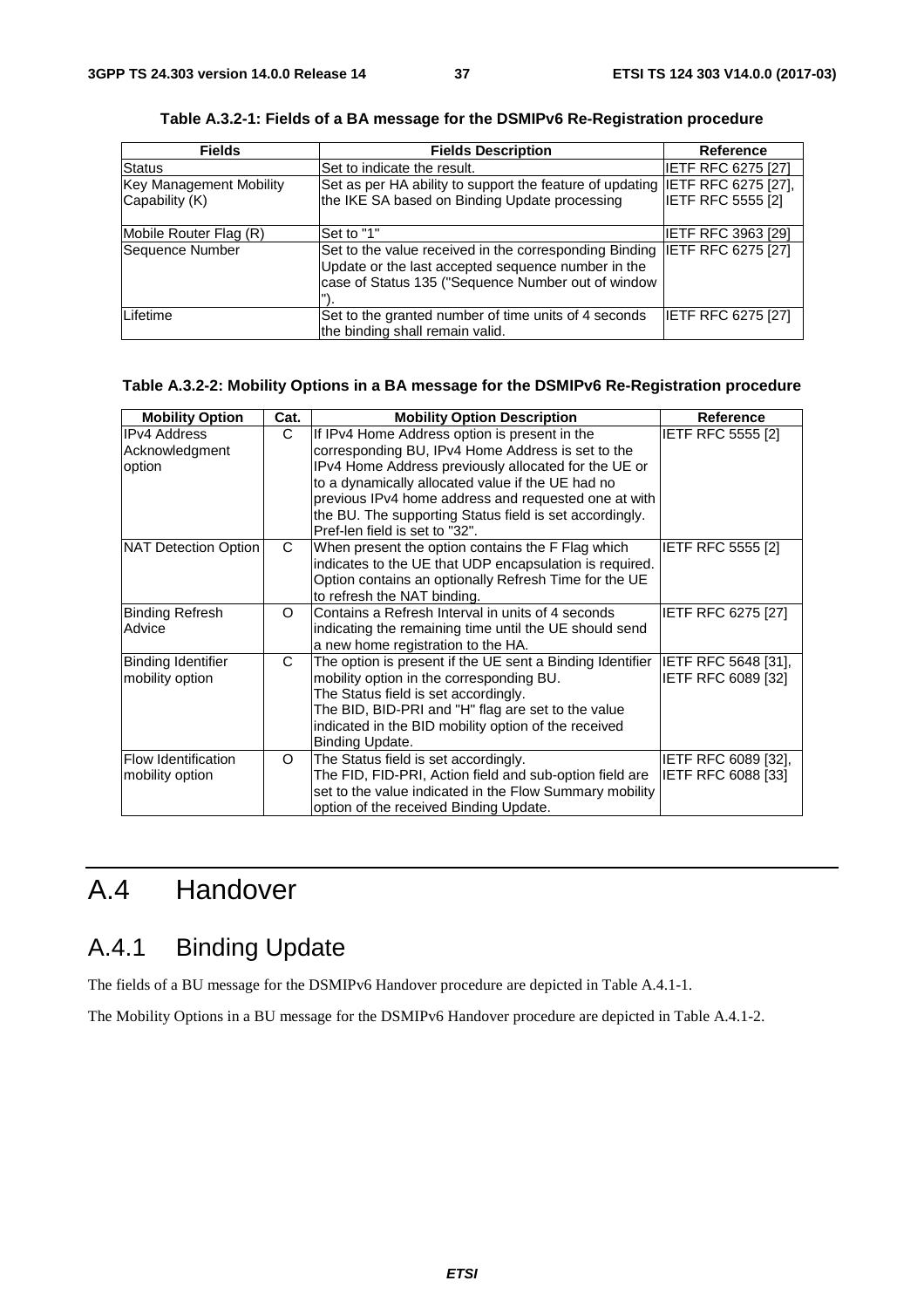| <b>Fields</b>                                    | <b>Fields Description</b>                                                                                                                                                                                     | Reference                 |
|--------------------------------------------------|---------------------------------------------------------------------------------------------------------------------------------------------------------------------------------------------------------------|---------------------------|
| Sequence Number                                  | Set to a monotonically increasing value.                                                                                                                                                                      | <b>IETF RFC 6275 [27]</b> |
| ILifetime                                        | Set to the requested number of time units the binding<br>shall remain valid.                                                                                                                                  | <b>IETF RFC 6275 [27]</b> |
| Home Registration (H)                            | Set to "1" to indicate receiving node should act as this<br>node's HA                                                                                                                                         | <b>IETF RFC 6275 [27]</b> |
| ILink-local Address<br>Compatibility (L)         | The Link-Local Address Compatibility (L) bit is set<br>when the home address reported by the mobile node<br>has the same interface identifier as the mobile node's<br>link-local address.                     | IETF RFC 6275 [27]        |
| <b>Key Management Mobility</b><br>Capability (K) | Set to "1" to indicate IKEv2 SA ability to survive<br>mobility.                                                                                                                                               | <b>IETF RFC 6275 [27]</b> |
| Acknowledge (A)                                  | Set to "1" to request an acknowledgement message.                                                                                                                                                             | <b>IETF RFC 6275 [27]</b> |
| Force UDP encapsulation<br>request (F) Flag      | Set to "0" to indicate no forced UDP encapsulation                                                                                                                                                            | <b>IETF RFC 5555 [2]</b>  |
| Mobile Router Flag (R)                           | Set to "1" to indicate home network prefix preservation IETF RFC 3963 [29]<br>for the UE.                                                                                                                     |                           |
| Overwrite Flag (O)                               | Set accordingly if the BID mobility option is present in<br>the Binding Update. The purpose is to indicate<br>replacing all binding cache entries at the HA with the<br>entries listed in the Binding Update. | <b>IETF RFC 5648 [31]</b> |

**Table A.4.1-1: Fields of a BU message for the DSMIPv6 Handover procedure** 

#### **Table A.4.1-2: Mobility Options in a BU message for the DSMIPv6 Handover procedure**

| <b>Mobility Option</b>                       | Cat. | <b>Mobility Option Description</b>                                                                                                                                                                                                                                                                                                                                                                                                                          | <b>Reference</b>          |
|----------------------------------------------|------|-------------------------------------------------------------------------------------------------------------------------------------------------------------------------------------------------------------------------------------------------------------------------------------------------------------------------------------------------------------------------------------------------------------------------------------------------------------|---------------------------|
| <b>IPv4 Home Address</b><br>option           | C    | For dynamic allocation, set to the value "0.0.0.0" to<br>request allocation for the UE. In this case the "P" flag<br>is set to "0".<br>The Prefix Length is set to the requested prefix length<br>of "32".<br>If the UE already has an IPv4 Home Address and<br>wants to keep on using it, the IPv4 home address is set<br>to the previously allocated value. The "P" flag is not set.<br>The Prefix Length is set to "32".                                 | IETF RFC 5555 [2]         |
|                                              |      | If the UE already has an IPv4 Home Address and<br>wants to release it, the option is not inserted in the BU,                                                                                                                                                                                                                                                                                                                                                |                           |
| IIPv 4 Care-of Address                       | C    | Set to the IPv4 Care-of address when in an IPv4<br>Access Network.                                                                                                                                                                                                                                                                                                                                                                                          | <b>IETF RFC 5555 [2]</b>  |
| Alternate Care-of<br>Address                 | C    | Used (in addition to the Source address of the IPv6<br>packet) to carry the IPv6 care-of address when in an<br>IPv6 access network.                                                                                                                                                                                                                                                                                                                         | <b>IETF RFC 6275 [27]</b> |
| <b>Binding Identifier</b><br>mobility option | C    | The option is present if the UE included a Binding<br>Identifier mobility option in the BU previously sent to the IETF RFC 6089 [32]<br>Home Agent.<br>The BID and BID-PRI are set to an arbitrary value.<br>For registration of a home link, the "H" flag is set to "1"<br>and the value of the CoA field is the Home Address.<br>For registration of a foreign link, the "H" flag is set to "0"<br>and the value of the CoA field is the Care-of Address. | IETF RFC 5648 [31],       |
| <b>Flow Summary</b><br>mobility option       | C    | The option is present if the UE included a Flow<br>Summary mobility option or at least one Flow<br>Identification mobility option in the BU previously sent<br>to the Home Agent.<br>Contain one or more FIDs present in the binding<br>update list to refresh the respective flow bindings.                                                                                                                                                                | IETF RFC 6089 [32]        |

# A.4.2 Binding Acknowledgement

The fields of a BA message for the DSMIPv6 Handover procedure are depicted in Table A.4.2-1.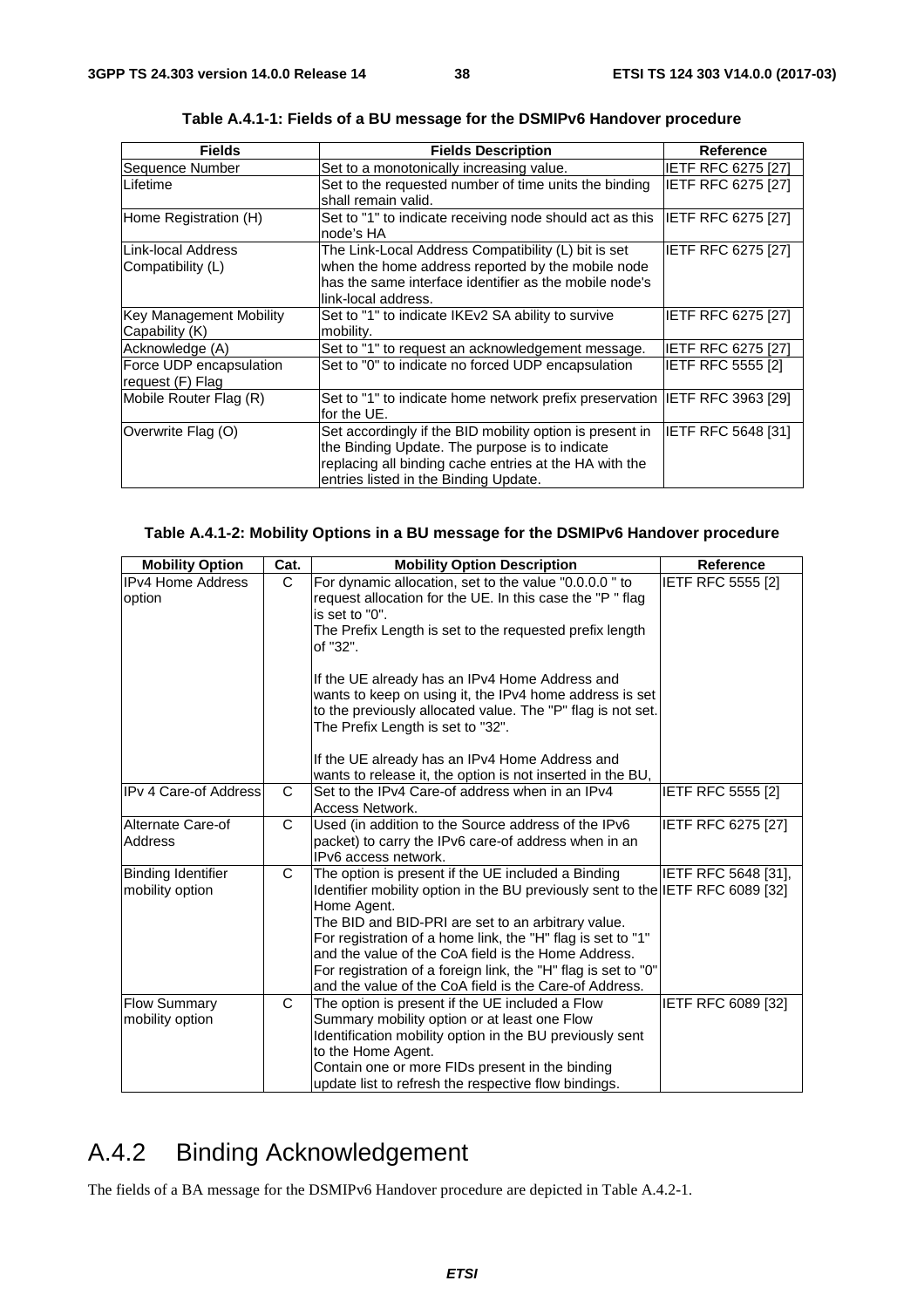The Mobility Options in a BA message for the DSMIPv6 Handover procedure are depicted in Table A.4.2-2.

| <b>Fields</b>                  | <b>Fields Description</b>                                                                                                                                                 | Reference                  |
|--------------------------------|---------------------------------------------------------------------------------------------------------------------------------------------------------------------------|----------------------------|
| <b>Status</b>                  | Set to indicate the result.                                                                                                                                               | <b>IETF RFC 6275 [27]</b>  |
| <b>Key Management Mobility</b> | Set as per HA ability to support the feature of updating                                                                                                                  | <b>IETF RFC 6275 [27],</b> |
| Capability (K)                 | the IKE SA based on Binding Update processing                                                                                                                             | <b>IETF RFC 5555 [2]</b>   |
| Mobile Router Flag (R)         | Set to "1"                                                                                                                                                                | <b>IETF RFC 3963 [29]</b>  |
| Sequence Number                | Set to the value received in the corresponding Binding<br>Update or the last accepted sequence number in the<br>case of Status 135 (" Sequence Number out of<br>window"). | <b>IETF RFC 6275 [27]</b>  |
| Lifetime                       | Set to the granted number of time units of 4 seconds<br>the binding shall remain valid.                                                                                   | IETF RFC 6275 [27]         |

**Table A.4.2-1: Fields of a BA message for the DSMIPv6 Handover procedure** 

#### **Table A.4.2-2: Mobility Options in a BA message for the DSMIPv6 Handover procedure**

| <b>Mobility Option</b>     | Cat.     | <b>Mobility Option Description</b>                        | Reference                  |
|----------------------------|----------|-----------------------------------------------------------|----------------------------|
| IIPv4 Address              | C        | If IPv4 Home Address option is present in the             | <b>IETF RFC 5555 [2]</b>   |
| Acknowledgment             |          | corresponding BU, IPv4 Home Address is set to the         |                            |
| option                     |          | IPv4 Home Address either newly allocated for the UE       |                            |
|                            |          | or previously assigned prior to the Handover. The         |                            |
|                            |          | supporting Status field is set accordingly. The Pref-len  |                            |
|                            |          | is set to "32".                                           |                            |
| NAT Detection Option       | C        | When present the option contains the F Flag which         | IETF RFC 5555 [2]          |
|                            |          | indicates to the UE that UDP encapsulation is required.   |                            |
|                            |          | Option contains an optionally Refresh Time for the UE     |                            |
|                            |          | to refresh the NAT binding.                               |                            |
| Binding Refresh            | $\Omega$ | Contains a Refresh Interval in units of four seconds      | <b>IETF RFC 6275 [27]</b>  |
| Advice                     |          | indicating the remaining time until the UE should send    |                            |
|                            |          | a new home registration to the HA.                        |                            |
| Binding Identifier         | C.       | The option is present if the UE sent a Binding Identifier | IETF RFC 5648 [31],        |
| mobility option            |          | mobility option in the corresponding BU.                  | IETF RFC 6089 [32]         |
|                            |          | The Status field is set accordingly.                      |                            |
|                            |          | The BID, BID-PRI and "H" flag are set to the value        |                            |
|                            |          | indicated in the BID mobility option of the received      |                            |
|                            |          | Binding Update.                                           |                            |
| <b>Flow Identification</b> | $\circ$  | The Status field is set accordingly.                      | <b>IETF RFC 6089 [32].</b> |
| mobility option            |          | The FID, FID-PRI, Action field and sub-option field are   | IETF RFC 6088 [33]         |
|                            |          | set to the value indicated in the Flow Summary mobility   |                            |
|                            |          | option of the received Binding Update.                    |                            |

# A.5 UE-initiated Detach

# A.5.1 Binding Update

The fields of a BU message for the DSMIPv6 UE-Initiated Detach are depicted in Table A.5.1-1.

The Mobility Options in a BU message for the DSMIPv6 UE-Initiated Detach are depicted in Table A.5.1-2.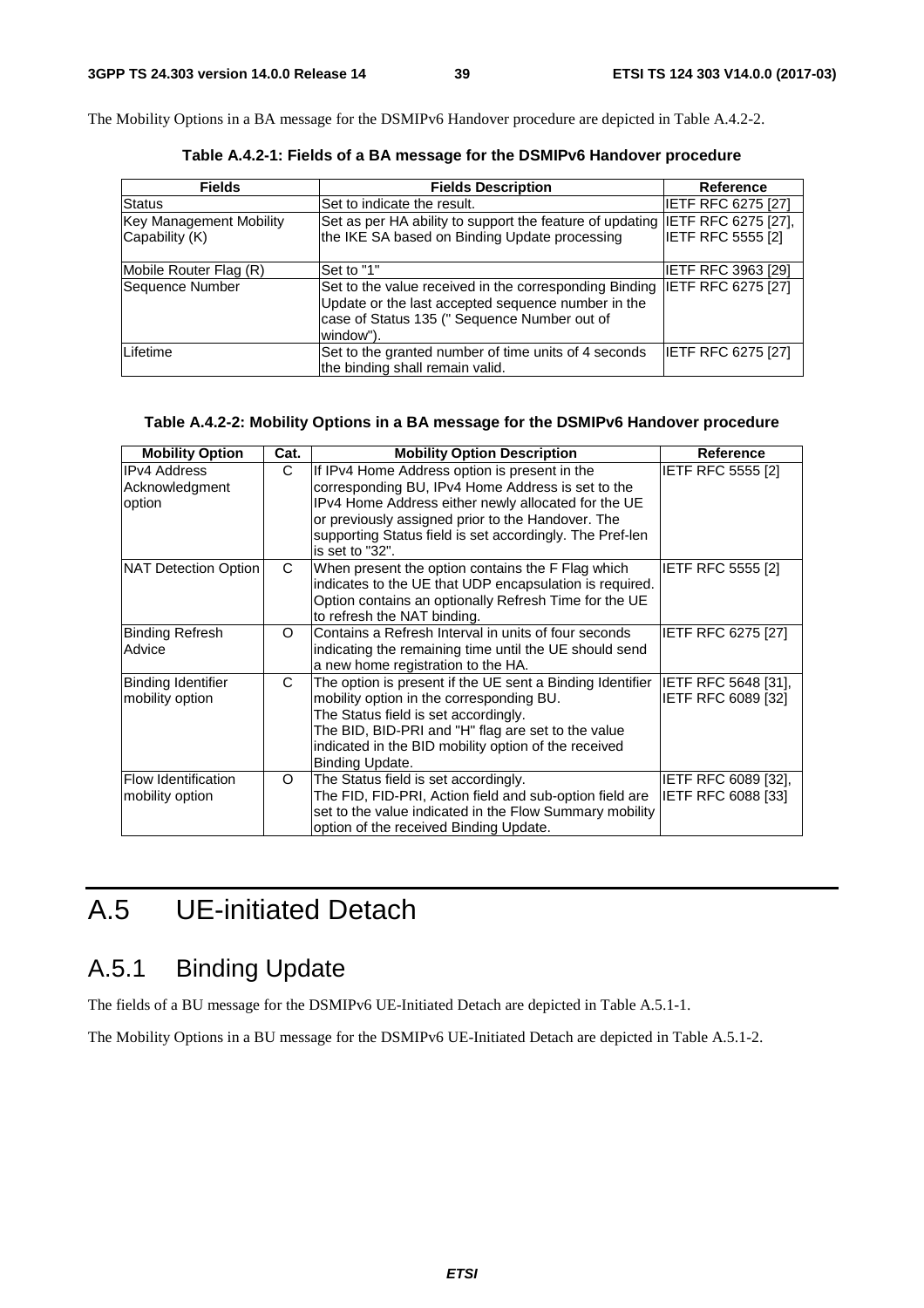| <b>Fields</b>                               | <b>Fields Description</b>                                                                                                                                                                 | Reference                 |
|---------------------------------------------|-------------------------------------------------------------------------------------------------------------------------------------------------------------------------------------------|---------------------------|
| Sequence Number                             | Set to a monotonically increasing value.                                                                                                                                                  | <b>IETF RFC 6275 [27]</b> |
| Lifetime                                    | Set to a value of "0" indicating that the Binding Cache<br>entry for the UE is to be deleted.                                                                                             | IETF RFC 6275 [27]        |
| Home Registration (H)                       | Set to "1" to indicate receiving node should act as this<br>node's HA                                                                                                                     | <b>IETF RFC 6275 [27]</b> |
| Link-local Address<br>Compatibility (L)     | The Link-Local Address Compatibility (L) bit is set<br>when the home address reported by the mobile node<br>has the same interface identifier as the mobile node's<br>link-local address. | IETF RFC 6275 [27]        |
| Key Management Mobility<br>Capability (K)   | Set to "1" to indicate IKEv2 SA ability to survive<br>mobility                                                                                                                            | <b>IETF RFC 6275 [27]</b> |
| Acknowledge (A)                             | Set to "1" to request an acknowledgement message.                                                                                                                                         | <b>IETF RFC 6275 [27]</b> |
| Force UDP encapsulation<br>request (F) Flag | Set to "0" to indicate no forced UDP encapsulation                                                                                                                                        | IETF RFC 5555 [2]         |

**Table A.5.1-1: Fields of a BU message for the DSMIPv6 UE-Initiated Detach procedure** 

#### **Table A.5.1-2: Mobility Options in a BU message for the DSMIPv6 UE-Initiated Detach procedure**

| <b>Mobility Option</b>       | Cat. | <b>Mobility Option Description</b>                                                                                                  | Reference                 |
|------------------------------|------|-------------------------------------------------------------------------------------------------------------------------------------|---------------------------|
| <b>IPv4 Home Address</b>     | O    | Set to the UE's previously registered value. The "P"                                                                                | <b>IETF RFC 5555 [2]</b>  |
| option                       |      | flag is set to zero. The Prefix Length is set to 32.                                                                                |                           |
| <b>IPv 4 Care-of Address</b> | C    | Set to the IPv4 Care-of address when in an IPv4<br>Access Network.                                                                  | <b>IETF RFC 5555 [2]</b>  |
| Alternate Care-of<br>Address | C    | Used (in addition to the Source address of the IPv6<br>packet) to carry the IPv6 care-of address when in an<br>IPv6 access network. | <b>IETF RFC 6275 [27]</b> |

### A.5.2 Binding Acknowledgement

The fields of a BA message for the DSMIPv6 Initial Binding Registration procedure are depicted in Table A.5.2-1.

The Mobility Options in a BA message for the DSMIPv6 Initial Binding Registration procedure are depicted in Table A.5.2-2.

| <b>Fields</b>                  | <b>Fields Description</b>                                                                                                       | <b>Reference</b>          |
|--------------------------------|---------------------------------------------------------------------------------------------------------------------------------|---------------------------|
| Status                         | Set to indicate the result.                                                                                                     | <b>IETF RFC 6275 [27]</b> |
| <b>Key Management Mobility</b> | Set as per HA ability to support the feature of updating IETF RFC 6275 [27],                                                    |                           |
| Capability (K)                 | the IKE SA based on Binding Update processing                                                                                   | <b>IETF RFC 5555 [2]</b>  |
|                                |                                                                                                                                 |                           |
| Sequence Number                | Set to the value received in the corresponding Binding IETF RFC 6275 [27]<br>Update or the last accepted sequence number in the |                           |
|                                | case of Status 135 ("Sequence Number out of                                                                                     |                           |
|                                | window").                                                                                                                       |                           |
| Lifetime                       | Set to "0".                                                                                                                     | <b>IETF RFC 6275 [27]</b> |

**Table A.5.2-1: Fields of a BA message for the DSMIPv6 UE-Initiated Detach procedure** 

#### **Table A.5.2-2: Mobility Options in a BA message for the DSMIPv6 UE-Initiated Detach procedure**

| <b>Mobility Option</b> | Cat. | <b>Mobility Option Description</b>                         | Reference                |
|------------------------|------|------------------------------------------------------------|--------------------------|
| <b>IPv4Address</b>     | C.   | If present in the BU the IPv4 Home Address is set to       | <b>IETF RFC 5555 [2]</b> |
| Acknowledgment         |      | the IPv4 Home Address that is now de-registered. The       |                          |
| option                 |      | pref-len is set to "32" and the supporting Status field is |                          |
|                        |      | set accordingly.                                           |                          |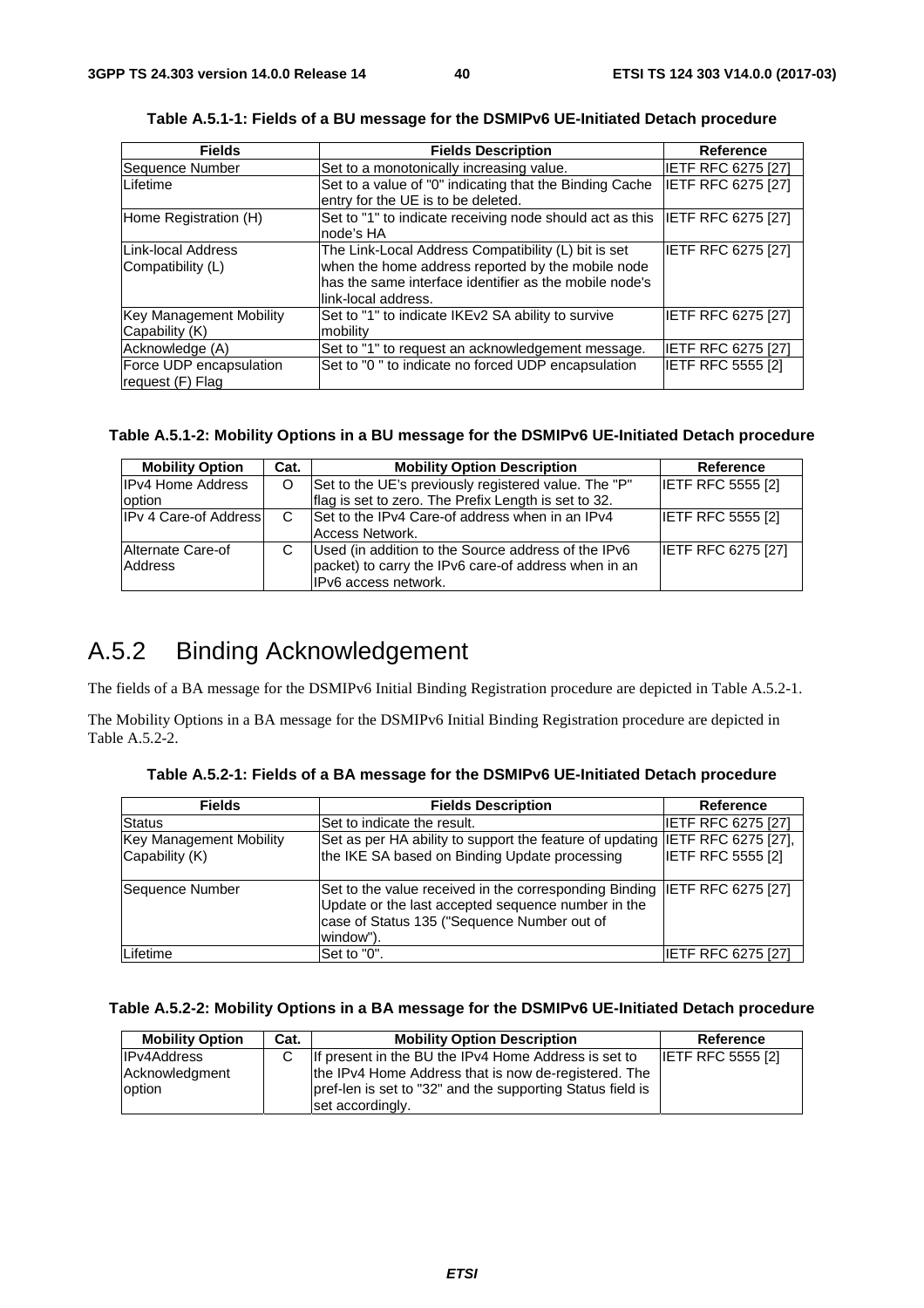# A.6 Network-initiated detach

# A.6.1 Binding Revocation Indication Message

The fields of a Binding Revocation Indication message for the Network-Initiated Detach are depicted in table A.6.1-1.

**Table A.6.1-1: Fields of a BRI message for the Network-Initiated Detach procedure** 

| <b>Fields</b>             | <b>Fields Description</b>                                                 | Reference                 |
|---------------------------|---------------------------------------------------------------------------|---------------------------|
| B.R. Type                 | Set to "1" to indicate B.R.I.                                             | <b>IETF RFC 5846 [19]</b> |
| Sequence Number           | Set to a monotonically increasing value and is used to IETF RFC 5846 [19] |                           |
|                           | match with the returned Binding Revocation<br>Acknowledge                 |                           |
| <b>Revocation Trigger</b> | Set to "1"                                                                | <b>IETF RFC 5846 [19]</b> |
| Proxy Binding (P)         | Set to "0"                                                                | <b>IETF RFC 5846 [19]</b> |
| Global (G)                | Set to "0"                                                                | <b>IETF RFC 5846 [19]</b> |
| IPv4 HoA Binding Only (V) | Set to "0"                                                                | <b>IETF RFC 5846 [19]</b> |

# A.6.2 Binding Revocation Acknowledgement

The fields of a BRA message for the Network-Initiated Detach procedure are depicted in Table A.6.2-1.

#### **Table A.6.2-1: Fields of a BRA message for the Network-Initiated Detach procedure**

| <b>Fields</b>               | <b>Fields Description</b>                                                                                       | <b>Reference</b>          |
|-----------------------------|-----------------------------------------------------------------------------------------------------------------|---------------------------|
| B.R. Type                   | Set to "2" to indicate B.R.A.                                                                                   | IIETF RFC 5846 [19]       |
| <b>Sequence Number</b>      | Set to the value received in the corresponding BRI.                                                             | <b>IETF RFC 5846 [19]</b> |
| <b>Status</b>               | Indicates the result of the BRI.                                                                                | <b>IETF RFC 5846 [19]</b> |
| Proxy Registration Flag (P) | Set to "0" to indicate that the Binding Revocation<br>Acknowledgment is NOT for a proxy MIPv6 binding<br>entry. | <b>IETF RFC 5846 [19]</b> |
| Global (G)                  | Set to "0"; the same value as for the BRI.                                                                      | IETF RFC 5846 [19]        |
| IPv4 HoA Binding Only (V)   | Set to "0"                                                                                                      | <b>IETF RFC 5846 [19]</b> |

# A.7 Void

# A.8 Attach to an additional access network

### A.8.1 Binding Update

The DSMIPv6 attach to additional access network procedure is described in subclause 5.5 and the fields of a BU message used for this procedure are depicted in table A.8.1-1.

The DSMIPv6 attach to additional access network procedure is described in subclause 5.5 and the Mobility Options in a BU message used for this procedure are depicted in table A.8.1-2.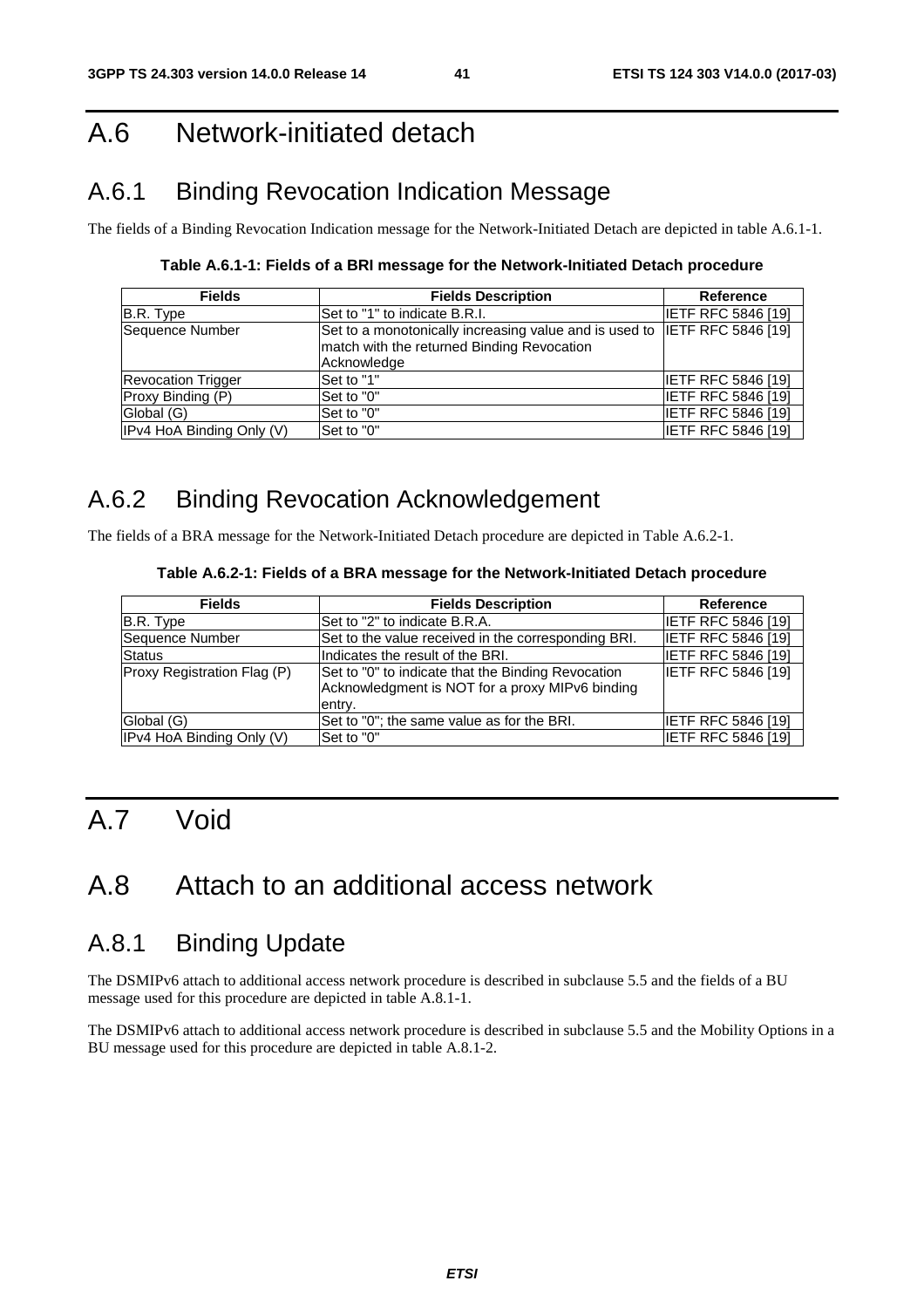| <b>Fields</b>                  | <b>Fields Description</b>                                                   | <b>Reference</b>          |
|--------------------------------|-----------------------------------------------------------------------------|---------------------------|
| Sequence Number                | Set to a monotonically increasing value.                                    | IETF RFC 6275 [27]        |
| Lifetime                       | Set to the requested number of time in units of 4                           | <b>IETF RFC 6275 [27]</b> |
|                                | seconds to indicate how long the binding will remain                        |                           |
|                                | valid.                                                                      |                           |
| Home Registration (H)          | Set to "1" to indicate receiving node can act as this                       | IETF RFC 6275 [27]        |
|                                | node's HA                                                                   |                           |
| Link-local Address             | The Link-Local Address Compatibility (L) bit is set                         | <b>IETF RFC 6275 [27]</b> |
| Compatibility (L)              | when the home address reported by the mobile node                           |                           |
|                                | has the same interface identifier as the mobile node's                      |                           |
|                                | link-local address.                                                         |                           |
| <b>Key Management Mobility</b> | Set to "1" to indicate IKEv2 SA ability to survive                          | <b>IETF RFC 6275 [27]</b> |
| Capability (K)                 | mobility                                                                    |                           |
| Acknowledge (A)                | Set to "1" to request an acknowledgement message.                           | <b>IETF RFC 6275 [27]</b> |
| Force UDP encapsulation        | Set to "0" to indicate no forced UDP encapsulation                          | IETF RFC 5555 [2]         |
| request (F) Flag               |                                                                             |                           |
| Mobile Router Flag (R)         | Set to "1" to indicate home network prefix preservation IIETF RFC 3963 [29] |                           |
|                                | for the UE.                                                                 |                           |
| Overwrite Flag (O)             | If the UE attaches to a foreign link, set to "1" to                         | <b>IETF RFC 5648 [31]</b> |
|                                | indicate first registration                                                 |                           |
|                                | If the UE attaches to the home link, set to "0" to                          |                           |
|                                | maintain all binding cache entries at the HA previously                     |                           |
|                                | registered.                                                                 |                           |

#### **Table A.8.1-1: Fields of a BU message for the DSMIPv6 attach to an additional access network procedure**

#### **Table A.8.1-2: Mobility Options in a BU message for the DSMIPv6 attach to an additional access network procedure**

| <b>Mobility Option</b>                        | Cat.     | <b>Mobility Option Description</b>                                                                                       | Reference                                               |
|-----------------------------------------------|----------|--------------------------------------------------------------------------------------------------------------------------|---------------------------------------------------------|
| <b>IPv4 Home Address</b><br>option            | O        | Set to the value "0.0.0.0" to request allocation of an<br>IPv4 Home Address for the UE.                                  | <b>IETF RFC 5555 [2]</b>                                |
|                                               |          | The "P" flag is set to '0'.                                                                                              |                                                         |
|                                               |          | The Prefix Length is set to the requested prefix length<br>of '32'.                                                      |                                                         |
| Binding Identifier<br>mobility option         | O        | The BID and BID-PRI are set to an arbitrary value.                                                                       | <b>IETF RFC 5648 [31],</b><br><b>IETF RFC 6089 [32]</b> |
|                                               |          | For registration of a home link, the "H" flag is set to "1"                                                              |                                                         |
|                                               |          | and the value of the CoA field is the Home Address.                                                                      |                                                         |
|                                               |          | For registration of a foreign link, the "H" flag is set to "0"<br>and the value of the CoA field is the Care-of Address. |                                                         |
| <b>Flow Identification</b><br>mobility option | $\Omega$ | The FID and FID-PRI are set to an arbitrary value.                                                                       | IETF RFC 6089 [32],<br>IETF RFC 6088 [33]               |
|                                               |          | The sub-option field conveys the Traffic Selector sub-<br>option.                                                        |                                                         |
| <b>Flow Summary</b><br>mobility option        | O        | Contain one or more FIDs present in the binding<br>update list to refresh the respective flow bindings.                  | <b>IETF RFC 6089 [32]</b>                               |

# A.8.2 Binding Acknowledgement

The DSMIPv6 attach to additional access network procedure is described in subclause 5.5 and the fields of a BA message used for this procedure are depicted in table A.8.2-1.

The DSMIPv6 attach to additional access network procedure is described in subclause 5.5 and the Mobility Options in a BA message used for this procedure are depicted in table A.8.2-2.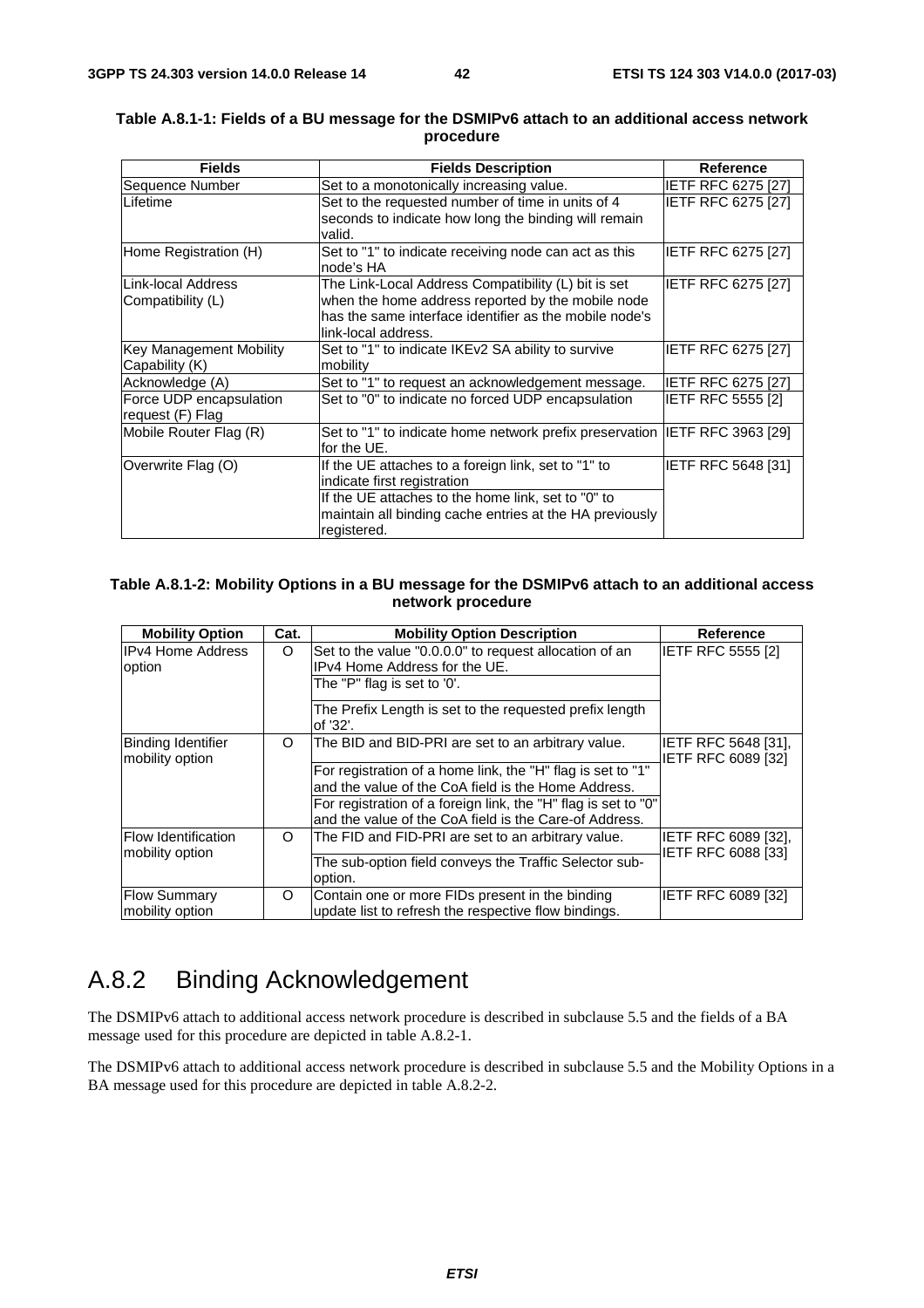| <b>Fields</b>                  | <b>Fields Description</b>                                                    | <b>Reference</b>          |
|--------------------------------|------------------------------------------------------------------------------|---------------------------|
| <b>Status</b>                  | Set to indicate the result.                                                  | <b>IETF RFC 6275 [27]</b> |
| <b>Key Management Mobility</b> | Set as per HA ability to support the feature of updating IETF RFC 6275 [27], |                           |
| Capability (K)                 | the IKE SA based on Binding Update processing                                | <b>IETF RFC 5555 [2]</b>  |
|                                |                                                                              |                           |
| Mobile Router Flag (R)         | Set to "1"                                                                   | <b>IETF RFC 3963 [29]</b> |
| Sequence Number                | Set to the value received in the corresponding Binding IETF RFC 6275 [27]    |                           |
|                                | Update.                                                                      |                           |
| Lifetime                       | Set to the granted number of time units of 4 seconds                         | <b>IETF RFC 6275 [27]</b> |
|                                | to indicate how long the binding will remain valid.                          |                           |

#### **Table A.8.2-1: Fields of a BA message for the DSMIPv6 attach to an additional access network procedure**

#### **Table A.8.2-2: Mobility Options in a BA message for the DSMIPv6 attach to an additional access network procedure**

| <b>Mobility Option</b>                          | Cat.     | <b>Mobility Option Description</b>                                                                                                                                                                                                                                                      | Reference                                        |
|-------------------------------------------------|----------|-----------------------------------------------------------------------------------------------------------------------------------------------------------------------------------------------------------------------------------------------------------------------------------------|--------------------------------------------------|
| <b>IPv4 Address</b><br>Acknowledgment<br>option | C.       | If IPv4 Home Address option is present in the<br>corresponding BU, IPv4 Home Address is set to the<br>IPv4 Home Address allocated for the UE.<br>The supporting Status field is set accordingly.<br>Pref-len field is set to "32".                                                      | <b>IETF RFC 5555 [2]</b>                         |
| NAT Detection Option                            | C        | When present the option contains the F Flag which<br>indicates to the UE that UDP encapsulation is required.<br>Option contains an optionally Refresh Time for the UE<br>to refresh the NAT binding.                                                                                    | <b>IETF RFC 5555 [2]</b>                         |
| <b>Binding Refresh</b><br>Advice                | $\Omega$ | Contains a Refresh Interval in units of 4 seconds<br>indicating the remaining time until the UE could send a<br>new home registration to the HA.                                                                                                                                        | IETF RFC 6275 [27]                               |
| Binding Identifier<br>mobility option           | C        | The option is present if the UE sent a Binding Identifier<br>mobility option in the corresponding BU.<br>The Status field is set accordingly.<br>The BID and BID-PRI are set to the value indicated in<br>the BID mobility option of the received Binding Update.                       | <b>IETF RFC 5648 [31].</b><br>IETF RFC 6089 [32] |
| <b>Flow Identification</b><br>mobility option   | C        | The option is present if the UE sent a Flow<br>Identification mobility option in the corresponding BU.<br>The Status field is set accordingly.<br>The FID, FID-PRI and sub-option field are set to the<br>value indicated in the FID mobility option of the<br>received Binding Update. | IETF RFC 6089 [32],<br>IETF RFC 6088 [33]        |

# A.9 Inter-access flow mobility

# A.9.1 Binding Update

The DSMIPv6 inter-access flow mobility procedure is described in subclause 5.5 and the fields of a BU message used for this procedure are depicted in table A.9.1-1.

The DSMIPv6 inter-access flow mobility procedure is described in subclause 5.5 and the Mobility Options in a BU message used for this procedure are depicted in table A.9.1-2.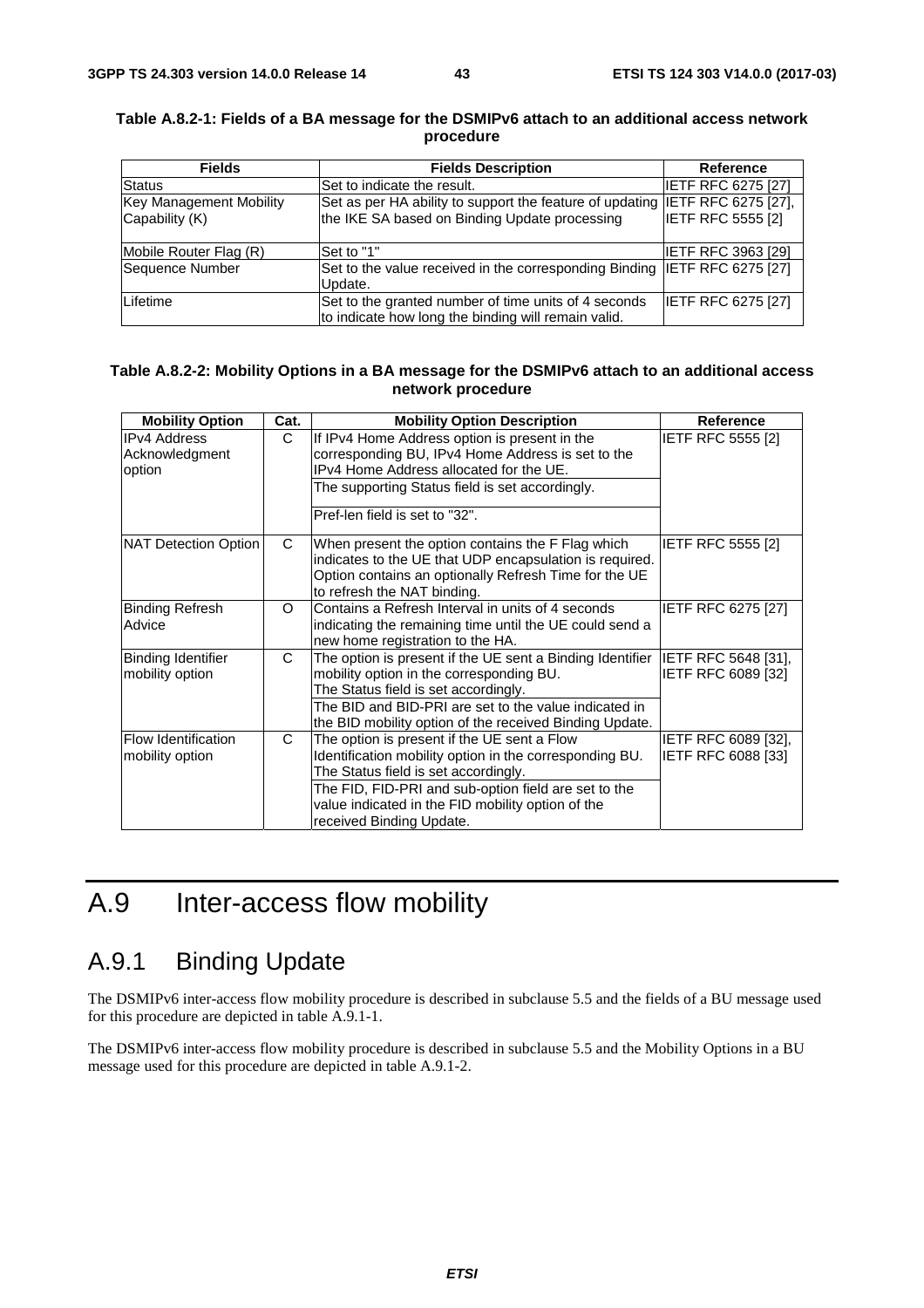| <b>Fields</b>                                    | <b>Fields Description</b>                                                                                                                                                                 | <b>Reference</b>          |
|--------------------------------------------------|-------------------------------------------------------------------------------------------------------------------------------------------------------------------------------------------|---------------------------|
| Sequence Number                                  | Set to a monotonically increasing value.                                                                                                                                                  | <b>IETF RFC 6275 [27]</b> |
| Lifetime                                         | Set to the requested number of time in units of 4<br>seconds to indicate how long the binding will remain<br>valid.                                                                       | <b>IETF RFC 6275 [27]</b> |
| Home Registration (H)                            | Set to "1" to indicate receiving node can act as this<br>node's HA                                                                                                                        | <b>IETF RFC 6275 [27]</b> |
| Link-local Address<br>Compatibility (L)          | The Link-Local Address Compatibility (L) bit is set<br>when the home address reported by the mobile node<br>has the same interface identifier as the mobile node's<br>link-local address. | IETF RFC 6275 [27]        |
| <b>Key Management Mobility</b><br>Capability (K) | Set to "1" to indicate IKEv2 SA ability to survive<br>mobility                                                                                                                            | <b>IETF RFC 6275 [27]</b> |
| Acknowledge (A)                                  | Set to "1" to request an acknowledgement message.                                                                                                                                         | <b>IETF RFC 6275 [27]</b> |
| Force UDP encapsulation<br>request (F) Flag      | Set to "0" to indicate no forced UDP encapsulation                                                                                                                                        | <b>IETF RFC 5555 [2]</b>  |
| Mobile Router Flag (R)                           | Set to "1" to indicate home network prefix preservation IETF RFC 3963 [29]<br>for the UE.                                                                                                 |                           |
| Overwrite Flag (O)                               | Set to "0" to indicate not replacing all binding cache<br>entries at the HA with the entries listed in the Binding<br>Update                                                              | <b>IETF RFC 5648 [31]</b> |

**Table A.9.1-1: Fields of a BU message for the DSMIPv6 inter-access flow mobility procedure**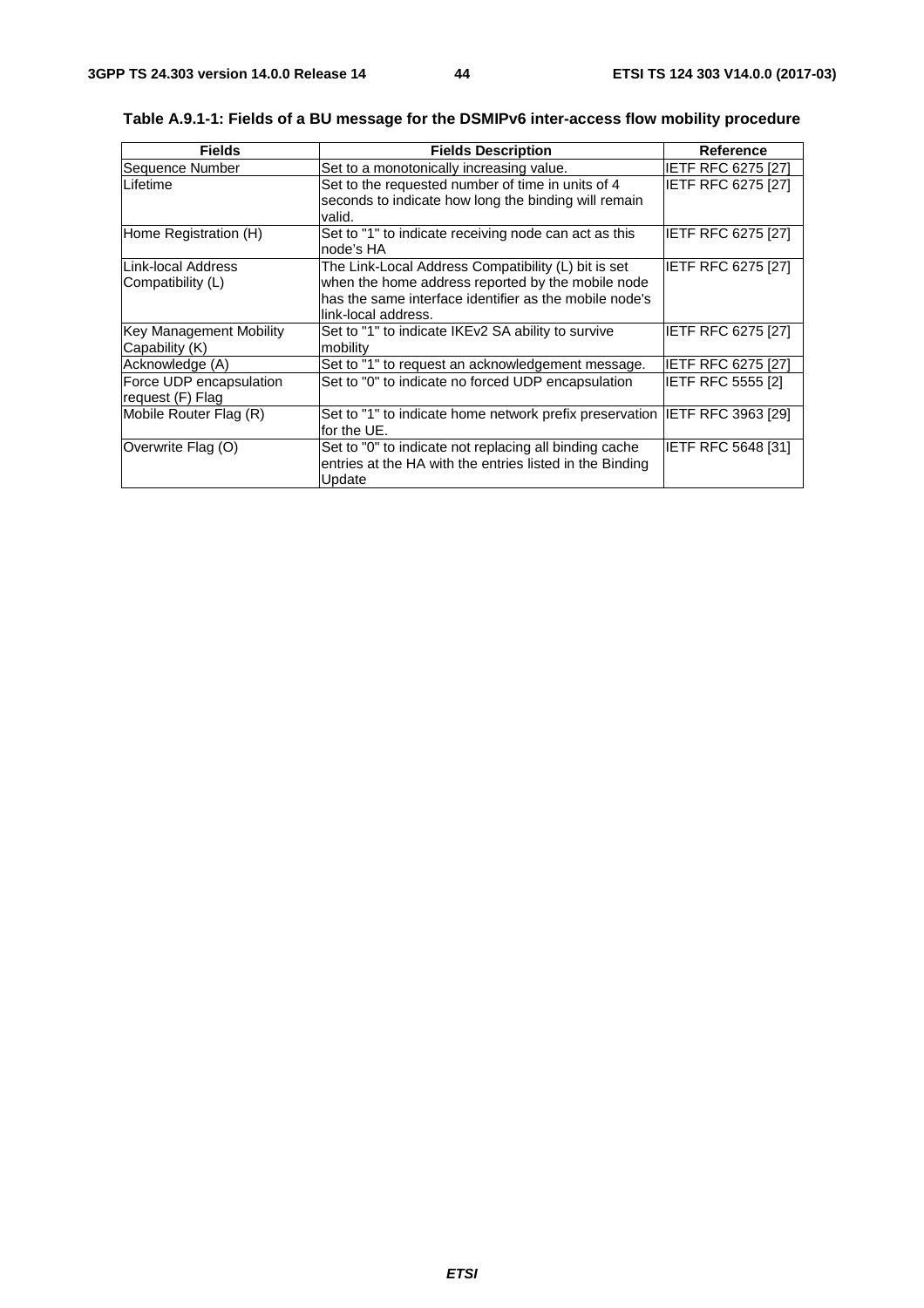| <b>Mobility Option</b>                       | Cat.    | <b>Mobility Option Description</b>                                                                                                                                                                                                                                                                                                                                                                                                                                                                                                                                                                                              | Reference                                        |
|----------------------------------------------|---------|---------------------------------------------------------------------------------------------------------------------------------------------------------------------------------------------------------------------------------------------------------------------------------------------------------------------------------------------------------------------------------------------------------------------------------------------------------------------------------------------------------------------------------------------------------------------------------------------------------------------------------|--------------------------------------------------|
| <b>IPv4 Home Address</b><br>option           | O       | For dynamic allocation, set to the value "0.0.0.0" to<br>request allocation for the UE.<br>If the UE already has an IPv4 Home Address and<br>wants to keep on using it, the IPv4 home address is set<br>to the previously allocated value.<br>If the UE already has an IPv4 Home Address and<br>wants to release it, the option is not inserted in the BU.<br>If the UE request allocation of IPv4 Home Address, the<br>"P" flag is set to '0'.<br>If the UE already has an IPv4 Home Address and<br>wants to keep on using it, the "P" flag is not set.<br>The Prefix Length is set to the requested prefix length<br>of '32'. | IETF RFC 5555 [2]                                |
| <b>Binding Identifier</b><br>mobility option | O       | The BID is set to the value identifying the routing<br>address used as Source IP Address of the Binding<br>Update.<br>The BID-PRI is set to the value assigned to the BID.<br>If the Binding Update message is sent on a home link,<br>the "H" flag is set to "1".<br>If the Binding Update message is sent on a foreign link,<br>the "H" flag is set to "0".<br>If the routing address used as IP Source Address of the<br>Binding Update message is an IPv4 address, a NAT<br>was detected and the UE is not exchanging data traffic,<br>the Care-of Address field is set to the routing address.                             | IETF RFC 5648 [31],<br>IETF RFC 6089 [32]        |
| Flow Identification<br>mobility option       | $\circ$ | For creating routing rules, the FID and FID-PRI are set<br>to an arbitrary value.<br>For modifying routing rules, the FID and FID-PRI are<br>set to the value identifying the routing filter the UE<br>wants to modify.<br>The sub-option field conveys the Traffic Selector sub-<br>option.                                                                                                                                                                                                                                                                                                                                    | <b>IETF RFC 6089 [32],</b><br>IETF RFC 6088 [33] |
| <b>Flow Summary</b><br>mobility option       | O       | Contain one or more FIDs present in the binding<br>update list to refresh the respective flow bindings.                                                                                                                                                                                                                                                                                                                                                                                                                                                                                                                         | IETF RFC 6089 [32]                               |

#### **Table A.9.1-2: Mobility Options in a BU message for the DSMIPv6 inter-access flow mobility procedure**

# A.9.2 Binding Acknowledgement

The DSMIPv6 inter-access flow mobility procedure is described in subclause 5.5 and the fields of a BA message used for this procedure are depicted in table A.9.2-1.

The DSMIPv6 inter-access flow mobility procedure is described in subclause 5.5 and the Mobility Options in a BA message used for this procedure are depicted in table A.9.2-2.

| Table A.9.2-1: Fields of a BA message for the DSMIPv6 inter-access flow mobility procedure |  |  |  |  |
|--------------------------------------------------------------------------------------------|--|--|--|--|
|--------------------------------------------------------------------------------------------|--|--|--|--|

| <b>Fields</b>           | <b>Fields Description</b>                                                    | <b>Reference</b>          |
|-------------------------|------------------------------------------------------------------------------|---------------------------|
| <b>Status</b>           | Set to indicate the result.                                                  | <b>IETF RFC 6275 [27]</b> |
| Key Management Mobility | Set as per HA ability to support the feature of updating IETF RFC 6275 [27], |                           |
| Capability (K)          | the IKE SA based on Binding Update processing                                | <b>IETF RFC 5555 [2]</b>  |
|                         |                                                                              |                           |
| Mobile Router Flag (R)  | Set to "1"                                                                   | <b>IETF RFC 3963 [29]</b> |
| Sequence Number         | Set to the value received in the corresponding Binding IETF RFC 6275 [27]    |                           |
|                         | Update.                                                                      |                           |
| Lifetime                | Set to the granted number of time units of 4 seconds                         | <b>IETF RFC 6275 [27]</b> |
|                         | to indicate how long the binding will remain valid.                          |                           |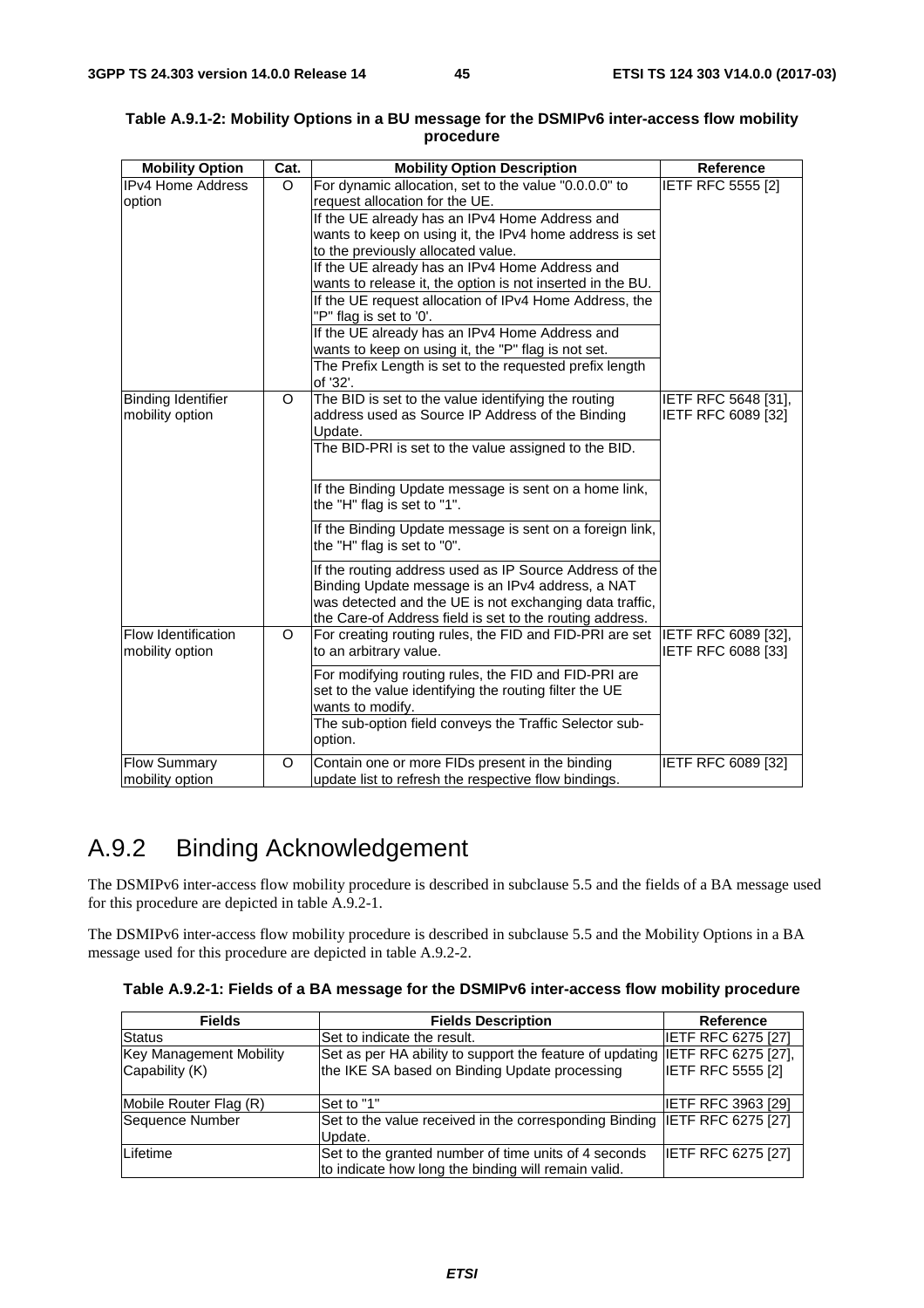| <b>Mobility Option</b> | Cat. | <b>Mobility Option Description</b>                                            | <b>Reference</b>          |
|------------------------|------|-------------------------------------------------------------------------------|---------------------------|
| <b>IPv4 Address</b>    | C    | If IPv4 Home Address option is present in the                                 | <b>IETF RFC 5555 [2]</b>  |
| Acknowledgment         |      | corresponding BU, IPv4 Home Address is set to the                             |                           |
| option                 |      | IPv4 Home Address either newly allocated for the UE                           |                           |
|                        |      | or previously assigned prior to the Handover.                                 |                           |
|                        |      | The supporting Status field is set accordingly.                               |                           |
|                        |      | Pref-len field is set to "32".                                                |                           |
| NAT Detection Option   | C    | When present the option contains the F Flag which                             | <b>IETF RFC 5555 [2]</b>  |
|                        |      | indicates to the UE that UDP encapsulation is required.                       |                           |
|                        |      | Option contains an optionally Refresh Time for the UE                         |                           |
|                        |      | to refresh the NAT binding.                                                   |                           |
| <b>Binding Refresh</b> | O    | Contains a Refresh Interval in units of 4 seconds                             | <b>IETF RFC 6275 [27]</b> |
| Advice                 |      | indicating the remaining time until the UE could send a                       |                           |
|                        |      | new home registration to the HA.                                              |                           |
| Binding Identifier     | C    | The option is present if the UE sent a Binding Identifier IETF RFC 5648 [31], |                           |
| mobility option        |      | mobility option in the corresponding BU.                                      | IETF RFC 6089 [32]        |
|                        |      | The Status field is set accordingly.                                          |                           |
|                        |      | The BID and BID-PRI are set to the value indicated in                         |                           |
|                        |      | the BID mobility option of the received Binding Update.                       |                           |
| Flow Identification    | C    | The option is present if the UE sent a Flow                                   | IETF RFC 5648 [31],       |
| mobility option        |      | Identification mobility option in the corresponding BU.                       | IETF RFC 6089 [32]        |
|                        |      | The Status field is set accordingly.                                          |                           |
|                        |      | The FID, FID-PRI and sub-option field are set to the                          |                           |
|                        |      | value indicated in the FID mobility option of the                             |                           |
|                        |      | received Binding Update.                                                      |                           |

#### **Table A.9.2-2: Mobility Options in a BA message for the DSMIPv6 inter-access flow mobility procedure**

# A.10 UE-initiated removal of an access network from a PDN connection

### A.10.1 Binding Update

The UE-initiated DSMIPv6 removal of an access network from a PDN connection procedure is described in subclause 5.8 and the fields of a BU message used for this procedure are depicted in table A.10.1-1.

The UE-initiated DSMIPv6 removal of an access network from a PDN connection procedure is described in subclause 5.8 and the Mobility Options in a BU message used for this procedure are depicted in table A.10.1-2.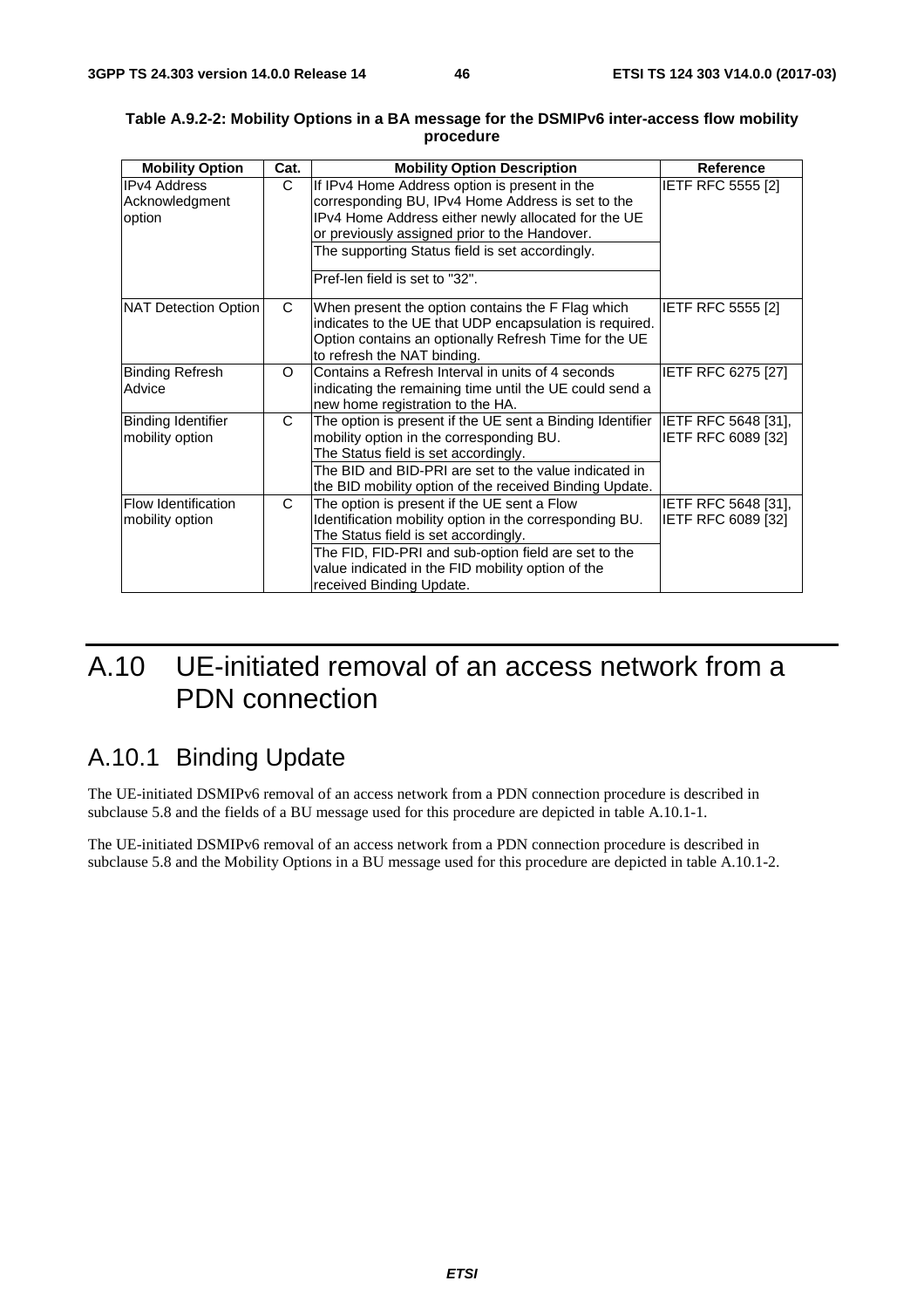| <b>Fields</b>                               | <b>Fields Description</b>                                                                                                                                                                                  | <b>Reference</b>          |
|---------------------------------------------|------------------------------------------------------------------------------------------------------------------------------------------------------------------------------------------------------------|---------------------------|
| Sequence Number                             | Set to a monotonically increasing value.                                                                                                                                                                   | IETF RFC 6275 [27]        |
| Lifetime                                    | If the Binding Update is to de-register binding of the<br>access network, the Lifetime is set to a value of "0".                                                                                           | IETF RFC 6275 [27]        |
|                                             | If the Binding Update is to register the maintained<br>access network, the Lifetime is set to the requested<br>number of time in units of 4 seconds to indicate how<br>long the binding will remain valid. |                           |
| Home Registration (H)                       | Set to "1" to indicate receiving node can act as this<br>node's HA                                                                                                                                         | IETF RFC 6275 [27]        |
| Link-local Address<br>Compatibility (L)     | The Link-Local Address Compatibility (L) bit is set<br>when the home address reported by the mobile node<br>has the same interface identifier as the mobile node's<br>link-local address.                  | IETF RFC 6275 [27]        |
| Key Management Mobility<br>Capability (K)   | Set to "1" to indicate IKEv2 SA ability to survive<br>mobility                                                                                                                                             | IETF RFC 6275 [27]        |
| Acknowledge (A)                             | Set to "1" to request an acknowledgement message.                                                                                                                                                          | <b>IETF RFC 6275 [27]</b> |
| Force UDP encapsulation<br>request (F) Flag | Set to "0" to indicate no forced UDP encapsulation                                                                                                                                                         | IETF RFC 5555 [2]         |
| Mobile Router Flag (R)                      | If the Binding Update is to register the maintained<br>access network, the Mobile Router Flag (R) is set to<br>"1" to indicate home network prefix preservation for the<br>UE.                             | <b>IETF RFC 3963 [29]</b> |
| Overwrite Flag (O)                          | Set to any value if the lifetime field of the Binding<br>Update is set to 0<br>Set to "1" if the lifetime field of the Binding Update is<br>set to any value different from 0                              | <b>IETF RFC 5648 [31]</b> |

#### **Table A.10.1-1: Fields of a BU message for the UE-initiated DSMIPv6 removal of an access network from a PDN connection procedure**

#### **Table A.10.1-2: Mobility Options in a BU message for the UE-initiated DSMIPv6 removal of an access network from a PDN connection procedure**

| <b>Mobility Option</b>    | Cat. | <b>Mobility Option Description</b>                                         | Reference                  |
|---------------------------|------|----------------------------------------------------------------------------|----------------------------|
| <b>Binding Identifier</b> |      | For a Binding Update with Lifetime set to "0", the BID                     | <b>IETF RFC 5648 [31].</b> |
| mobility option           |      | and BID-PRI are set to the corresponding entry that the IETF RFC 6089 [32] |                            |
|                           |      | <b>IUE</b> wants to remove.                                                |                            |
|                           |      | For a Binding Update with Lifetime not set to "0", the                     |                            |
|                           |      | BID and BID-PRI are set to the corresponding entry                         |                            |
|                           |      | that the UE wants to maintain.                                             |                            |

# A.10.2 Binding Acknowledgement

The UE-initiated DSMIPv6 removal of an access network from a PDN connection procedure is described in subclause 5.8 and the fields of a BA message used for this procedure are depicted in table A.10.2-1.

The UE-initiated DSMIPv6 removal of an access network from a PDN connection procedure is described in subclause 5.8 and the Mobility Options in a BA message used for this procedure are depicted in table A.10.2-2.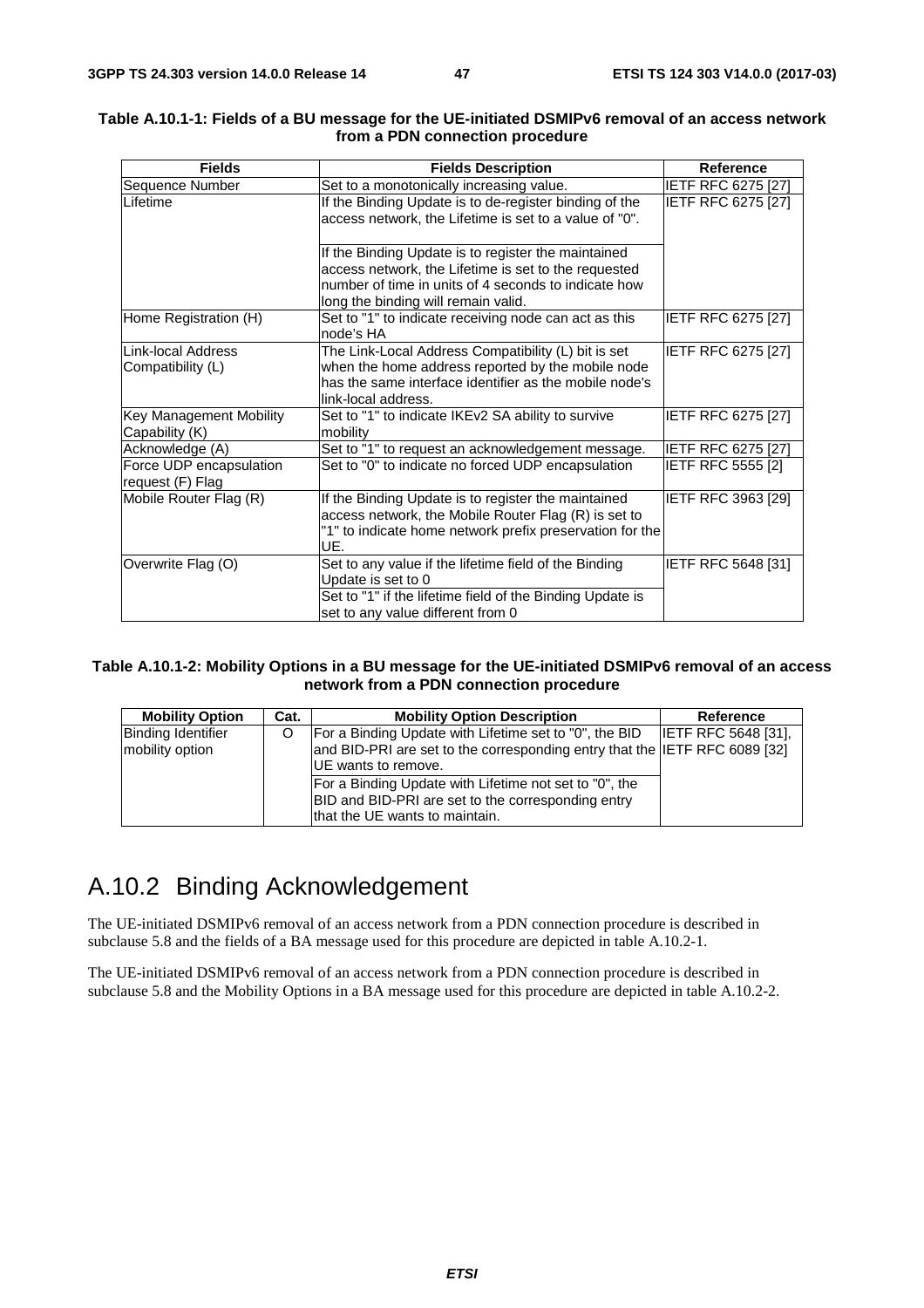| <b>Fields</b>                                    | <b>Fields Description</b>                                                                                                                                                                                | Reference                 |
|--------------------------------------------------|----------------------------------------------------------------------------------------------------------------------------------------------------------------------------------------------------------|---------------------------|
| <b>Status</b>                                    | Set to indicate the result.                                                                                                                                                                              | IETF RFC 6275 [27]        |
| <b>Key Management Mobility</b><br>Capability (K) | Set as per HA ability to support the feature of updating IETF RFC 6275 [27],<br>the IKE SA based on Binding Update processing                                                                            | <b>IETF RFC 5555 [2]</b>  |
| Mobile Router Flag (R)                           | If the Binding Update is to register the maintained<br>access network, the Mobile Router Flag (R) is set to<br>"1"                                                                                       | <b>IETF RFC 3963 [29]</b> |
| Sequence Number                                  | Set to the value received in the corresponding Binding IETF RFC 6275 [27]<br>Update or the last accepted sequence number in the<br>case of Status 135 ("Sequence Number out of<br>window").              |                           |
| Lifetime                                         | If the Binding Update is to de-register binding of the<br>access network, the Lifetime is set to a value of "0".                                                                                         | IETF RFC 6275 [27]        |
|                                                  | If the Binding Update is to register the maintained<br>access network, the Lifetime is set to the granted<br>number of time in units of 4 seconds to indicate how<br>long the binding will remain valid. |                           |

#### **Table A.10.2-1: Fields of a BA message for the UE-initiated DSMIPv6 removal of an access network from a PDN connection procedure**

#### **Table A.10.2-2: Mobility Options in a BA message for the UE-initiated DSMIPv6 removal of an access network from a PDN connection procedure**

| <b>Mobility Option</b>                       | Cat. | <b>Mobility Option Description</b>                                                                                                                                                                                                                                                                                             | <b>Reference</b>                          |
|----------------------------------------------|------|--------------------------------------------------------------------------------------------------------------------------------------------------------------------------------------------------------------------------------------------------------------------------------------------------------------------------------|-------------------------------------------|
| NAT Detection Option                         | C    | When present the option contains the F Flag which<br>indicates to the UE that UDP encapsulation is required.<br>Option contains an optionally Refresh Time for the UE<br>to refresh the NAT binding.                                                                                                                           | <b>IETF RFC 5555 [2]</b>                  |
| <b>Binding Refresh</b><br>Advice             | O    | Contains a Refresh Interval in units of 4 seconds<br>indicating the remaining time until the UE could send a<br>new home registration to the HA.                                                                                                                                                                               | <b>IETF RFC 6275 [27]</b>                 |
| <b>Binding Identifier</b><br>mobility option | C    | The option is present if the UE sent a Binding Identifier<br>mobility option in the corresponding BU.<br>The Status field is set accordingly.<br>For a Binding Update with Lifetime not set to "0", the<br><b>BID and BID-PRI are set to the value indicated in the</b><br>BID mobility option of the received Binding Update. | IETF RFC 5648 [31],<br>IETF RFC 6089 [32] |

# A.11 Network-initiated removal of an access network from a PDN connection

### A.11.1 Binding Revocation Indication Message

The network-initiated DSMIPv6 removal of an access network from a PDN connection procedure is described in subclause 5.9 and the fields of a BRI message used for this procedure are depicted in table A.11.1-1.

The network-initiated DSMIPv6 removal of an access network from a PDN connection procedure is described in subclause 5.9 and the Mobility Options in a BRI message used for this procedure are depicted in table A.11.1-2.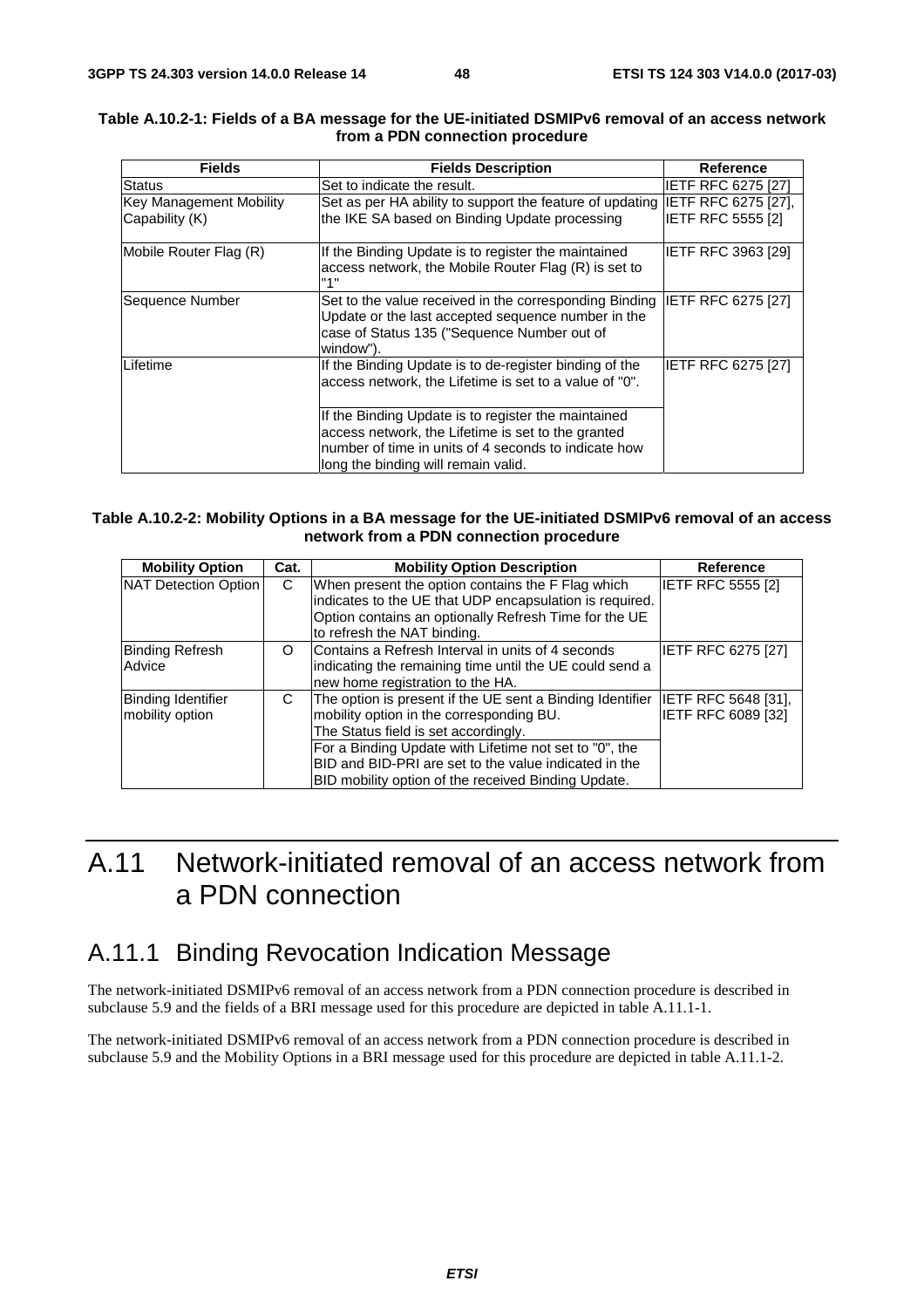| <b>Fields</b>             | <b>Fields Description</b>                                                 | <b>Reference</b>          |
|---------------------------|---------------------------------------------------------------------------|---------------------------|
| B.R. Type                 | ISet to "1" to indicate BRI.                                              | <b>IETF RFC 5846 [19]</b> |
| Sequence Number           | Set to a monotonically increasing value and is used to IETF RFC 5846 [19] |                           |
|                           | match with the returned Binding Revocation                                |                           |
|                           | Acknowledge                                                               |                           |
| <b>Revocation Trigger</b> | Set to "1"                                                                | <b>IETF RFC 5846 [19]</b> |
| Proxy Binding (P)         | Set to "0"                                                                | <b>IETF RFC 5846 [19]</b> |
| Global (G)                | Set to "0"                                                                | <b>IETF RFC 5846 [19]</b> |
| IPv4 HoA Binding Only (V) | Set to "0"                                                                | <b>IETF RFC 5846 [19]</b> |

#### **Table A.11.1-1: Fields of a BRI message for the network-initiated DSMIPv6 removal of an access network from a PDN connection procedure**

#### **Table A.11.1-2: Mobility Options in a BRI message for the network-initiated DSMIPv6 removal of an access network from a PDN connection procedure**

| <b>Mobility Option</b>    | Cat. | <b>Mobility Option Description</b>               | Reference                  |
|---------------------------|------|--------------------------------------------------|----------------------------|
| <b>Binding Identifier</b> |      | The BID and BID-PRI are set to the corresponding | <b>IETF RFC 5648 [31].</b> |
| mobility option           |      | entry that the UE wants to remove.               | <b>IETF RFC 6089 [32]</b>  |
|                           |      |                                                  |                            |
|                           |      |                                                  |                            |
|                           |      |                                                  |                            |
|                           |      |                                                  |                            |

# A.11.2 Binding Revocation Acknowledgement

The network-initiated DSMIPv6 removal of an access network from a PDN connection procedure is described in subclause 5.9 and the fields of a BRA message used for this procedure are depicted in table A.11.2-1.

The network-initiated DSMIPv6 removal of an access network from a PDN connection procedure is described in subclause 5.9 and the Mobility Options in a BRA message used for this procedure are depicted in table A.11.2-2.

#### **Table A.11.2-1: Fields of a BRA message for the network-initiated DSMIPv6 removal of an access network from a PDN connection procedure**

| <b>Fields</b>               | <b>Fields Description</b>                                                                                       | <b>Reference</b>          |
|-----------------------------|-----------------------------------------------------------------------------------------------------------------|---------------------------|
| B.R. Type                   | Set to "2" to indicate BRA.                                                                                     | <b>IETF RFC 5846 [19]</b> |
| Sequence Number             | Set to the value received in the corresponding BRI.                                                             | <b>IETF RFC 5846 [19]</b> |
| <b>Status</b>               | Indicates the result of the BRI.                                                                                | <b>IETF RFC 5846 [19]</b> |
| Proxy Registration Flag (P) | Set to "0" to indicate that the Binding Revocation<br>Acknowledgment is NOT for a proxy MIPv6 binding<br>entry. | <b>IETF RFC 5846 [19]</b> |
| Global (G)                  | Set to "0"; the same value as for the BRI.                                                                      | <b>IETF RFC 5846 [19]</b> |
| IPv4 HoA Binding Only (V)   | Set to "0"                                                                                                      | <b>IETF RFC 5846 [19]</b> |

#### **Table A.11.2-2: Mobility Options in a BRA message for the network-initiated DSMIPv6 removal of an access network from a PDN connection procedure**

| <b>Mobility Option</b>                       | Cat. | <b>Mobility Option Description</b>                                                                                                                                                                                                                                  | Reference                 |
|----------------------------------------------|------|---------------------------------------------------------------------------------------------------------------------------------------------------------------------------------------------------------------------------------------------------------------------|---------------------------|
| <b>Binding Identifier</b><br>mobility option | C    | This option may be included to indicate the specific BID IETF RFC 5648 [31],<br>that failded the revocation procedure.<br>The BID and BID-PRI are set to the value indicated in<br>the BID mobility option of the received Binding<br><b>Revocation Indication.</b> | <b>IETF RFC 6089 [32]</b> |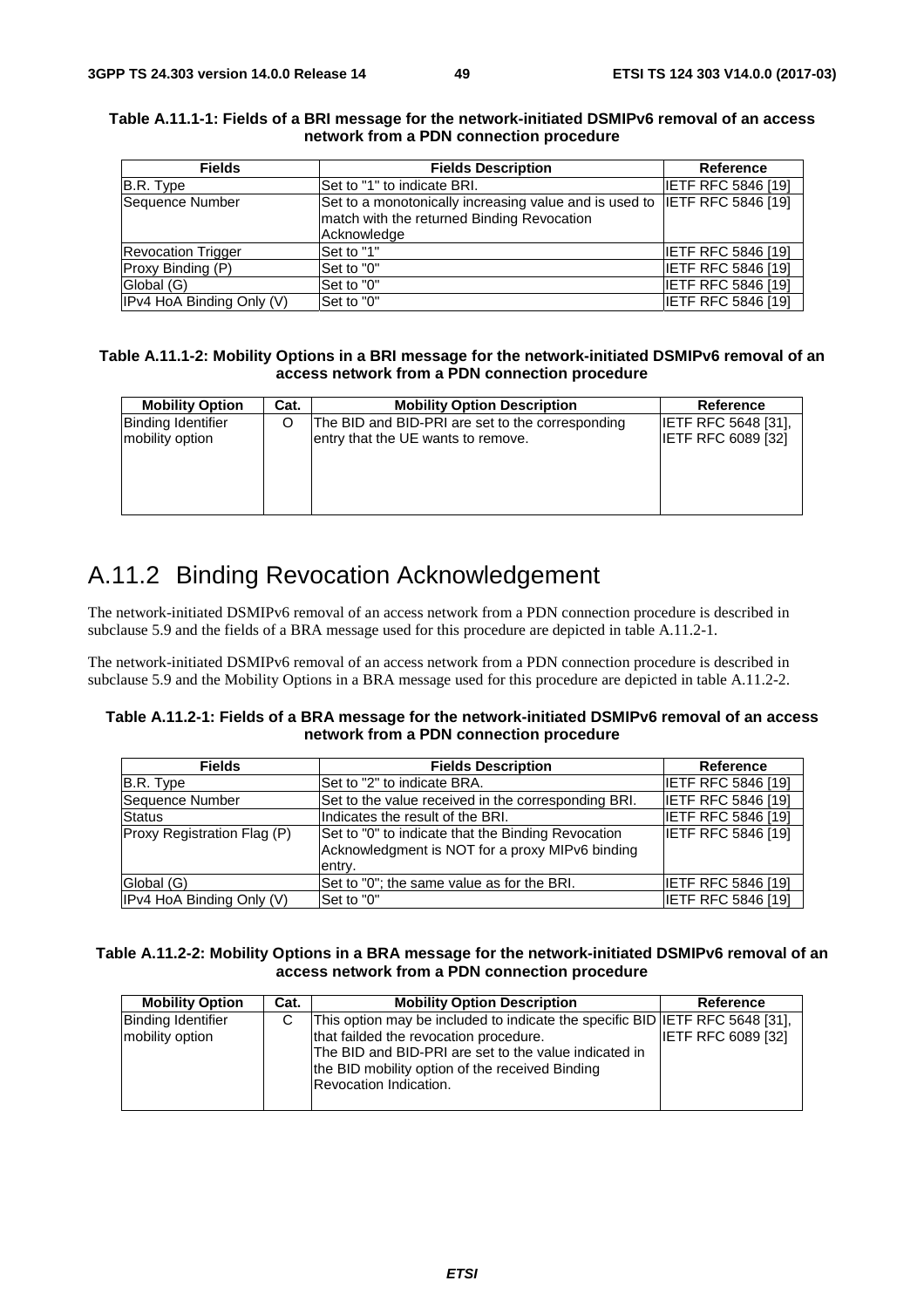# Annex B (normative): Extensions specific to the present document

### B.1 PDN Identifier notify payload

The format of the PDN Identifier notify payload is shown in figure B-1-1.

The PDN Identifier notify payload type is 40960. The length of the PDN Identifier notify payload is 21 octets. The IPv6 Home Network Prefix contains the IPv6 prefix of a PDN connection. The Prefix Length field indicates the length of the prefix contained in IPv6 Home Network Prefix field.

The other fields are defined by IETF RFC 5996 [14].

|                                 |   |   |  | <b>Bits</b> |   |  |          |               |
|---------------------------------|---|---|--|-------------|---|--|----------|---------------|
|                                 | 6 | 5 |  | 3           | 2 |  | 0        | <b>Octets</b> |
| Protocol ID                     |   |   |  |             |   |  |          |               |
| <b>SPI Size</b>                 |   |   |  |             |   |  |          |               |
| Notify Message Type             |   |   |  |             |   |  |          | $3 - 4$       |
| <b>IPv6 Home Network Prefix</b> |   |   |  |             |   |  | $5 - 20$ |               |
| Prefix Length                   |   |   |  |             |   |  |          | 21            |
|                                 |   |   |  |             |   |  |          |               |

#### **Figure B.1-1: PDN Identifier notify payload format**

NOTE: As the notify payload notifies information relating an IKE\_SA, SPI Size field is set to 0 and there is no Security Parameter Index field.

### B.2 IFOM Capability notify payload

The format of the IFOM Capability notify payload is shown in figure B.2-1.

The IFOM Capability notify payload type is 16428. The length of the IFOM Capability notify payload is 4 octets. The IFOM Capability notify payload is used to indicate the IFOM capability.

The other fields are defined by IETF RFC 5996 [14].



#### **Figure B.2-1: IFOM Capability notify payload format**

NOTE: As the notify payload notifies information relating to an IKE\_SA, SPI Size field is set to 0 and there is no Security Parameter Index field.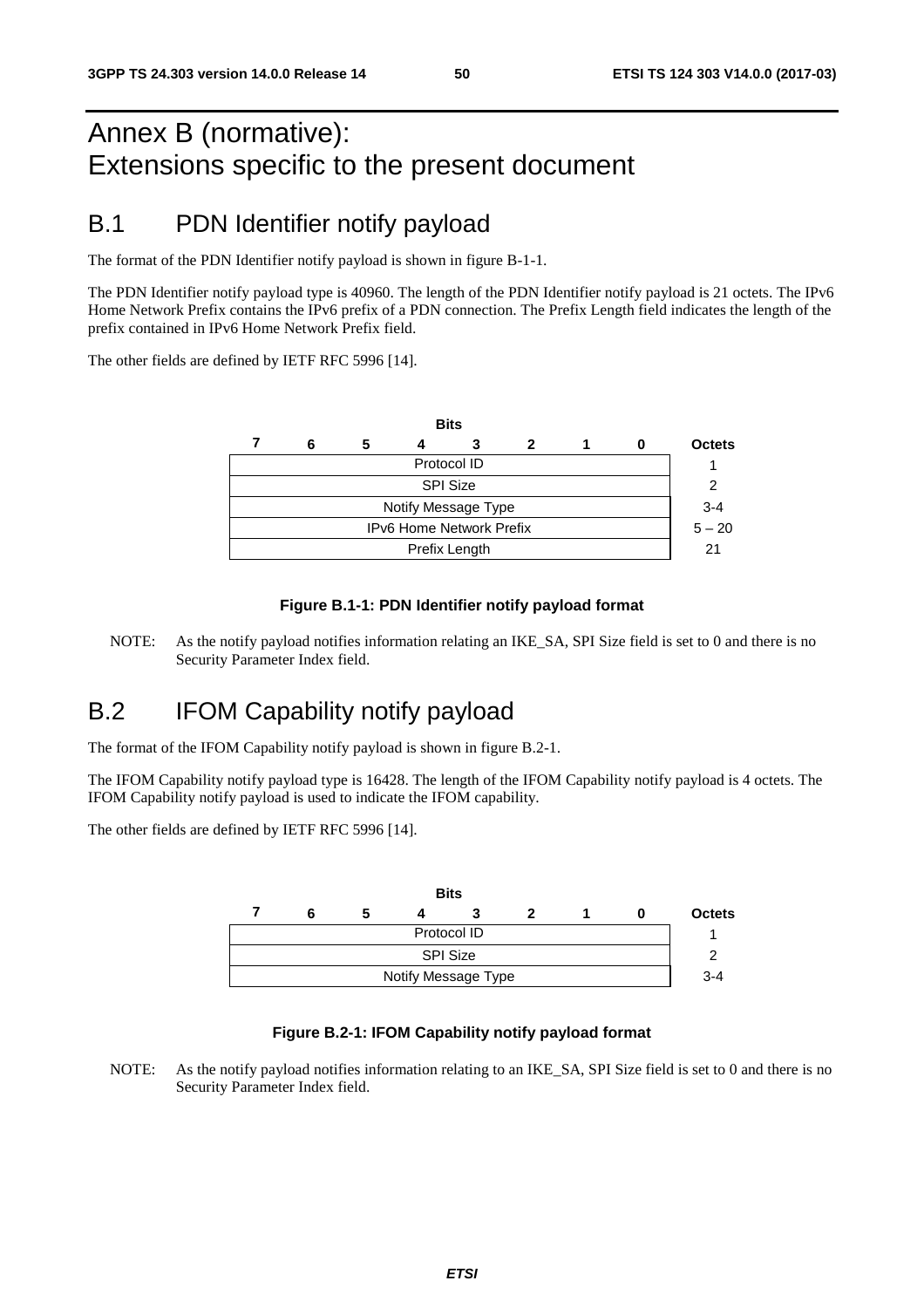Annex C (informative): Change history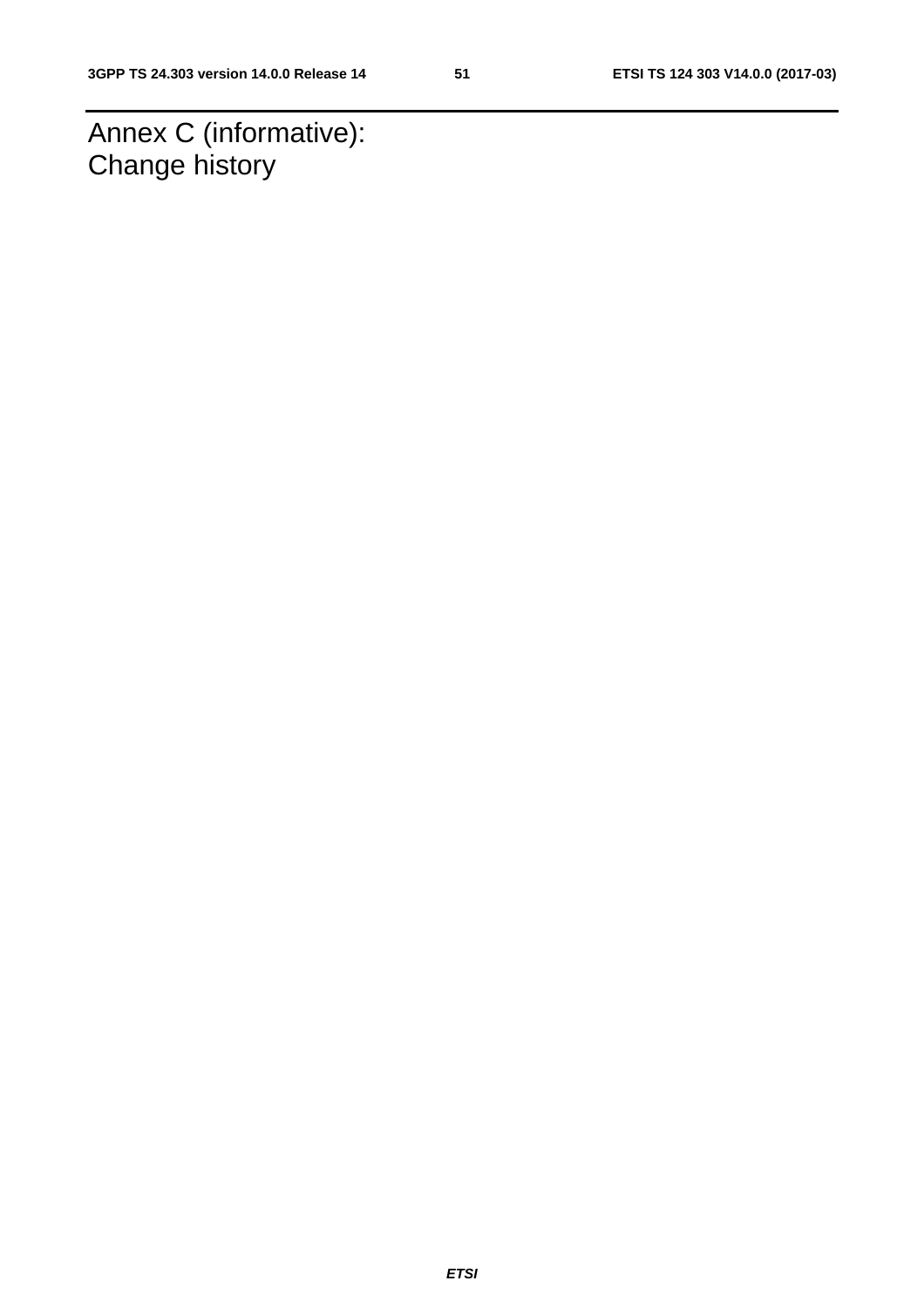| <b>Date</b>            | TSG#                       | TSG Doc.       | <b>CR</b> | <b>Rev Subject/Comment</b>                                                                                                                                                                                              | Old   | <b>New</b> |
|------------------------|----------------------------|----------------|-----------|-------------------------------------------------------------------------------------------------------------------------------------------------------------------------------------------------------------------------|-------|------------|
| 01-2008                |                            |                |           | Version 0.0.0 Editor's internal draft                                                                                                                                                                                   |       | 0.0.0      |
| 02-2008                | CT1 #51                    |                |           | Includes the following contributions agreed in CT1 #51:<br>C1-080436, C1-080437                                                                                                                                         | 0.0.0 | 0.1.0      |
| 02-2008                | CT1 #51bis                 |                |           | Includes the following contributions agreed in CT1<br>#51bis:                                                                                                                                                           | 0.1.0 | 0.2.0      |
|                        |                            |                |           | C1-080770, C1-080776, C1-080791.                                                                                                                                                                                        |       |            |
| 02-2008                | Email-                     |                |           | Editorial/style corrections in the clean version                                                                                                                                                                        | 0.2.0 | 0.2.1      |
|                        | review                     |                |           |                                                                                                                                                                                                                         |       |            |
| 04-2008                | CT1 #52                    |                |           | Includes the following contributions agreed in CT1 #52:<br>C1-080954, C1-080959, C1-080960, C1-081213, C1-<br>081232, C1-081398, C1-081399, C1-081400, C1-<br>081401, C1-081402, C1-081419                              | 0.2.1 | 0.3.0      |
| 04-2008                | Email-<br>review           |                |           | Editorial/style corrections in the clean version                                                                                                                                                                        | 0.3.0 | 0.3.1      |
| 05-2008                | CT1 #53                    |                |           | Includes the following contributions agreed in CT1 #53:                                                                                                                                                                 | 0.3.1 | 0.4.0      |
|                        |                            |                |           | C1-081590, C1-081594, C1-081693, C1-082079, C1-<br>082080, C1-082082, C1-082083, C1-082084, C1-<br>082063                                                                                                               |       |            |
| 05-2008                | Email-<br>review           |                |           | Editorial clean-up                                                                                                                                                                                                      | 0.4.0 | 0.4.1      |
| 05-2008                |                            |                |           | Version 1.0.0 to be presented to CT-40 created by MCC                                                                                                                                                                   | 0.4.1 | 1.0.0      |
| 07-2008                | CT1 #54                    |                |           | Includes the following contributions agreed in CT1 #54:<br>C1-082122, C1-082364, C1-082368, C1-082693, C1-<br>082694, C1-082698, C1-082699, C1-082700 and C1-<br>082808                                                 | 1.0.0 | 1.1.0      |
| 08-2008                | CT1 #55                    |                |           | Includes the following contributions agreed in CT1 #55:<br>C1-082827, C1-082828, C1-082989, C1-083003, C1-<br>083004, C1-083486, C1-083488, C1-083524 and C1-<br>083601                                                 | 1.1.0 | 1.2.0      |
| 10-2008                | CT1 #55bis                 |                |           | Includes the following contributions agreed in CT1<br>#55bis: C1-083858, C1-083861, C1-084384, C1-<br>084454, C1-084455, C1-084457, C1-084458, C1-<br>084460, C1-084461, C1-084553, C1-084563, C1-<br>084564, C1-084565 | 1.2.0 | 1.3.0      |
| 11-2008                | CT1 #56                    |                |           | Includes the following contributions agreed in CT1 #56:<br>C1-084692, C1-084693, C1-085379, C1-085517                                                                                                                   | 1.3.0 | 1.4.0      |
| 11-2008                | E-mail                     |                |           | Editorial clean-up                                                                                                                                                                                                      | 1.4.0 | 1.4.1      |
| 11-2008                | review<br>E-mail<br>review |                |           | Editorial clean-up                                                                                                                                                                                                      | 1.4.1 | 1.4.2      |
| 11-2008                | E-mail<br>review           |                |           | Editorial clean-up                                                                                                                                                                                                      | 1.4.2 | 1.4.3      |
| 11-2008                |                            |                |           | Version 2.0.0 created for presentation to CT#42 for<br>approval                                                                                                                                                         | 1.4.3 | 2.0.0      |
| 12-2008                |                            |                |           | Version 8.0.0 created after approval in CT#42                                                                                                                                                                           | 2.0.0 | 8.0.0      |
| $\overline{03} - 2009$ | CT-43                      | CP-090126      | $0001$ 1  | <b>Binding Update Optimization</b>                                                                                                                                                                                      | 8.0.0 | 8.1.0      |
| 03-2009                | $CT-43$                    | CP-090126 0003 |           | <b>BRI</b> error correction                                                                                                                                                                                             | 8.0.0 | 8.1.0      |
| 03-2009                | CT-43                      | CP-090129      | 0005 1    | Missing HA Initiated Multiple PDN Detach                                                                                                                                                                                | 8.0.0 | 8.1.0      |
| 03-2009                | CT-43                      | CP-090129      | 0007      | IPv4 HoA release                                                                                                                                                                                                        | 8.0.0 | 8.1.0      |
| 03-2009                | CT-43                      | CP-090125      | 0008 1    | Align with latest version of internet draft                                                                                                                                                                             | 8.0.0 | 8.1.0      |
| 03-2009                | CT-43                      |                |           | Editorial cleanup by MCC                                                                                                                                                                                                | 8.0.0 | 8.1.0      |
| 06-2009                | CT-44                      | CP-090413      | 0004 3    | Discovery of the Home Agent address                                                                                                                                                                                     | 8.1.0 | 8.2.0      |
| 06-2009                | CT-44                      | CP-090413      | 00111     | HA discovery via DHCPv6                                                                                                                                                                                                 | 8.1.0 | 8.2.0      |
| 06-2009                | CT-44                      | CP-090413      | 0012      | Nemo Binding Acknowledgement Status value<br>clarification                                                                                                                                                              | 8.1.0 | 8.2.0      |
| 06-2009                | CT-44                      | CP-090413      | 0013      | Alternate Care-of Address correction                                                                                                                                                                                    | 8.1.0 | 8.2.0      |
| 06-2009                | CT-44                      | CP-090413      | 0014      | TLV Header Format flag references                                                                                                                                                                                       | 8.1.0 | 8.2.0      |
| 06-2009                | CT-44                      | CP-090413      | 0016      | Update to the Binding Revocation Indication Message                                                                                                                                                                     | 8.1.0 | 8.2.0      |
| 06-2009                | CT-44                      | CP-090413      | 0017      | Clarification of routing header usage                                                                                                                                                                                   | 8.1.0 | 8.2.0      |
| 06-2009                | CT-44                      | CP-090324      | 00183     | HA reallocation procedure and Home Address request                                                                                                                                                                      | 8.1.0 | 8.2.0      |
| 09-2009                | CT-45                      | CP-090655      | 0019      | DNS lookup at HA discovery based on DHCPv6                                                                                                                                                                              | 8.2.0 | 8.3.0      |
| 09-2009                | CT-45                      | CP-090655      | 0021 1    | Clarification of IPv4 Home Address request                                                                                                                                                                              | 8.2.0 | 8.3.0      |
| 09-2009                | $CT-45$                    | CP-090655      | 0023 1    | Update of TS after DS-MIPv6 RFC availability                                                                                                                                                                            | 8.2.0 | 8.3.0      |
| 09-2009                | CT-45                      | CP-090655      | 0024 1    | Remove the static HNP configured in LTE capable UE                                                                                                                                                                      | 8.2.0 | 8.3.0      |
| 09-2009                | CT-45                      | CP-090655      | 0025      | IPv4 address acknowledgement option type                                                                                                                                                                                | 8.2.0 | 8.3.0      |
| 09-2009                | CT-45                      | CP-090655      | 0027      | Deletion of SA to the initial HA during HA reallocation<br>procedure                                                                                                                                                    | 8.2.0 | 8.3.0      |
| 12-2009                | CT-46                      | CP-090901      | 0028      | RFC5555 missing reference                                                                                                                                                                                               | 8.3.0 | 8.4.0      |
| 12-2009                | CT-46                      | CP-090901      | 0030      | A bit in BRI message                                                                                                                                                                                                    | 8.3.0 | 8.4.0      |
| 12-2009                | $CT-46$                    | CP-090901      | 0031 1    | UE procedures at BRI reception                                                                                                                                                                                          | 8.3.0 | 8.4.0      |
| 12-2009                | CT-46                      | CP-090901      | $0029$  2 | Clarification of Binding Error message                                                                                                                                                                                  | 8.4.0 | 9.0.0      |
| 03-2010                | CT-47                      | CP-100107      | 0035 1    | Multiple PDN connections                                                                                                                                                                                                | 9.0.0 | 9.1.0      |
| 03-2010                | CT-47                      | CP-100107      | 0037 1    | PDN connections                                                                                                                                                                                                         | 9.0.0 | 9.1.0      |
|                        |                            |                |           |                                                                                                                                                                                                                         |       |            |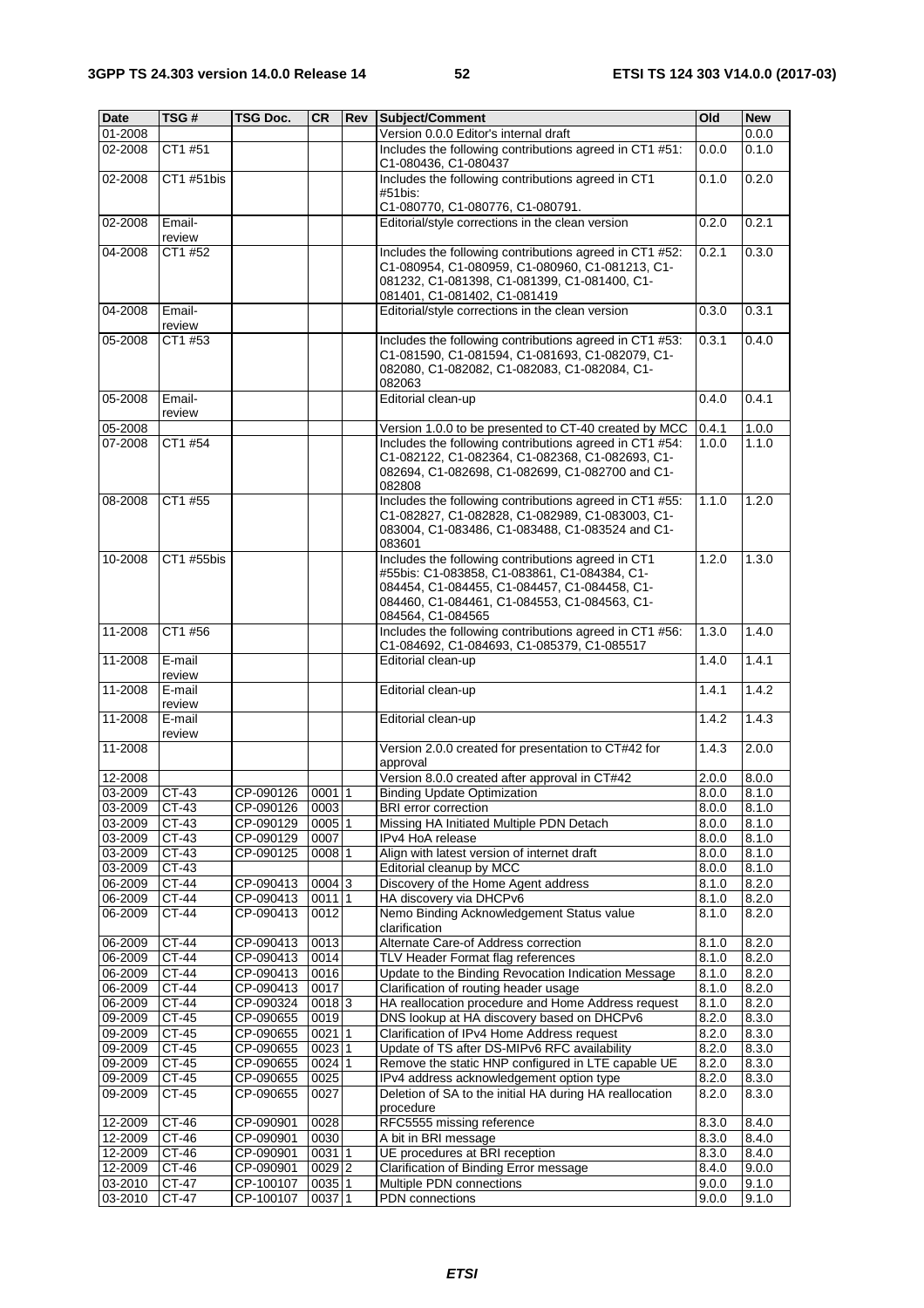| Date    | TSG#    | TSG Doc.  | <b>CR</b>           | Rev | Subject/Comment                                         | Old               | <b>New</b>      |
|---------|---------|-----------|---------------------|-----|---------------------------------------------------------|-------------------|-----------------|
| 03-2010 | CT-47   | CP-100107 | 0039                |     | Reference to redirect RFC                               | 9.0.0             | 9.1.0           |
| 06-2010 | CT-48   | CP-100339 | 0042                |     | Reference Updates                                       | 9.1.0             | 9.2.0           |
| 06-2010 | CT-48   | CP-100339 | $0044$ 2            |     | Usage of PDN prefix information with multiple PDNs to   | 9.1.0             | 9.2.0           |
|         |         |           |                     |     | the same APN                                            |                   |                 |
|         |         |           |                     |     |                                                         |                   |                 |
| 09-2010 | CT-49   | CP-100485 | 0048 3              |     | Usage of PDN Identifier notify payload                  | 9.2.0             | 9.3.0           |
| 09-2010 | CT-49   | CP-100513 | 0049 4              |     | <b>IFOM Reference and Definitions</b>                   | 9.3.0             | 10.0.0          |
| 09-2010 | CT-49   | CP-100513 | 0050 6              |     | UE behaviour with multiple PDN connection for IFOM      | 9.3.0             | 10.0.0          |
| 09-2010 | CT-49   | CP-100513 | 00533               |     | Attach to additional access - general                   | 9.3.0             | 10.0.0          |
| 09-2010 | CT-49   | CP-100513 | 0054 5              |     | Dual Stack Mobile IPv6 inter-access flow mobility       | 9.3.0             | 10.0.0          |
| 09-2010 | CT-49   | CP-100513 | $0055$  2           |     | Attach to additional access acting as home link - UE    | 9.3.0             | 10.0.0          |
|         |         |           |                     |     | behaviour                                               |                   |                 |
| 09-2010 | CT-49   | CP-100513 | 0056 2              |     | Attach to additional access acting as visted link - UE  | 9.3.0             | 10.0.0          |
|         |         |           |                     |     | behaviour                                               |                   |                 |
|         |         |           |                     |     |                                                         |                   |                 |
| 09-2010 | CT-49   | CP-100513 | $0057$  2           |     | Attach to additional access acting as home link - HA    | 9.3.0             | 10.0.0          |
|         |         |           |                     |     | behaviour                                               |                   |                 |
| 09-2010 | $CT-49$ | CP-100513 | 0058 1              |     | Attach to additional access acting as visited link - HA | 9.3.0             | 10.0.0          |
|         |         |           |                     |     | behavior                                                |                   |                 |
| 09-2010 | CT-49   | CP-100513 | $0059$ <sub>2</sub> |     | Access removal - general                                | 9.3.0             | 10.0.0          |
| 09-2010 | CT-49   | CP-100513 | 0060                |     | Home link access removal - UE behavior                  | 9.3.0             | 10.0.0          |
| 09-2010 | CT-49   | CP-100513 | 0061 2              |     | Visited link access removal - UE behavior               | 9.3.0             | 10.0.0          |
| 09-2010 | CT-49   | CP-100513 | 0062                |     | Removal of an access acting as home link - HA           | 9.3.0             | 10.0.0          |
|         |         |           |                     |     |                                                         |                   |                 |
|         |         |           |                     |     | procedures                                              |                   |                 |
| 09-2010 | CT-49   | CP-100513 | 0063 2              |     | Visited link access removal - HA behavior               | 9.3.0             | 10.0.0          |
| 09-2010 | CT-49   | CP-100513 | 0064 1              |     | <b>IFOM</b> initial attachment                          | 9.3.0             | 10.0.0          |
| 09-2010 | CT-49   | CP-100513 | 0065 1              |     | Message format for IP flow mobility                     | 9.3.0             | 10.0.0          |
| 09-2010 | CT-49   | CP-100520 | 0066 2              |     | Support of IPv6 Prefix Delegation on S2c                | 9.3.0             | 10.0.0          |
| 09-2010 | CT-49   | CP-100518 | 006711              |     | Usage of IP version for Care-of Address selection       | 9.3.0             | 10.0.0          |
| 12-2010 | CT-50   | CP-100754 | 0069 2              |     | IFOM Attach to additional access procedure              | 10.0.0            | 10.1.0          |
| 12-2010 | CT-50   | CP-100754 | 0070 2              |     | IFOM flow mobility procedure                            |                   | 10.1.0          |
|         |         |           |                     |     |                                                         | 10.0.0            |                 |
| 12-2010 | CT-50   | CP-100754 | 00711               |     | IFOM Remove a link - general                            | 10.0.0            | 10.1.0          |
| 12-2010 | CT-50   | CP-100754 | 00753               |     | Additional message format for IP flow mobility          | 10.0.0            | 10.1.0          |
| 12-2010 | CT-50   | CP-100754 | 0077 1              |     | Clarification on Dual Stack Mobile IPv6 re-registration | 10.0.0            | 10.1.0          |
| 12-2010 | CT-50   | CP-100754 | 00783               |     | Network-initiated detach in multiple Care-of addresses  | 10.0.0            | 10.1.0          |
|         |         |           |                     |     | use case                                                |                   |                 |
| 12-2010 | CT-50   | CP-100763 | 0079 1              |     | Delegated Prefix in HA                                  | 10.0.0            | 10.1.0          |
| 12-2010 | CT-50   | CP-100763 | 0080 1              |     | UE behaviour of DHCPv6 prefix delegation                | 10.0.0            | 10.1.0          |
|         |         |           |                     |     |                                                         |                   |                 |
| 12-2010 | CT-50   | CP-100754 | $0082$ <sup>2</sup> |     | Clarification on IFOM capability                        | 10.0.0            | 10.1.0          |
| 12-2010 | CT-50   | CP-100754 | 0083 1              |     | Corrections and clarifications on IFOM procedures       | 10.0.0            | 10.1.0          |
| 12-2010 | CT-50   | CP-100754 | 0084 5              |     | Access removal from PDN                                 | 10.0.0            | 10.1.0          |
| 12-2010 | $CT-50$ | CP-100763 | 0087                |     | Assigned HNP in BA message                              | 10.0.0            | 10.1.0          |
| 12-2010 | CT-50   | CP-100754 | 0088 1              |     | <b>IFOM Capability Discovery</b>                        | 10.0.0            | 10.1.0          |
| 12-2010 | CT-50   | CP-100754 | 0089 2              |     | Error conditions for IFOM                               | 10.0.0            | 10.1.0          |
| 03-2011 | $CT-51$ | CP-110185 | 0093 1              |     | IFOM capability discovery through ISRP                  | 10.1.0            | 10.2.0          |
|         |         |           |                     |     |                                                         |                   |                 |
| 03-2011 | CT-51   | CP-110185 | 0094 3              |     | IFOM condition for binding acknowledge                  | 10.1.0            | 10.2.0          |
| 03-2011 | CT-51   | CP-110185 | 0095                |     | <b>IFOM error condition</b>                             | 10.1.0 10.2.0     |                 |
| 03-2011 | $CT-51$ | CP-110185 | 0096 1              |     | IFOM correction on attach to additional access          | $10.1.0$ $10.2.0$ |                 |
|         |         |           |                     |     | procedure                                               |                   |                 |
| 03-2011 | CT-51   | CP-110185 | 0098 1              |     | Network-initiated removal of an access                  | 10.1.0            | 10.2.0          |
| 03-2011 | CT-51   | CP-110185 | 0100 3              |     | Revision to Network-initiated Removal of Foreign Link   | 10.1.0            | 10.2.0          |
|         |         |           |                     |     | from a PDN Connection                                   |                   |                 |
| 03-2011 | CT-51   | CP-110185 | 0101                |     | Modification of UE-initiated Removal of an Access       | 10.1.0            | 10.2.0          |
|         |         |           |                     |     | Network from a PDN Connection                           |                   |                 |
| 03-2011 |         |           |                     |     | Correction to pointer to TS 24.302 for IFOM procedure   |                   |                 |
|         | CT-51   | CP-110185 | $0102$  1           |     |                                                         | 10.1.0            | 10.2.0          |
| 03-2011 | CT-51   | CP-110185 | 0103                |     | IFOM extensions for handover                            | 10.1.0            | 10.2.0          |
| 03-2011 | CT-51   | CP-110185 | 0104                |     | IFOM capability discovery - PCO usage correction        | 10.1.0            | 10.2.0          |
| 03-2011 | $CT-51$ | CP-110185 | 0105                |     | Correction on 'O' flag                                  | 10.1.0            | 10.2.0          |
| 03-2011 | CT-51   | CP-110185 | 0106 1              |     | Protocol type definition for IFOM capability IKE-v2     | 10.1.0            | 10.2.0          |
|         |         |           |                     |     | payload                                                 |                   |                 |
| 03-2011 | CT-51   | CP-110185 | 0107 2              |     | Routing of packets for IFOM                             | 10.1.0            | 10.2.0          |
| 03-2011 | CT-51   | CP-110185 | 0108                |     | Removal of editor's note                                | 10.1.0            | 10.2.0          |
|         |         |           |                     |     |                                                         |                   |                 |
| 03-2011 | $CT-51$ | CP-110197 | 0109 2              |     | S2c data integrity protection                           | 10.1.0            | 10.2.0          |
| 06-2011 | CT-52   | CP-110478 | 0110 1              |     | References to RFC                                       | 10.2.0            | 10.3.0          |
| 09-2011 | CT-53   | CP-110682 | 0111 1              |     | S2c data integrity protection over trusted non-3GPP     | 10.3.0            | 10.4.0          |
|         |         |           |                     |     | access                                                  |                   |                 |
| 09-2011 | CT-53   | CP-110660 | $0115$ <sup>2</sup> |     | Correction of Home Agent discovery via DHCPv6           | 10.3.0            | 10.4.0          |
| 09-2011 | CT-53   | CP-110682 | 01171               |     | Correction to S2c data integrity protection - UE        | 10.3.0            | 10.4.0          |
|         |         |           |                     |     | procedures                                              |                   |                 |
| 09-2011 | CT-53   | CP-110690 | $0112$  1           |     | Correction of security related reference                | 10.4.0            | 11.0.0          |
| 09-2011 | $CT-53$ |           |                     |     |                                                         |                   |                 |
|         |         | CP-110690 | 0116 1              |     | Rejection of IKEv2 SA request                           | 10.4.0 11.0.0     |                 |
| 09-2011 | CT-53   | CP-110690 | 0120 1              |     | Correction to references                                | 10.4.0 11.0.0     |                 |
| 12-2011 | CT-54   | CP-110874 | $0121$ 2            |     | Correction to S2c data integrity protection - HA        | 11.0.0            | 11.1.0          |
|         |         |           |                     |     | procedures                                              |                   |                 |
| 06-2012 | CT-56   | CP-120300 | 0123                |     | <b>IETF</b> reference update                            | 11.1.0            | $\sqrt{11.2.0}$ |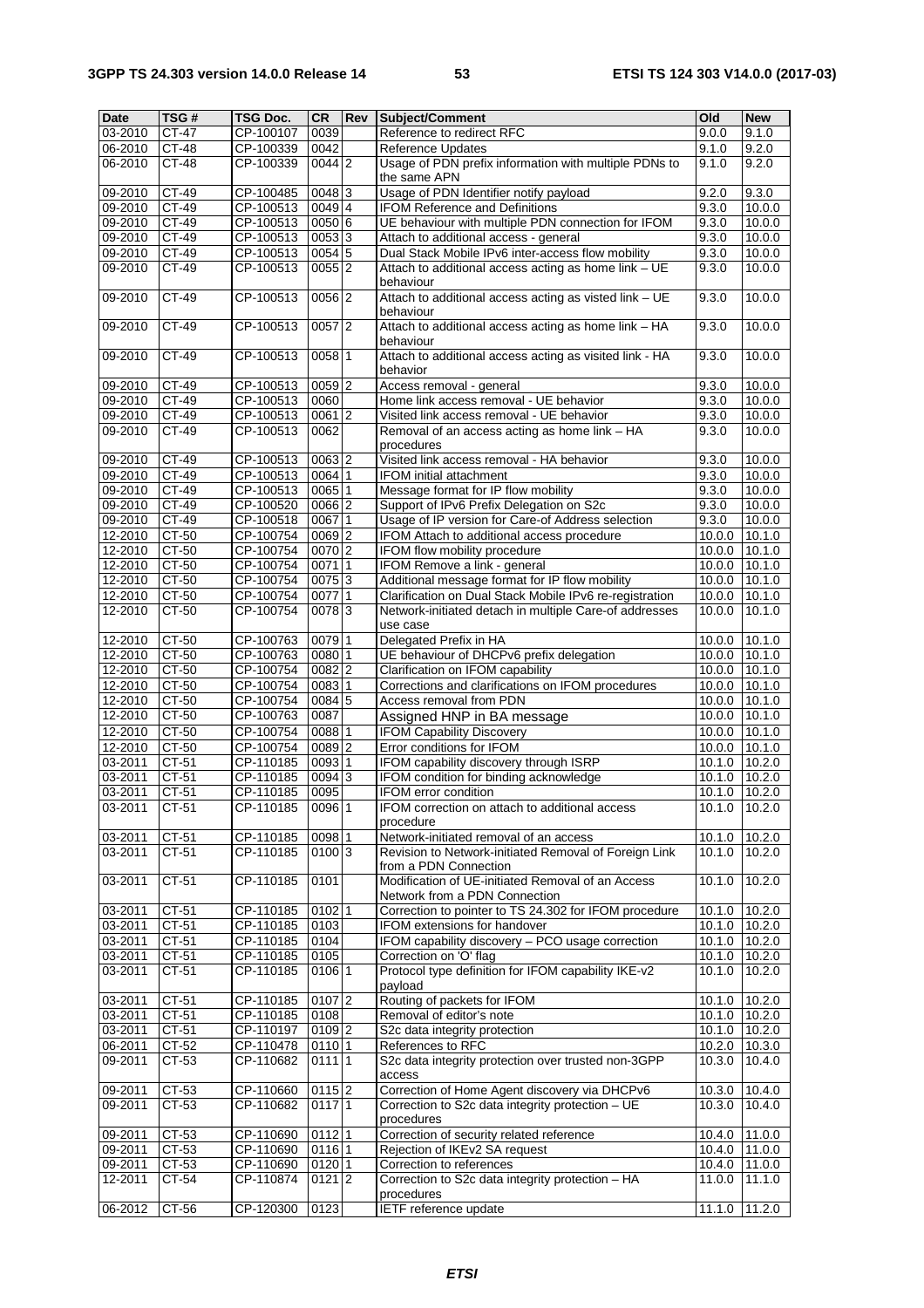| <b>Date</b> | TSG #                 | <b>TSG Doc.</b> | <b>ICR</b> | <b>Rev</b> | <b>Subject/Comment</b><br><b>Old</b>                            |                                                      |                    | <b>New</b> |
|-------------|-----------------------|-----------------|------------|------------|-----------------------------------------------------------------|------------------------------------------------------|--------------------|------------|
| 06-2012     | CT-56                 | CP-120293       | $0125$ 4   |            | Correction to HA discovery based on DHCPv6                      | 11.1.0                                               | 11.2.0             |            |
| 06-2012     | CT-56                 | CP-120309       | $0126$ 1   |            | Generalize handover procedure to include also Care-of<br>11.1.0 |                                                      |                    | 11.2.0     |
|             |                       |                 |            |            |                                                                 | Address change independent of handover               |                    |            |
| 06-2012     | CT-56                 | CP-120309       | 012711     |            | Corrections with references                                     | 11.1.0                                               | 11.2.0             |            |
| 06-2013     | CT-60                 | CP-130237       | $0129$  1  |            |                                                                 | Specification of IFOM Capability notify payload type | 11.2.0             | 11.3.0     |
| 09-2014     | CT-65                 |                 |            |            | Upgrade to Rel-12<br>11.3.0                                     |                                                      |                    |            |
| 12-2015     | CT-70                 |                 |            |            | Upgrade to Rel-13<br>12.0.0                                     |                                                      |                    | 13.0.0     |
|             | <b>Change history</b> |                 |            |            |                                                                 |                                                      |                    |            |
| <b>Date</b> | <b>Meeting</b>        | <b>TDoc</b>     | <b>CR</b>  | <b>Rev</b> | Cat                                                             | Subject/Comment                                      | <b>New version</b> |            |
| 2017-03     | CT-75                 |                 |            |            |                                                                 | Upgrade to Rel-14                                    |                    | 14.0.0     |